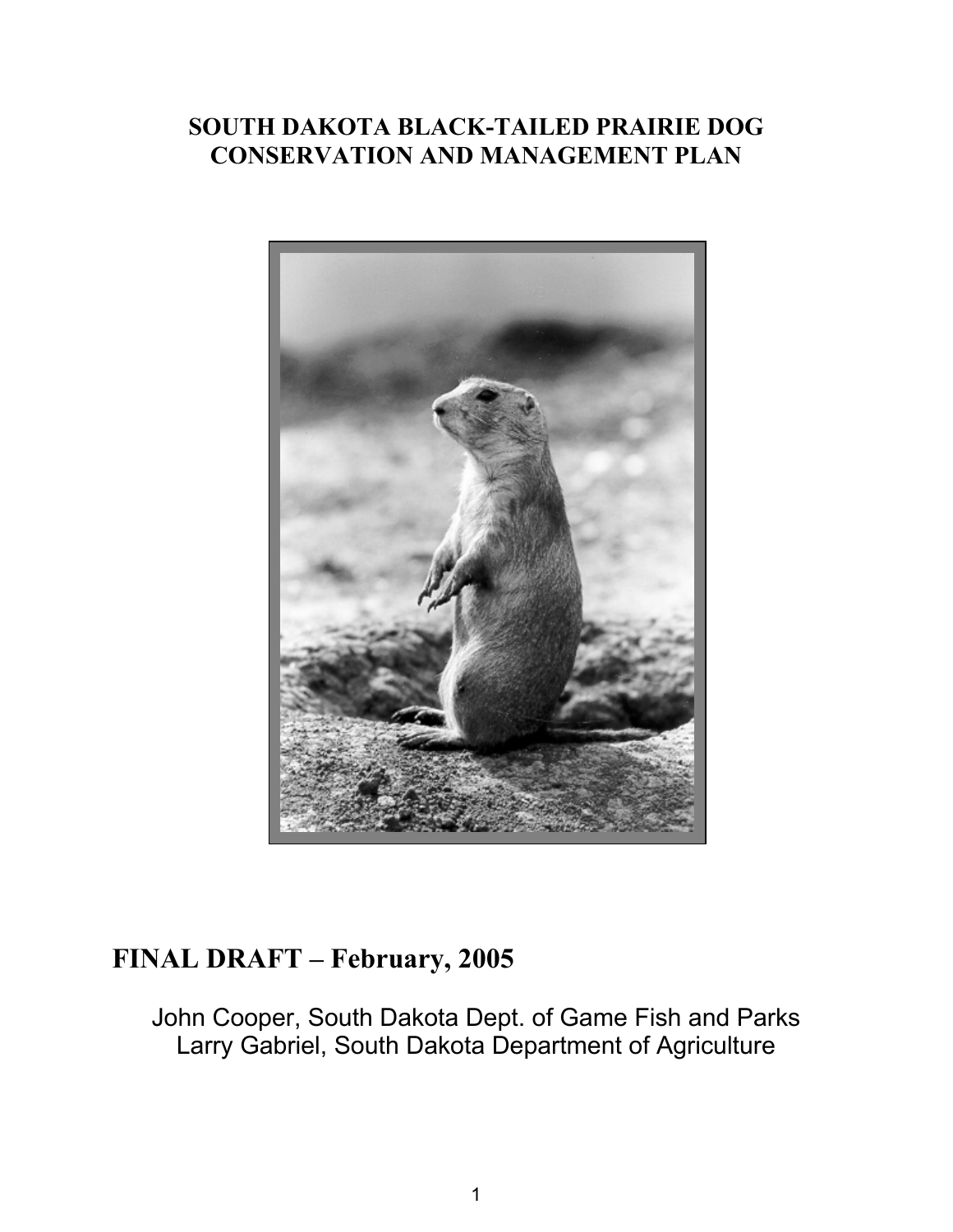## TABLE OF CONTENTS

|            | <b>Executive Summary</b>                                                                                                                                                                                                                            | 4                                       |
|------------|-----------------------------------------------------------------------------------------------------------------------------------------------------------------------------------------------------------------------------------------------------|-----------------------------------------|
| I.         | Introduction<br>A. Background events<br>B. Management plan scope and goals                                                                                                                                                                          | 6<br>$\boldsymbol{6}$<br>$\overline{7}$ |
| Ш.         | Historical background<br>A. South Dakota historical prairie dog acreage<br>B. Statewide prairie dog control efforts                                                                                                                                 | 10<br>10<br>10                          |
| III.       | <b>Current situation</b><br>A. Relevant state statutes and administrative rules<br>B. Description of current prairie dog management plans and<br>inventory efforts                                                                                  | 12<br>12<br>14                          |
| IV.        | <b>Management Strategies Outline</b>                                                                                                                                                                                                                | 21                                      |
| V.         | <b>Management Strategies</b><br>A. Prairie Dog acreage goal<br><b>B.</b> Population monitoring<br>C. Disease monitoring and contingency plan<br>D. Black-footed ferret management actions<br>E. Public outreach<br>F. Evaluation of planning effort | 23<br>23<br>37<br>40<br>41<br>44<br>45  |
|            | <b>Literature Cited</b>                                                                                                                                                                                                                             | 46                                      |
| Appendices |                                                                                                                                                                                                                                                     | $48 - 68$                               |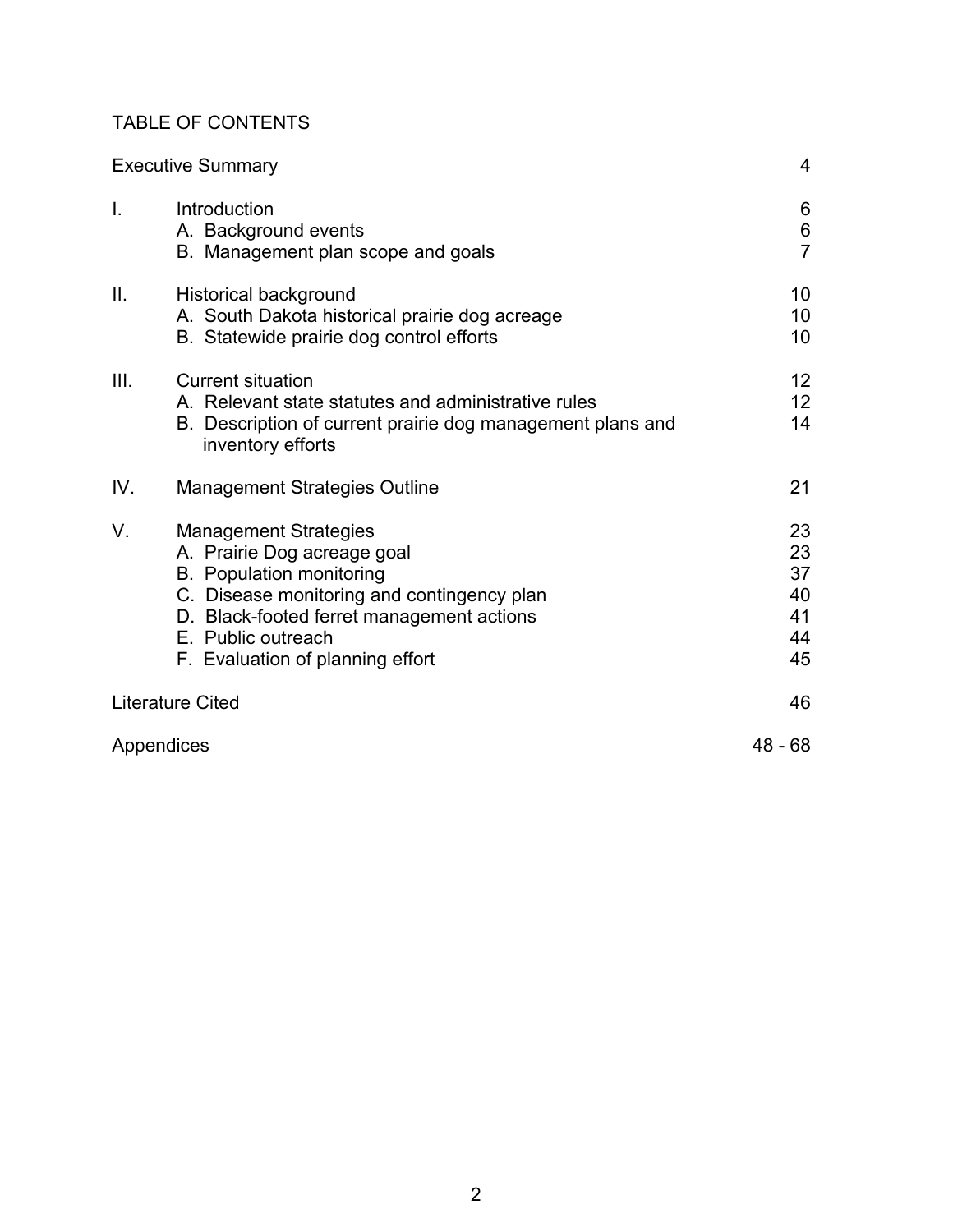## **List of Tables**

| Table 1                | Land acreages by ownership categories in South Dakota                                                                            | 9  |  |  |  |  |
|------------------------|----------------------------------------------------------------------------------------------------------------------------------|----|--|--|--|--|
| Table 2                | Prairie dog acreage distribution                                                                                                 | 25 |  |  |  |  |
| Table 3                | Prairie dog acreage distribution by government agency                                                                            | 26 |  |  |  |  |
| Table 4                | State acreage goal components by ecoregions within historical<br>black-tailed prairie dog range in South Dakota                  | 30 |  |  |  |  |
| Table 5                | General land ownership for counties considered within the state<br>distribution range for black-tailed prairie dog               |    |  |  |  |  |
| <b>List of Figures</b> |                                                                                                                                  |    |  |  |  |  |
| Figure 1               | Bailey's Ecoregions overlaid on black-tailed prairie dog range                                                                   | 29 |  |  |  |  |
|                        | <b>List of Appendices</b>                                                                                                        |    |  |  |  |  |
| App. 1                 | South Dakota Department of Game, Fish and Parks Rodent<br><b>Control Policy</b>                                                  | 48 |  |  |  |  |
| App. 2                 | SDGFP Commission action finalized on January 11, 2001 to<br>establish a regulated prairie dog shooting season on public<br>lands | 49 |  |  |  |  |
| App. 3                 | South Dakota species of management concern bill (S-64)                                                                           | 51 |  |  |  |  |
| App. 4                 | SDGFP Commission Action to create species of management<br>concern rules                                                         | 52 |  |  |  |  |
| App. 5                 | Administrative Rule to establish species of mgmt. concern list                                                                   | 53 |  |  |  |  |
| App. 6                 | SD Codified Law 34A-8A (Species of Management Concern)                                                                           | 54 |  |  |  |  |
| App. 7                 | SDGFP Black-tailed Prairie Dog Control Program Guidelines                                                                        | 55 |  |  |  |  |
| App. 8                 | Ground rules and general agreements of SD PD Working Group                                                                       | 66 |  |  |  |  |
| App. 9                 | Membership of South Dakota Prairie Dog Working Group                                                                             | 67 |  |  |  |  |
| App. 10                | Resource Staff for South Dakota Prairie Dog Working Group                                                                        | 68 |  |  |  |  |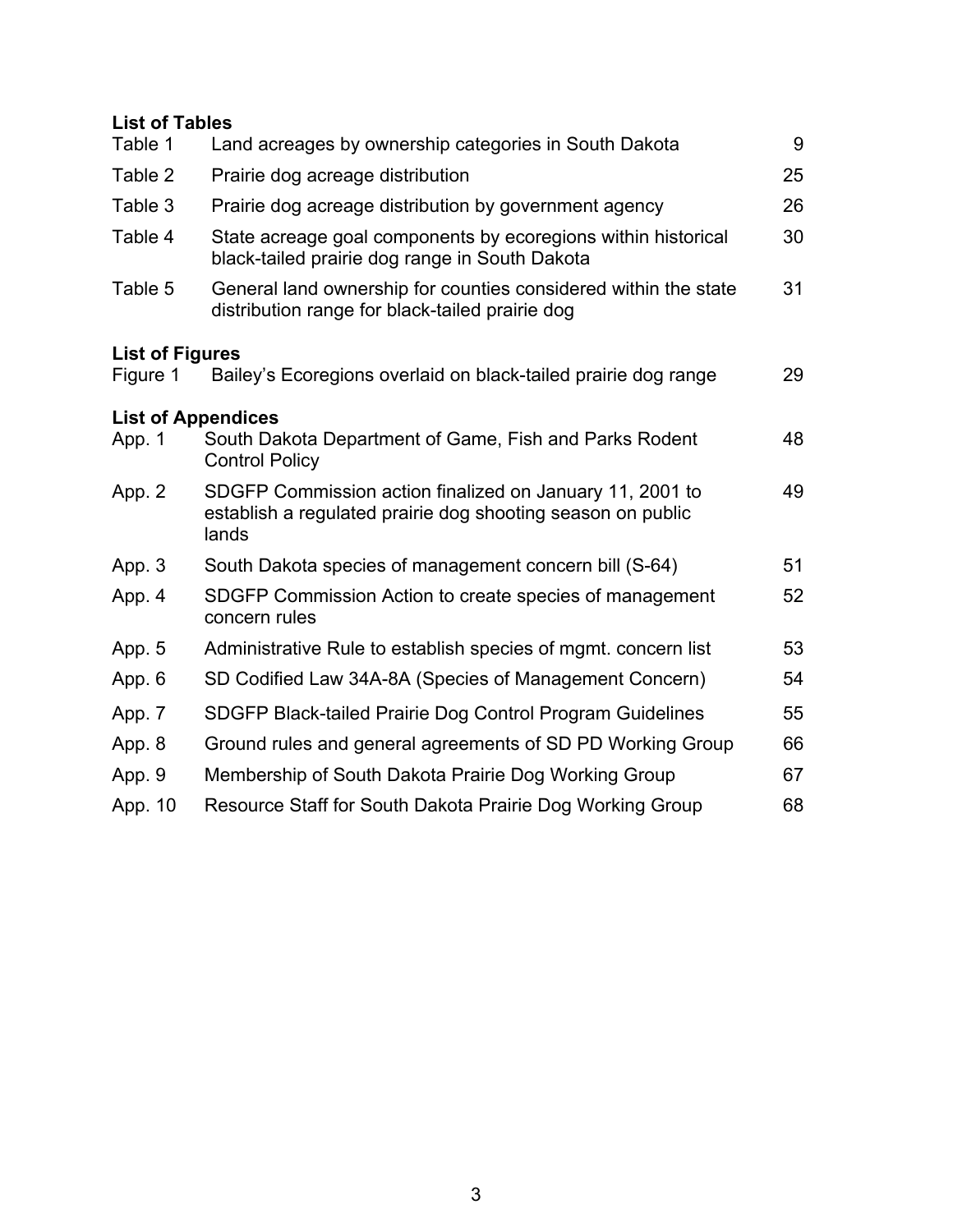## **EXECUTIVE SUMMARY**

The State of South Dakota has been participating in interstate prairie dog discussions and planning efforts since late 1998 in a coordinated attempt to avoid any present or future need for threatened species listing under the authority of the federal Endangered Species Act and thereby protect property rights. The overriding general goals of the state planning effort have been to maintain state authority for the black-tailed prairie dog by demonstrating a meaningful, long-term commitment to its conservation needs, to lessen potential negative impacts to private landowners, and to minimize the impact on species dependent on the black-tailed prairie dog in South Dakota.

Two Prairie Dog Working Groups assisted the South Dakota Departments of Agriculture and Game, Fish and Parks in the controversial but critical task of drafting a state management plan. A draft plan was released for public comment on November 5, 2001 for a 30-day comment period. The comment period was extended for an additional two weeks and closed on December 21, 2001. A total of 157 written comments and 19 petitions were received.

Following input from the  $2<sup>nd</sup>$  advisory group an additional public comment period was held from May 25 through June 25, 2004. A total of 180 letters or emails were received and considered by the Secretaries of Agriculture and Game, Fish and Parks. Significant changes resulting from this comment period included the elimination of discussions about wildlife species dependent on the prairie dog ecosystem and the elimination of strategies to increase and evaluate public awareness about the prairie dog ecosystem. A significant commitment to protect landowners from undesired encroachment of prairie dogs on private land has also been incorporated into this plan.

## Plan goal

The primary goal of the South Dakota Black-tailed Prairie Dog Management Plan is to manage for long-term, self-sustaining prairie dog populations in South Dakota while avoiding negative impacts to landowners that do not wish to accommodate prairie dogs on their properties. An associated effect of the Plan is the increased long-term viability of species closely dependent on the prairie dog ecosystem.

## Plan objectives

- Objective 1: Determine a statewide population goal and identify special management areas.
- Objective 2. Determine an effective tool to monitor changes in estimated occupied acreage.
- Objective 3. Develop a disease monitoring protocol for detecting sylvatic plague and other diseases detectable on prairie dog colonies, to include a contingency plan in case sylvatic plague is detected in South Dakota.

Objective 4. Determine and accommodate conservation needs of black-footed ferrets. Objective 5. Use public involvement techniques to gather input.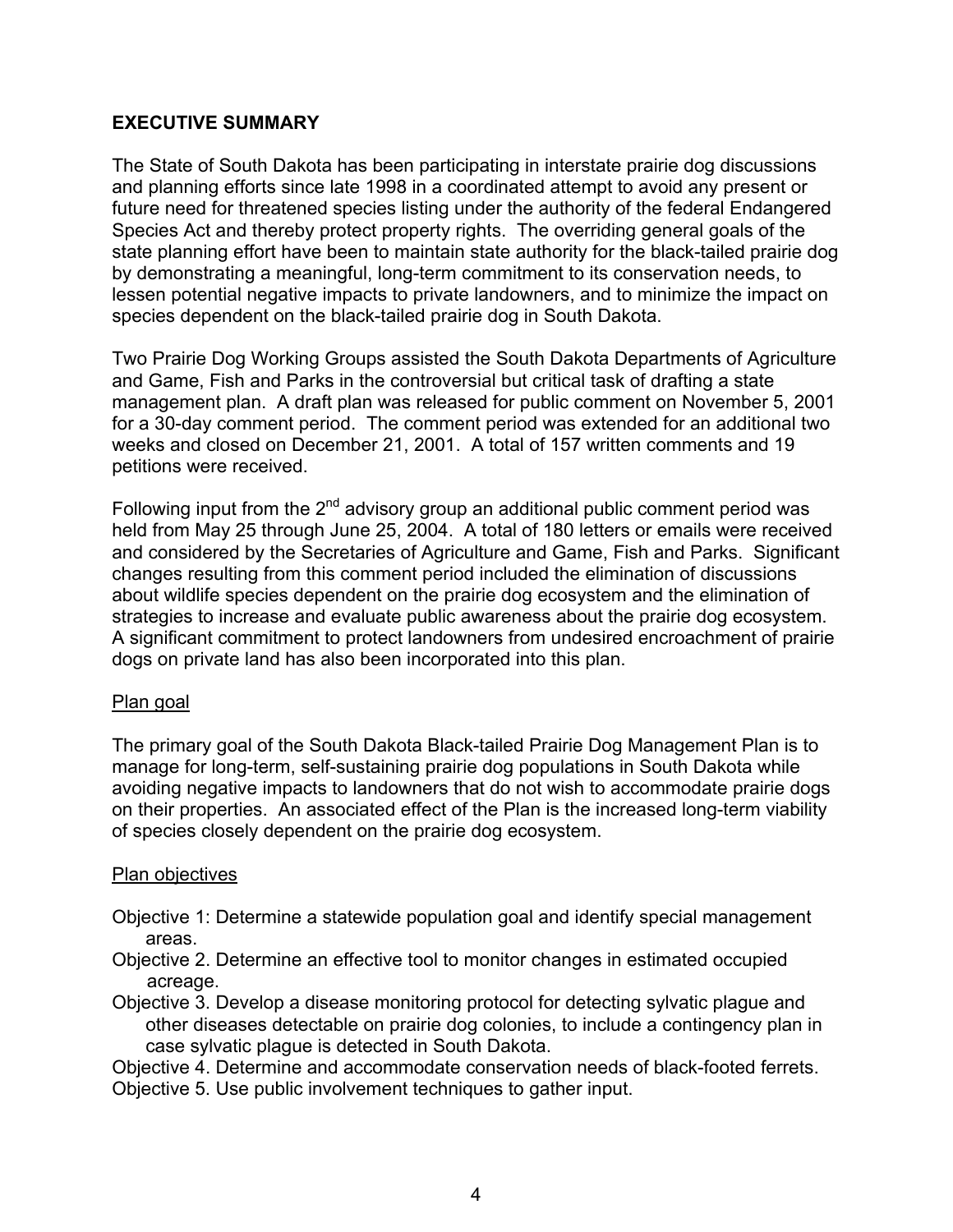Objective 6. Use adaptive management method to evaluate progress of prairie dog planning effort and adjust as needed to accomplish program goals.

Objective 7. Identify and implement management actions that provide environmentally sound habitat for a sustainable population of healthy prairie dogs acceptable to landowners and managers in the state of South Dakota.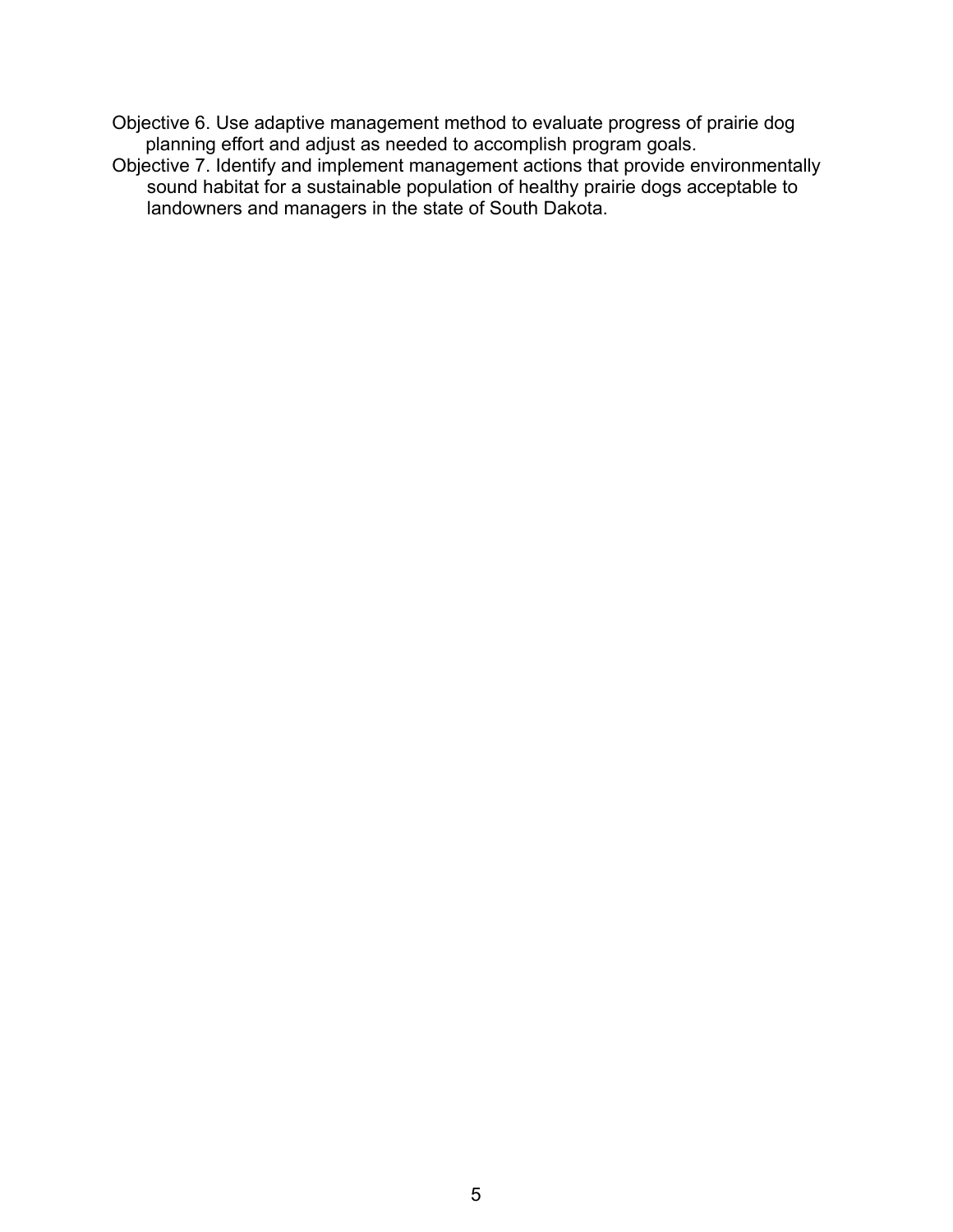## I. Introduction

## I-A. Background events:

On July 31, 1998 the National Wildlife Federation (Federation) submitted a "Petition for Rule Listing the Black-tailed Prairie Dog (*Cynomys ludovicianus*) as Threatened Throughout its Range." The petitioner further asked the Secretary of Interior to use emergency powers to list the species, because of the fear that poisoning of prairie dog colonies would increase because of the threat of federal listing. The Biodiversity Legal Foundation and Predator Project (now known as the Predator Conservation Alliance) submitted a second petition, which the U. S. Fish and Wildlife Service treated as supplemental to that of the Federation. The U.S. Fish and Wildlife Service (Service) denied the emergency listing request of the Federation.

On March 2, 1999 the Service published a positive 90-Day Finding on the Federation's petition (U. S. Fish and Wildlife Service 1999). The Service concluded that the petition presented sufficient information to indicate that federal listing may be warranted. Following publication of the finding, the Service began a status review for the blacktailed prairie dog to gather information needed to determine whether federal listing was warranted. This status review included published requests for information and specific requests of state, federal, and tribal wildlife entities for information to assist the Service in its decision making.

On February 4, 2000 the Service published a positive 12-Month Finding on the Federation's petition (U. S. Fish and Wildlife Service 2000). The Service announced that listing of the black-tailed prairie dog was warranted but precluded by higher listing priorities, an action that designated this species as a federal candidate species for listing. The Service's action was based on their interpretation of the significance of threats, including sylvatic plague, inadequate regulatory mechanisms, and general population declines since 1980. The Service assigned a listing priority of 8, based on a moderate overall magnitude of threats and an imminent overall immediacy of threats.

In response to the threat of removal of state authority for the black-tailed prairie dog, state wildlife and agriculture agencies began coordination activities following receipt of the Federation's petition in 1998. South Dakota began its participation in multi-state activities in November 1998 with a meeting with representatives from the state wildlife and agriculture departments in Wyoming and Montana. The primary focuses were to discuss current prairie dog legal and population statuses and to develop strategies to avoid federal listing of the species.

This multi-state, multi-agency cooperative effort expanded in 1999 with a meeting in Colorado to discuss rangewide conservation planning for the black-tailed prairie dog. States included Montana, North Dakota, South Dakota, Nebraska, Kansas, Oklahoma, Texas, Arizona, New Mexico, Colorado, and Wyoming. Meeting participants committed themselves to the development of a conservation agreement to "manage, maintain, and enhance habitat and populations of black-tailed prairie dogs across its historic range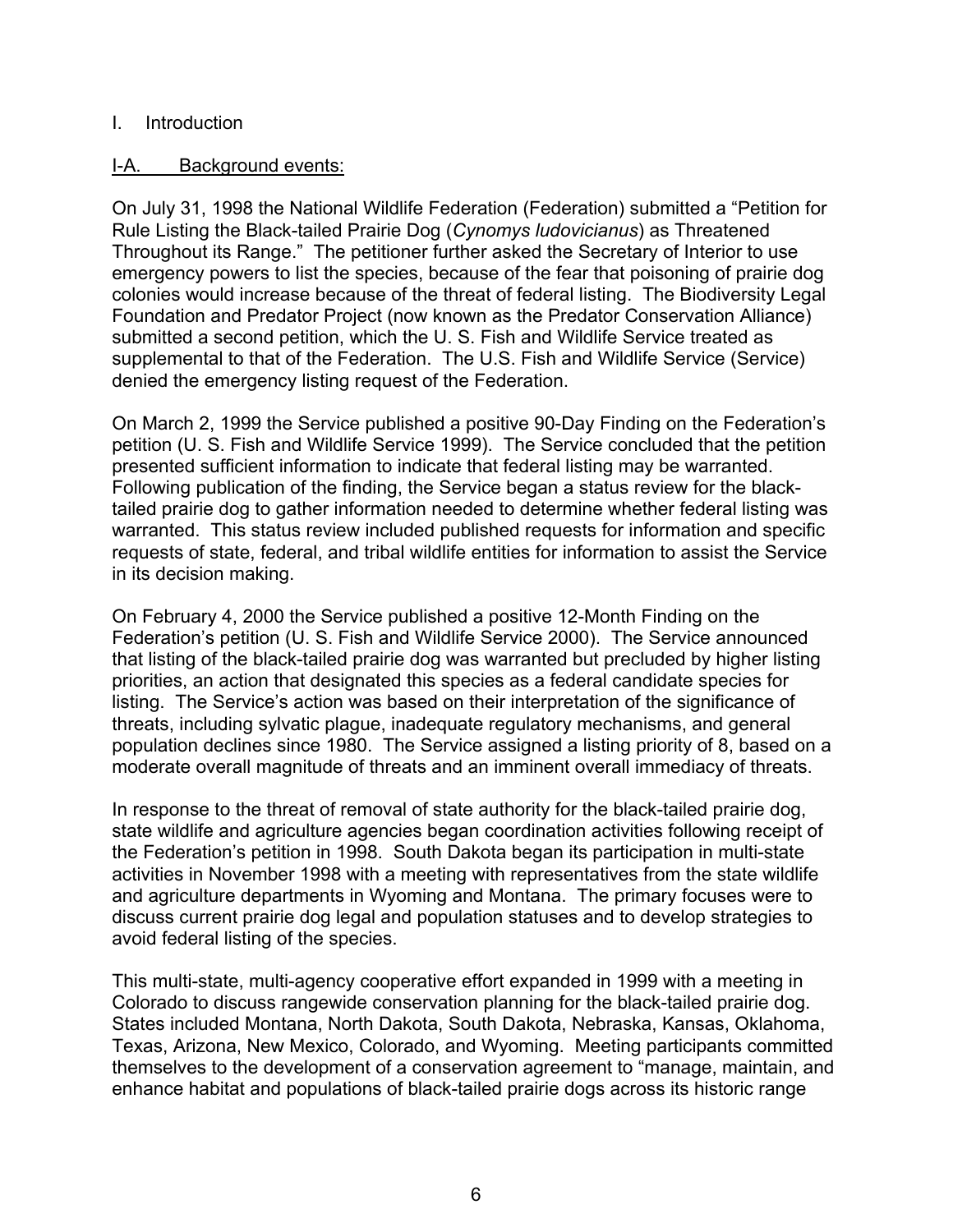and reduce the number of threats impacting their viability through the cooperation of private, tribal, federal, and state landowners." (Van Pelt 1999).

"The Black-tailed Prairie Dog Conservation Assessment and Strategy" (Van Pelt 1999) summarizes the current status of the species and includes goals, objectives, and strategies designed to provide for long-term viability and, as a result of commitment to completion of these activities, avoid the need for federal listing. The conservation strategy portion of the document includes a tiered approach with opportunities for involvement of states, federal agencies, tribes, and private entities. The South Dakota Department of Game, Fish and Parks (SDGFP) and the South Dakota Department of Agriculture have participated in development of the conservation assessment and strategy document and will integrate its prairie dog management activities with this national planning effort as closely as possible while maintaining state responsibilities to protect private property rights.

An additional document built on the Conservation Assessment and Strategy document's foundation by listing specific actions to be taken by the participating state wildlife agencies and other interested entities. "A Multi-State Conservation Plan for the Blacktailed Prairie Dog, *Cynomys ludovicianus,* in the United States" (Luce 2003) listed the following goal: "The goal of the CA&S, the MSCP, and eleven state management plans is to remove enough threats to the black-tailed prairie dog that long-term conservation of the species is assured." Purposes of the MSCP include actions proposed by the Conservation Team to provide long-term conservation for the species to preclude the need for federal listing and to establish a standard for umbrella Candidate Conservation Agreement with Assurances (CCAAs) between the USFWS and states interested in participating in this voluntary approach. The general multistate approach to black-tailed prairie dog management was presented at the North American Wildlife and Natural Resources Conference in 2001 (Luce et al. 2001).

On August 18, 2004 the Service announced that an updated evaluation of the best available scientific information has determined that the black-tailed prairie dog is not likely to become an endangered species within the foreseeable future and no longer meets the Endangered Species Act definition of threatened. New information shows that the species is more able to persist over time in light of ongoing impacts. The announcement also noted that during the past few years some state and tribes made substantial progress in initiating management efforts for the black-tailed prairie dog, including completing surveys to provide more accurate estimates of occupied habitat. Additional activities included drafting management plans, enacting laws that change the status of the species from pest to a designation that recognizes the need for special management, establishing regulations that allow for better management of recreational shooting and setting future goals for occupied habitat that will address population management needs for disease and other threats (U.S. Fish and Wildlife Service 2004).

## I-B. Management plan scope and goals: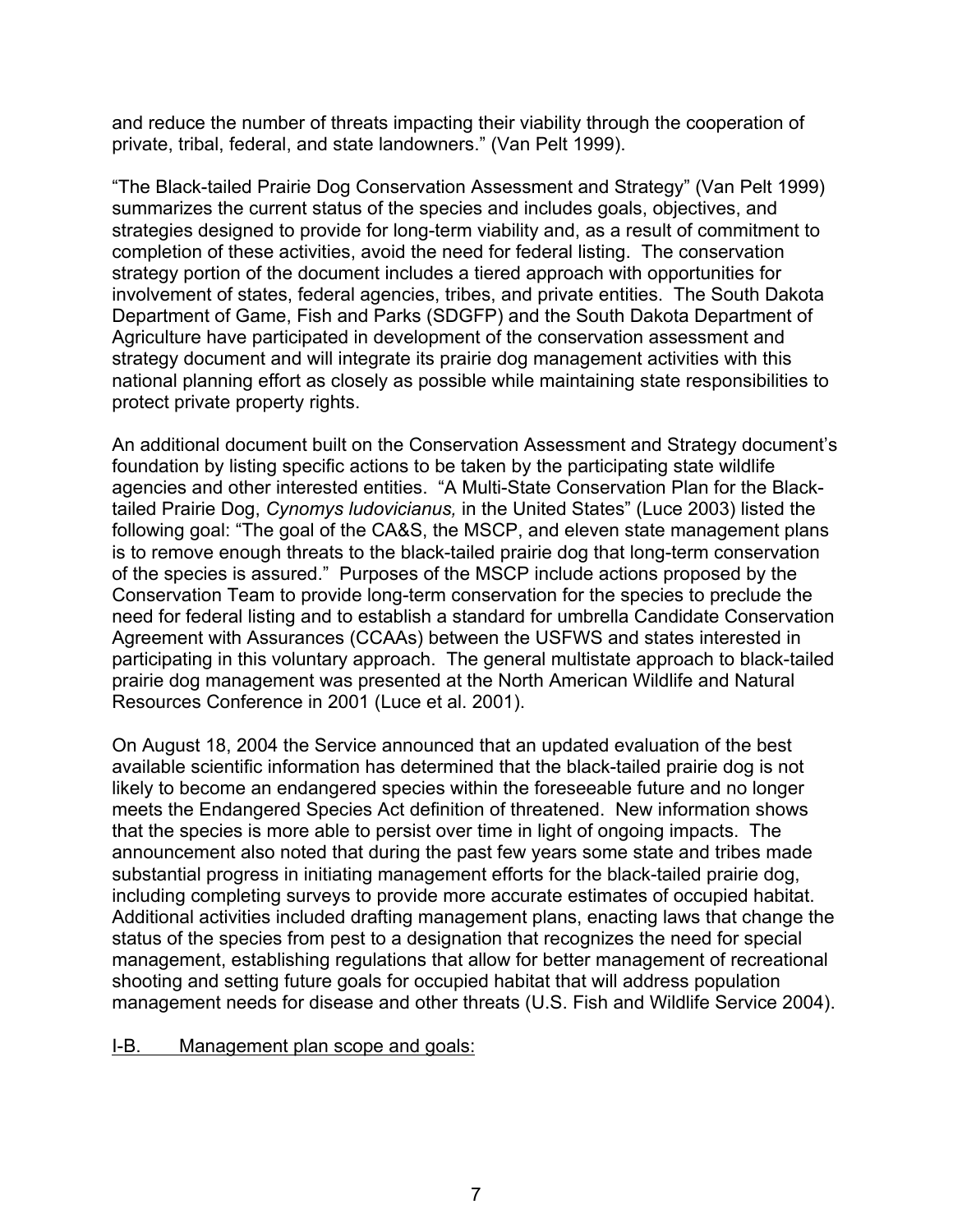The scope of South Dakota's prairie dog management plan is limited by land ownership and prairie dog distribution patterns in the state. Approximately 20% of South Dakota's 46,873,315 acres are in federal, state, or tribal trust ownership (Table 1). The State of South Dakota recognizes tribal sovereignty and the respective directives of federal land management agencies. In light of the state's land ownership and prairie dog distribution patterns, the State of South Dakota is interested in working cooperatively with interested land managers, whether private, federal, tribal, or state entities.

The primary goal of the South Dakota Black-tailed Prairie Dog Management Plan is to manage for long-term, self-sustaining prairie dog populations in South Dakota while avoiding negative impacts to landowners that do not wish to accommodate prairie dogs on their properties.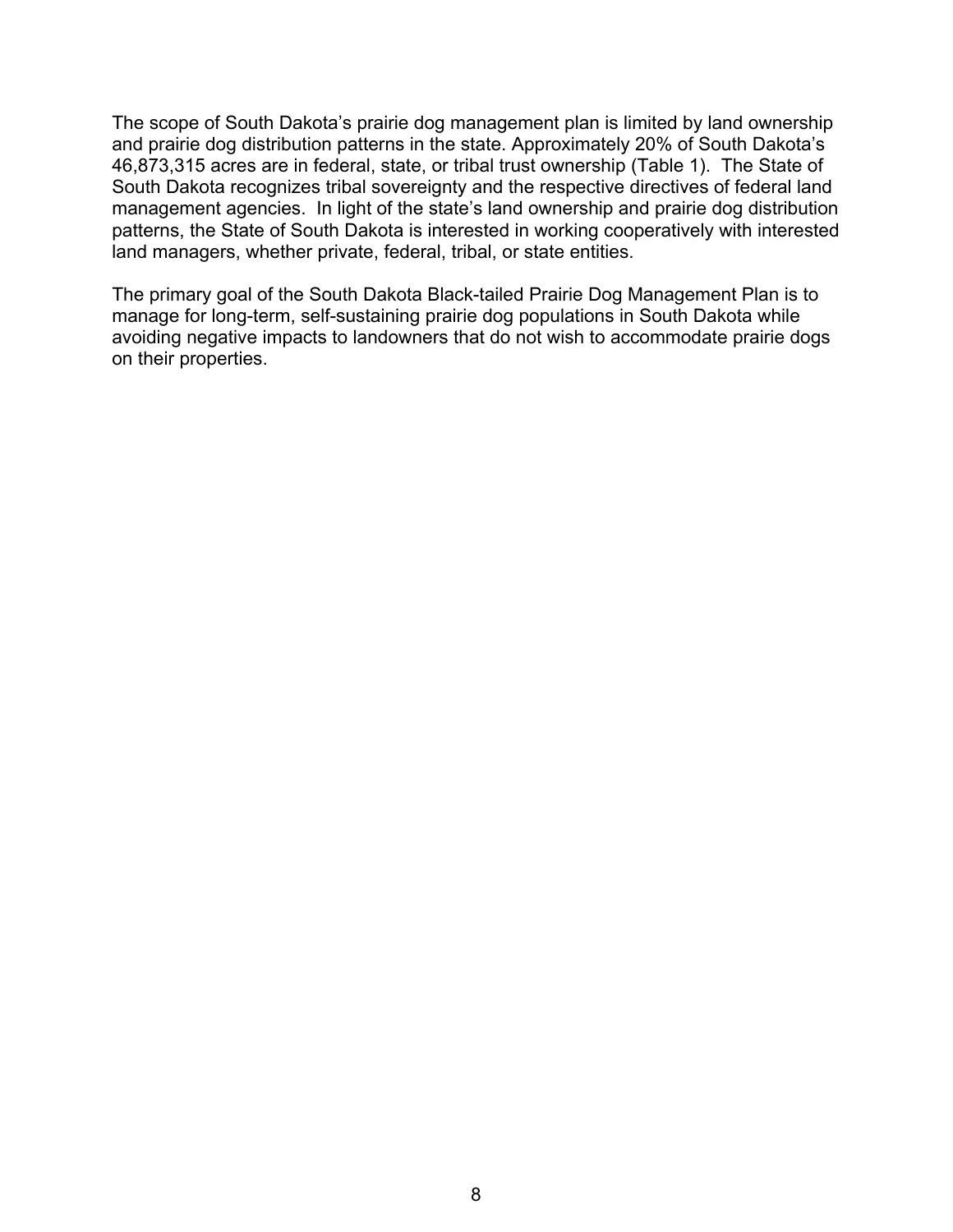Table 1. Land acreages by ownership categories in South Dakota (Source: Smith 2001, unless otherwise noted)

| Ownership                                           | statewide acres | % of statewide |
|-----------------------------------------------------|-----------------|----------------|
|                                                     |                 | total          |
| private land                                        | 36,875,256      | 78.7%          |
| <b>U.S. Forest Service</b>                          | 2,019,258       |                |
| national grasslands (866,902)                       |                 |                |
| national wildlife preserves (27,038)                |                 |                |
| national forests (1,125,318)                        |                 |                |
| U.S. Army Corps of Engineers                        | 138,446         |                |
| U.S. Bureau of Land Management                      | 266,278         |                |
| U.S. Fish and Wildlife Service                      | 194,855         |                |
| waterfowl production areas (148,142)                |                 |                |
| national wildlife refuges (46,713)                  |                 |                |
| National Park Service <sup>2</sup>                  | 248,217         |                |
| U.S. Bureau of Reclamation <sup>3</sup>             | 34,185          |                |
| <b>Federal lands subtotal</b>                       | 2,901,239       | 6.2%           |
| Tribal trust lands <sup>4</sup>                     | 5,202,811       | 11.1%          |
| S.D. Office of School and Public Lands <sup>5</sup> | 807,000         |                |
| SDSFP <sup>6</sup>                                  | 285,622         |                |
| game production areas and water access              |                 |                |
| areas (185,670)                                     |                 |                |
| Division of Parks and Recreation and                |                 |                |
| Custer State Park (99,952)                          |                 |                |
| Other state lands                                   | 373,282         |                |
| State lands subtotal                                | 1,465,904       | 3.1%           |
| water                                               | 428,105         | 0.9%           |
| TOTAL (based on the identified sources)             | 46,873,315      |                |

<sup>1</sup>Source: Eric Morrison, U.S. Army Corps of Engineers; acreage reflects Corps-owned land above normal pool lines on Missouri River reservoirs

<sup>2</sup>Does not include South Unit of Badlands National Park (133,000 acres), which lies within Pine Ridge Indian Reservation and is managed cooperatively by Oglala Sioux Tribe and Badlands National Park.

 ${}^{3}$ Source: Faye Streier, Bureau of Reclamation, Rapid City

4 Source: Bureau of Indian Affairs, Aberdeen, SD; includes North Dakota portion of

Standing Rock Reservation. 5 Source: SD Office of School and Public Lands, Pierre

<sup>6</sup>Source: Paul Coughlin, SDGFP, Pierre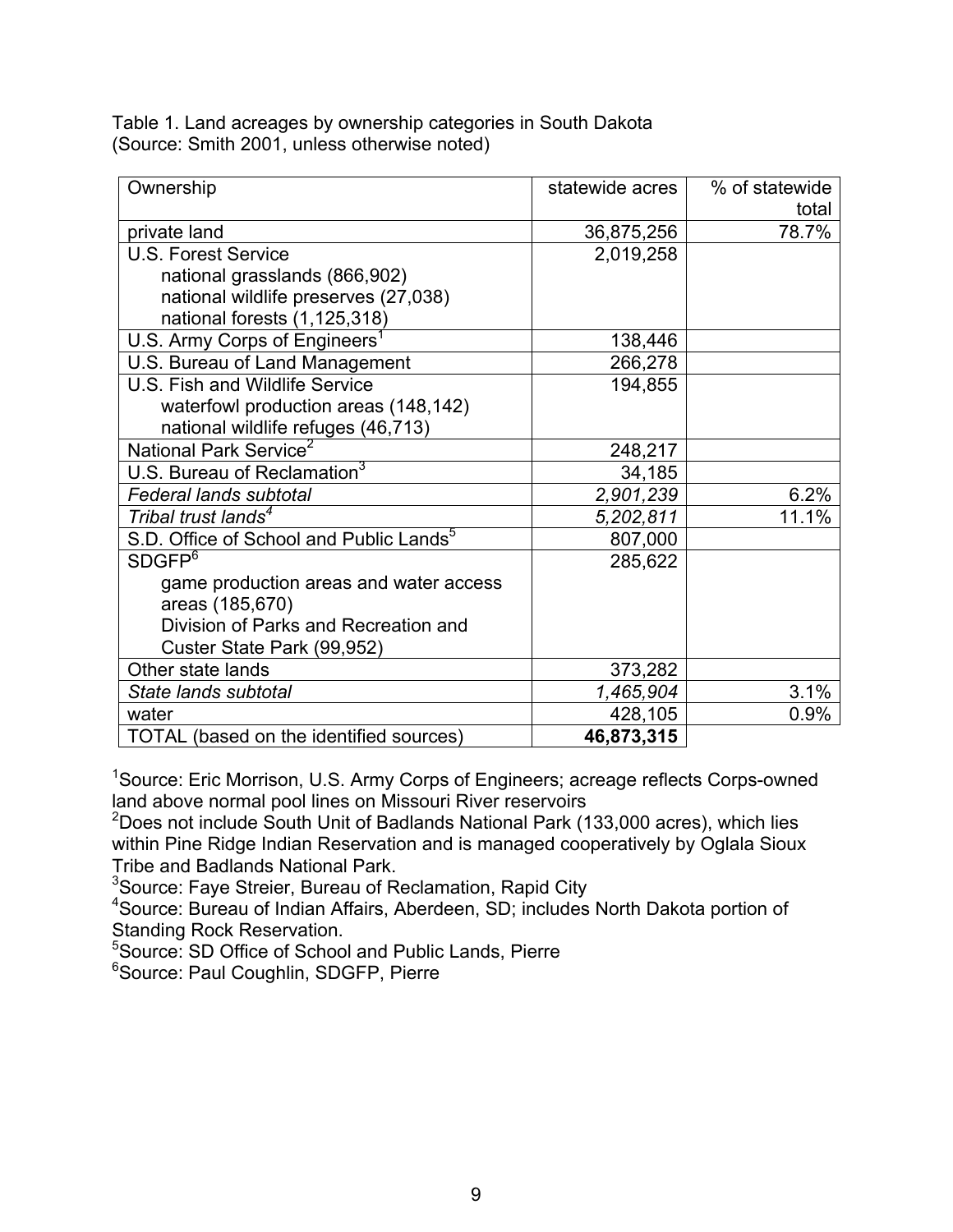## II. Historical Background

## II-A. South Dakota historical prairie dog acreage:

Estimated historical prairie dog acreage has been compared to current estimated acreage in supporting conclusions that the black-tailed prairie dog presently occupies only a small fraction of its former range in South Dakota (USFWS 1999, USFWS 2000). The historical range of the black-tailed prairie dog is often represented in a format similar to the distribution map found in Hall (1981), although this portrayal was apparently derived from connecting the outermost collection sites for the species. In fulfilling a portion of its commitments under the Endangered Species Act, the U.S. Fish and Wildlife Service (Service) is required to base its decisions on the best available information. The Service's approach to describing historical occupied habitat was to apply a uniform standard across the range, arriving at a conclusion that, at a given time, approximately 20% of potential habitat was inhabited by prairie dogs (P. Gober, pers. comm.) In its 12-Month Finding for a Petition to List the Black-tailed Prairie Dog as Threatened, the Service reported historical estimates for South Dakota as ranging from 33,000 acres to 1,757,000 acres (USFWS 2000).

No statewide prairie dog inventory had been conducted in South Dakota prior to a recent transect survey coordinated by SDGFP, completed in 2004. See Section V-A, Objective 1 for a description of the methodology and results of this survey.

#### II-B. Statewide prairie dog control efforts:

Several entities have had statewide influence or authority for prairie dog control in South Dakota. Federal prairie dog control or technical assistance has been provided by the Bureau of Biological Survey, U.S. Department of Agriculture (USDA); the U.S. Fish and Wildlife (USFWS), U.S Department of Interior; and the Animal and Plant Health Inspection Service (APHIS) – Wildlife Services, USDA. The Bureau of Biological Survey was transferred from the U.S. Department of Agriculture to the U.S. Department of Interior in 1940 to become the USFWS. The USFWS delegated its animal damage control authority in South Dakota to the SDGFP in 1974 under a Grant-in-Aid Agreement. In 1985, federal animal damage management responsibilities were transferred from the U.S. Fish and Wildlife Service to the U.S. Department of Agriculture, under a program called Animal Damage Control, which was eventually renamed Wildlife Services.

The SDGFP and the South Dakota Department of Agriculture (SDDA) have provided statewide prairie dog control or technical assistance, in cooperation with state or county weed and pest control entities. In addition, various public, tribal, and private landowners have conducted prairie dog control for many years.

Hansen (1988) presented a summary of historical events related to prairie dog control in South Dakota. According to Hansen, a rodent control law was passed by the South Dakota legislature in 1919. Nearly 400,000 acres were treated in 1920 in nine counties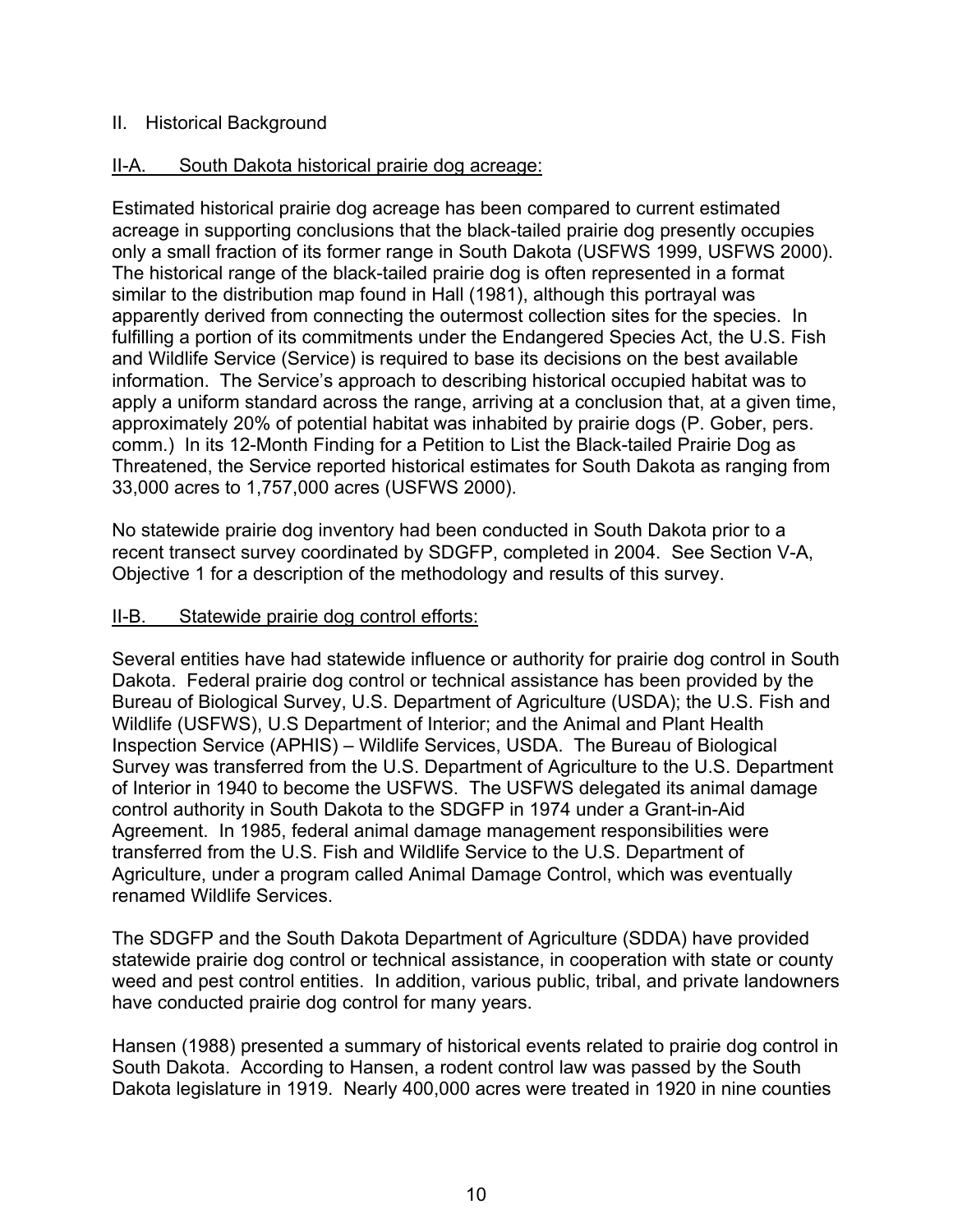west of the Missouri River. By 1930, prairie dogs were reduced to small, scattered colonies. Hansen also stated that acreage increased during the drought years of the 1930s, and federal emergency work programs focused on prairie dog control and reduced prairie dogs to possibly the lowest levels in recent history. Hansen estimated that 20,000-50,000 acres were treated annually from the 1940s to the mid-1950s. In 1972, President Nixon's Executive Order 11643 prohibited toxicant use on federal lands or with federal funds, halting affected prairie dog control through 1975. Beginning in 1976, zinc phosphide became the standard prairie dog control tool. From 1980-1984, nearly 1 million acres were baited for subsequent control in the state, including 464,000 acres on the Pine Ridge Indian Reservation. During 1985-1986, 329,000 acres were baited, including 240,000 acres on Pine Ridge Indian Reservation, with control work on Pine Ridge costing an estimated \$7.88 per acre. Hansen concluded that, during the period 1920-1980, South Dakota's prairie dog population appeared to peak approximately every 15 years. APHIS-Wildlife Services has not conducted direct prairie dog control in South Dakota since the mid-1980s (T. Pugh, pers. comm.).

SDGFP has two main roles in prairie dog control in South Dakota (Appendix 1). SDGFP provides direct control of prairie dogs that have moved from adjacent public lands onto private lands, as per SDCL 34A-8-7. SDGFP current policy is to provide one-time direct control at no initial cost to the landowners with prairie dogs that have moved from adjacent, previously uncontrolled public lands. Upon completion of control on both private and public lands, the landowner assumes maintenance responsibility for prairie dog control.

SDGFP also provides technical assistance to landowners for control of colonies 160 acres or larger. SDGFP field personnel provide equipment and time to supervise prebaiting and bait application. Landowners are responsible for the cost of bait material, for applying the bait, and for follow-up treatment and continued maintenance. During the years 2000-2003, SDGFP provided direct control of 180 acres and technical assistance for prairie dog control on a total of 240 acres. All SDGFP-related control occurred in 2000 (A. Smith, pers. comm.) until the 2004 prairie dog control activities.

Following designation of the black-tailed prairie dog as a federal candidate species, the U.S. Forest Service and Bureau of Land Management modified policies for prairie dog control on their lands, except for limited situations. However, in February 2004, the Forest Service lifted a moratorium on prairie dog control on national grasslands in South Dakota, North Dakota, Wyoming, and Nebraska, since prairie dog control issues had been incorporated into Forest Plans. A July 31, 2002 Record of Decision for the Nebraska Forest Land and Resource Management Plan stated that the Forest Service would work cooperatively with the state of South Dakota to implement prairie dog management plans to the extent allowable by law and policy. On May 5, 2004, USDA Deputy Under Secretary David Tenney directed Forest Service personnel to work with state and county officials and landowners to implement the spirit of a good neighbor policy; specifically to use a full suite of management tools to reduce potential for prairie dog expansion from federal onto adjacent nonfederal lands. On May 11, 2004, Regional Forester Rick Cables outlined actions to be taken in Forest Service Region 2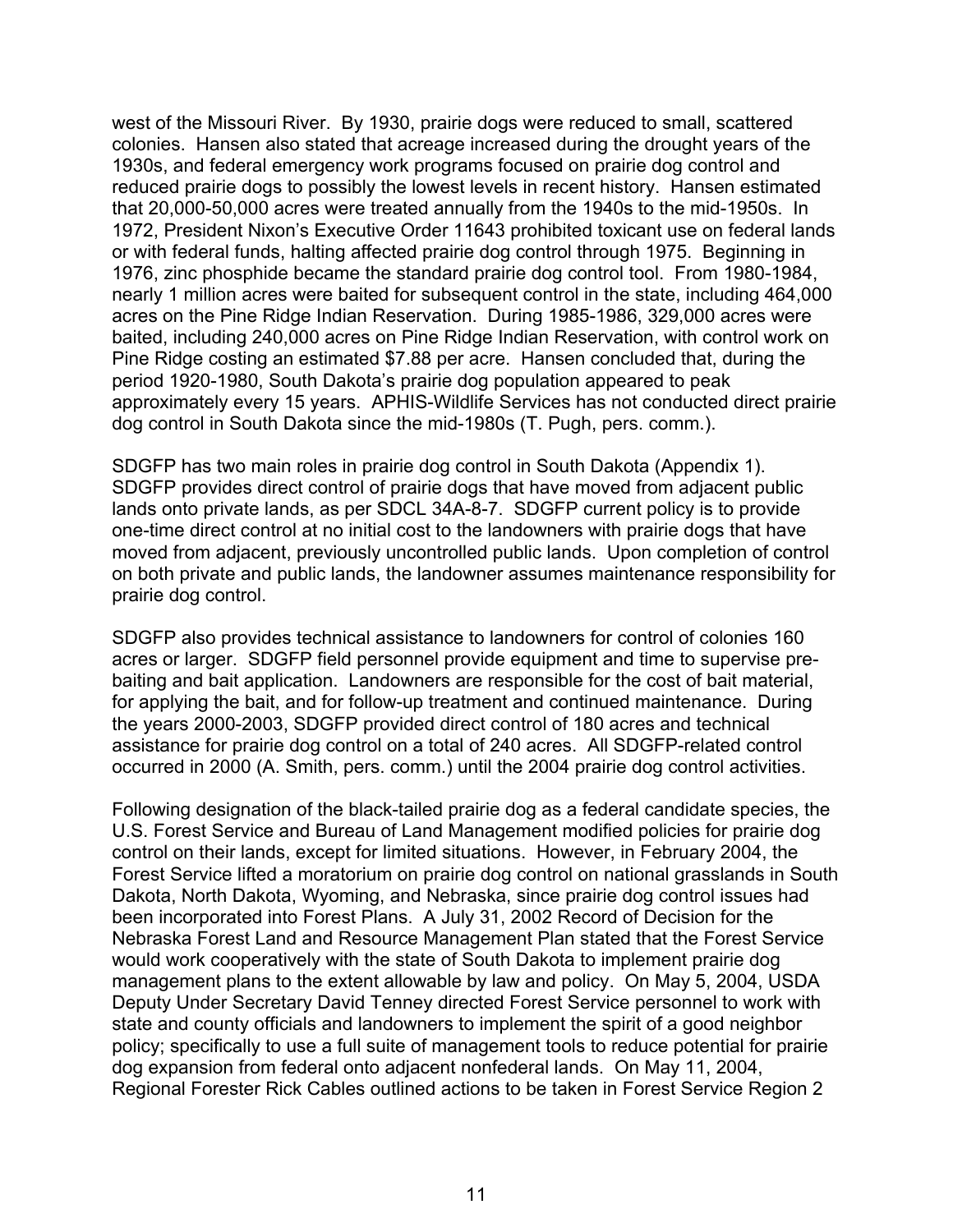regarding unwanted prairie dog colonization of adjacent nonfederal lands by applying appropriate management tools and consulting state prairie dog management plans for guidance. The Forest Service will implement measures in the South Dakota plan to the extent allowable and with appropriate coordination and consultation (June 25, 2004 letter from Don Bright, Nebraska National Forest).

## III. Current Situation

## III-A. Relevant state statutes and administrative rules:

This section is not inclusive of every statute or rule dealing with prairie dogs in South Dakota's state laws and administrative rules. The most relevant statutes and rules are described.

The black-tailed prairie dog has state designations under several legal authorities. The species is a game species and a predator/varmint species, regulated by the SDGFP (South Dakota Codified Laws {SDCL} 41-1-1.21). Among other relevant statutes are SDCL 34A-8-7, which states that "The Secretary of Agriculture and the Secretary of Game, Fish and Parks shall establish programs, with legislative approval and may enter into cooperative agreements with federal and state agencies or with private persons as deemed necessary for the management of nongame, endangered or threatened species. The secretaries shall establish and conduct control programs at state expense on private lands that are encroached upon by prairie dogs from contiguous public lands."

SDCL 40-36-1 states that: "The Department of Game, Fish and Parks shall cooperate and enter into cooperative agreements with the United States Fish and Wildlife Service or any other agency in the control and disposition of coyotes, feral dogs, fox, prairie dogs, and other wild animals in this state that are injurious to livestock, poultry, game, land, and the public health." SDCL 40-36.3 states that "The Department of Agriculture may enter into cooperative agreements with other governmental agencies, counties, associations, corporation or individuals if such cooperation is necessary to promote the control and disposition of animals pursuant to § 40-36-1." SDCL 40-36.3.1 states that "The Secretary of Game, Fish and Parks shall establish a program to continue prairie dog control on private lands at the written request and with the cooperation of the participating landowner. The program is to be funded from revenues in the state animal damage control fund."

SDCL 41-11-15 refers to the reintroduction of the black-footed ferret: The Department of Game, Fish and Parks and the Department of Agriculture may participate in programs to reintroduce the black-footed ferret if the following conditions are being met:

(1) Areas containing prairie dogs but not having the potential to support black-footed ferrets shall be identified, evaluated and declared ferret-free;

(2) The existing United States Forest Service Prairie Dog Management Plan for the Conata Basin, Buffalo Gap National Grasslands shall be strictly adhered to, and if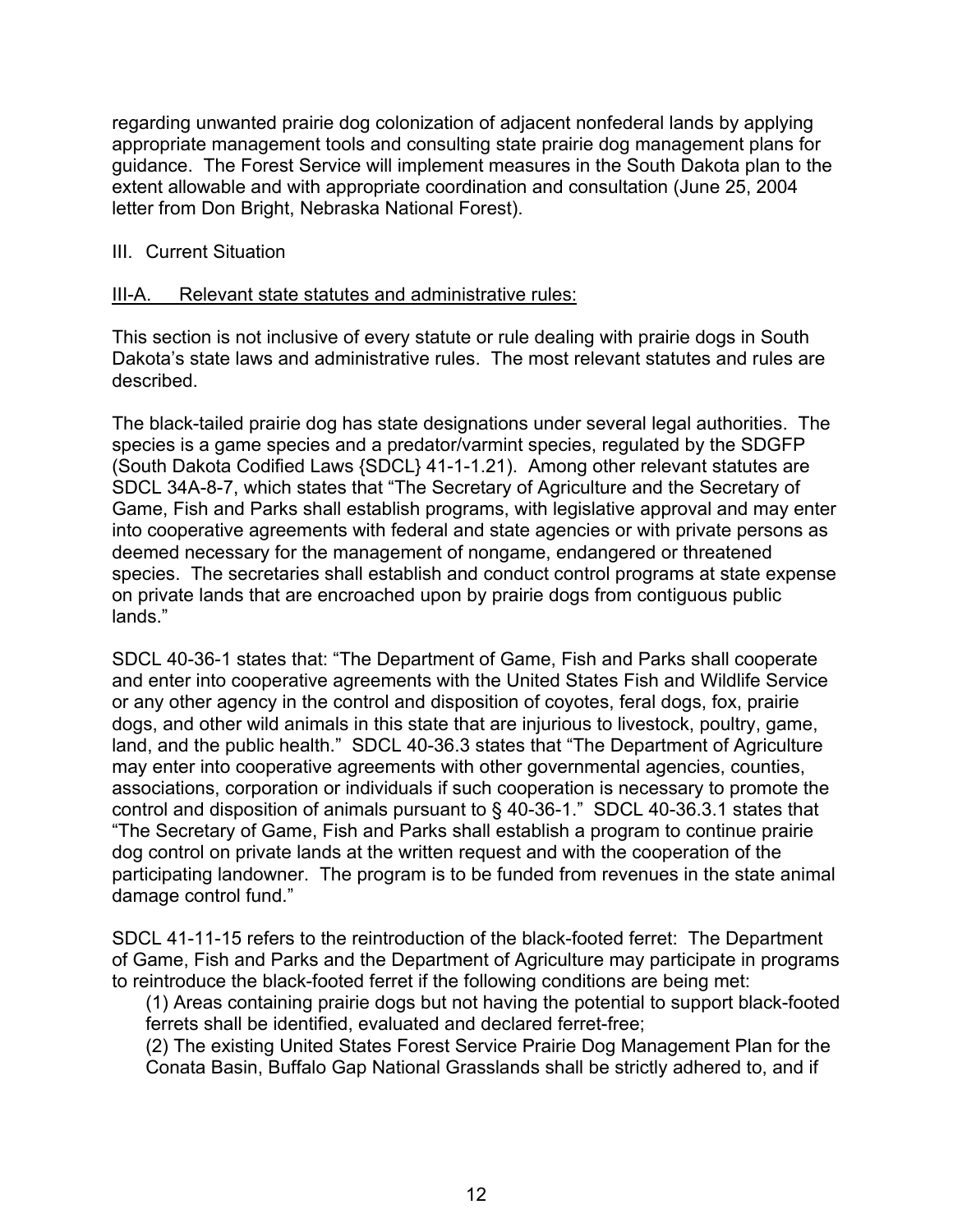future increases in prairie dog acres are needed, a funding mechanism shall be established to provide financial compensation to landowners suffering lost income; (3) No additional land may be acquired for ferrets through condemnation, and the multiple use concept of the United States Forest Service shall be continued; (4) The initial ferret reintroduction efforts shall be concentrated within the boundaries of Badlands National Park, and once release techniques are refined, the prairie dog management plan on the Buffalo Gap National Grasslands is functioning and local citizens have had the opportunity to view the progress, then reintroduction efforts may be expanded to the grasslands; and

(5) The United States Fish and Wildlife Service shall attempt to provide for the continued meeting on a regular basis during and after the ferret reintroduction of the local level committee consisting of representatives of the United States Forest Service, Pine Ridge Indian Reservation, United States National Park Service, United States Fish and Wildlife Service, affected state agencies, private organizations and local landowners.

The South Dakota Departments of Agriculture and Game, Fish and Parks worked with the U.S. Fish and Wildlife Service in developing "An Evaluation of the Block Clearance Process in South Dakota." This process was followed and submitted to the U.S. Fish and Wildlife Service's Region 6 Director for review and comment. As a result of Regional Director Ralph Morgenweck's approval of this process, black-footed ferret surveys are no longer required in South Dakota when using prairie dog control pesticides in compliance with label restrictions. Regional Director Morgenweck further stated that the South Dakota model would be distributed to USFWS offices in Regions 2 and 6 to assist in similar block clearance evaluations in other states (May 16, 2003 letter from Ralph Morgenweck to SDGFP Secretary John Cooper).

Senate Bill 64, passed during the 2001 session of the South Dakota Legislature, created a new "species of management concern" category. The black-tailed prairie dog has been placed in this category, an action that removed the species from the state list of declared pests.

The South Dakota Prairie Dog Working Group addressed the federal listing criteria identified in the 12-Month Finding of overutilization for commercial, recreation, scientific, or educational purposes (ex: prairie dog shooting) and inadequacy of existing regulatory mechanisms (ex: prairie dog control) by discussing alternatives to unregulated prairie dog shooting and statewide animal pest designation. The South Dakota Department of Game, Fish and Parks' Commission passed a regulation on January 11, 2001 to establish a regulated prairie dog shooting season (Appendix 2). In November of 2004 and in cooperation with the US Forest Service, the GFP Commission removed the shooting closure from the Conata Basin. The US Forest service will deal with the issue of prairie dog shooting in this area as they develop an Environmental Impact Statement for future prairie dog management.

The second action item resulting from Working Group recommendations was a bill to create a new category (species of management concern) for wildlife species with both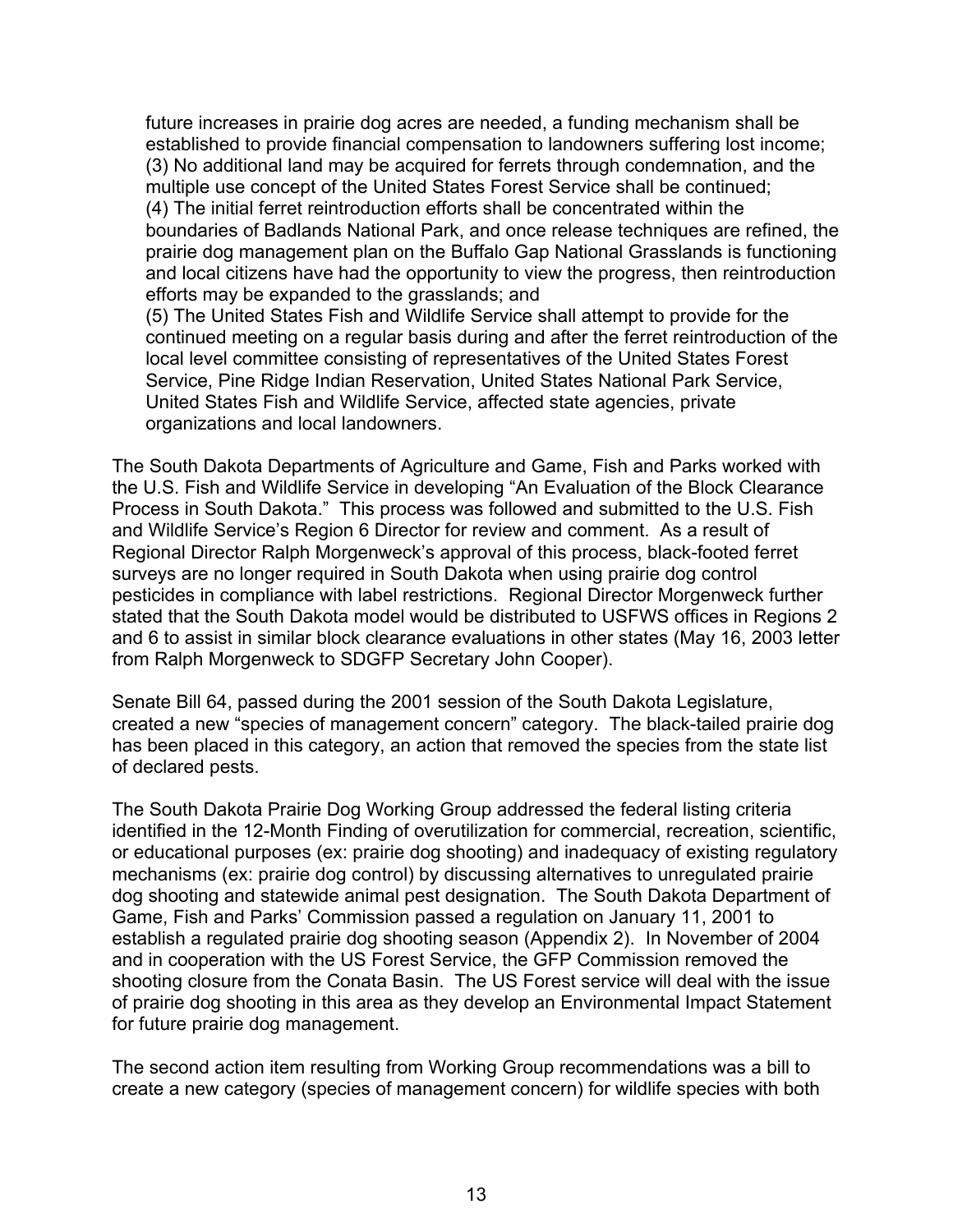negative and positive aspects associated with their presence on private lands (Appendices 3-5). The species of management concern bill became SDCL 34A-8A (Appendix 6), which was amended during the 2002 South Dakota legislative session to address the state prairie dog planning effort.

## III-B. Description of current prairie dog management plans and inventory efforts:

The following text contains prairie dog acreage estimates by agency, based on information received by SDGFP. Note that SDGFP's results may differ from the estimates provided by the following agencies because of different survey times or techniques.

1. South Dakota Department of Game, Fish and Parks

SDGFP Division of Wildlife Game Production Areas currently support a few, small, scattered prairie dog colonies, although total acreage is minimal. Because of the relatively low prevalence of livestock grazing on Division of Wildlife Game Production Areas, these lands are not likely to provide extensive prairie dog habitat (P. Coughlin, pers. comm.).

SDGFP contracted with the U.S. Forest Service to gather baseline data on prairie dog town locations and estimated acreages. This work was begun in March 2002 and concluded in May 2004. See Section V-A, Objective 1 for discussion of the survey methodology and results.

2. South Dakota Office of School and Public Lands

Update provided by A. Canham, consultant for the Office:

"The Black Tailed Prairie Dog Project was initiated during the 2000 summer season. Up until that time the Black Tailed Prairie Dog has received little management perspective in South Dakota. This project's goal is to provide a database of information for management decision making through mapping known dog towns on public and adjacent private lands, while creating support for proper management procedures.

"South Dakota School and Public Lands personnel and contracting agents met with officials from South Dakota Game Fish and Parks, Bureau of Land Management, U.S. Forest Service, U.S. Fish and Wildlife and lessees of state lands to gather input to develop criteria for data collection that was consistent with the other agencies. Pertinent information was used to develop the data dictionary of inhabited and uninhabited towns.

"GPS techniques were widely used both on the ground and by air. The South Dakota Game Fish and Parks provided a preliminary aerial survey to focus in on areas for ground truthing. Once these areas were identified the groundwork began. The finished product will be available for comparisons with remote sensing.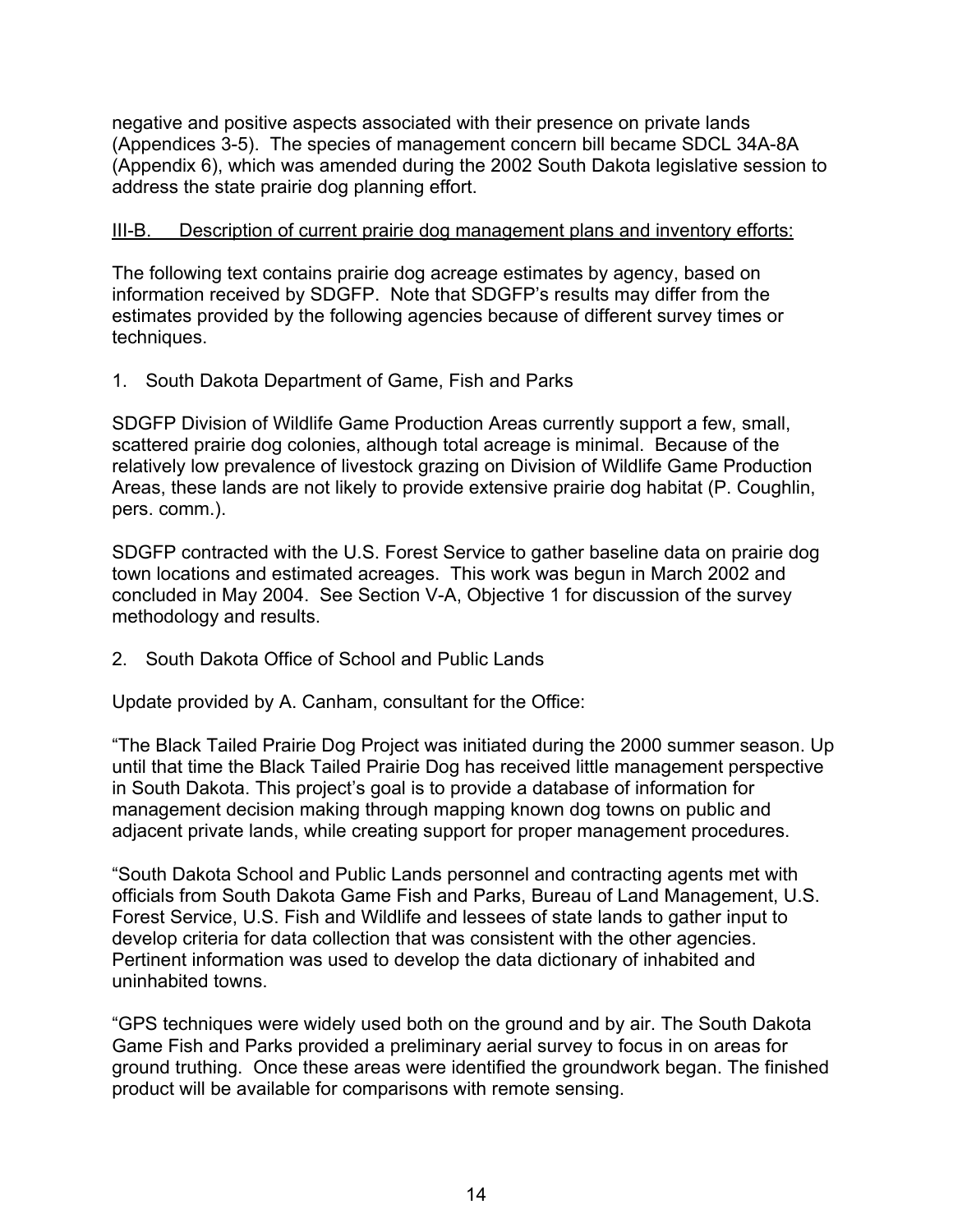"Identifying and map access to occupied towns was done utilizing available maps and work in the field. With the help of South Dakota Game Fish and Parks and Bureau of Land Management, we were able to develop and utilize a process to score vegetation and habitat quality.

"Information has been collected and the project will continue collecting information. So far information has been used for land transfers, wildlife habitat improvement, and grazing rates. With more information added to the database every year this project will prove to be an invaluable tool in the management of state owned lands.

"Through collaboration with US Forest Service and Buffalo Gap National Grassland, we learned that the process of mapping public land areas adjacent to Black Footed Ferret recovery sites has already been completed and is available. We received this information from them.

"We would like to thank the National Fish and Wildlife Foundation. This project was started by the funding from NFWF but will be a long-term project and is expected to continue for at least ten years so that the information gathered can be used in developing a long term management plan. This project will continue in 2004."

3. Bureau of Land Management

Bureau of Land Management (BLM) administered lands in South Dakota occupy approximately 275,000 acres and presently have an estimated 1500 acres of prairie dogs, based on field surveys using GPS equipment. BLM is presently conducting a prairie dog mapping projects with upland assessments. Also waiting for the aerial census data to find all town locations. These mapping projects will provide BLM with prairie dog distribution data for Harding and Butte counties as well as the other eleven counties we administer public lands. A management concern for South Dakota BLM lands supporting prairie dogs is the potential for conflicts with adjoining private landowners, due to the fractured land ownership patterns. Specific future prairie dog acreage goals have not been established for lands owned by BLM in South Dakota (C. Berdan, pers. comm.).

## 4. Badlands National Park

Badlands National Park occupies 107,000 acres within the North Unit and 133,000 acres within the South Unit. The South Unit is contained within the boundaries of Pine Ridge Indian Reservation and is managed cooperatively by Badlands National Park and the Oglala Sioux Tribe. Badlands National Park currently has 3,656 acres of prairie dogs in the North Unit, and 1,972 acres of prairie dogs in the South Unit, based on GPS mapping conducted during the spring of 2003, producing an estimated total of 5,628 acres within the North and South Units of Badlands National Park (D. Albertson, pers. comm.). Badlands National Park does not currently have a specific prairie dog management plan (D. Albertson, pers. comm.).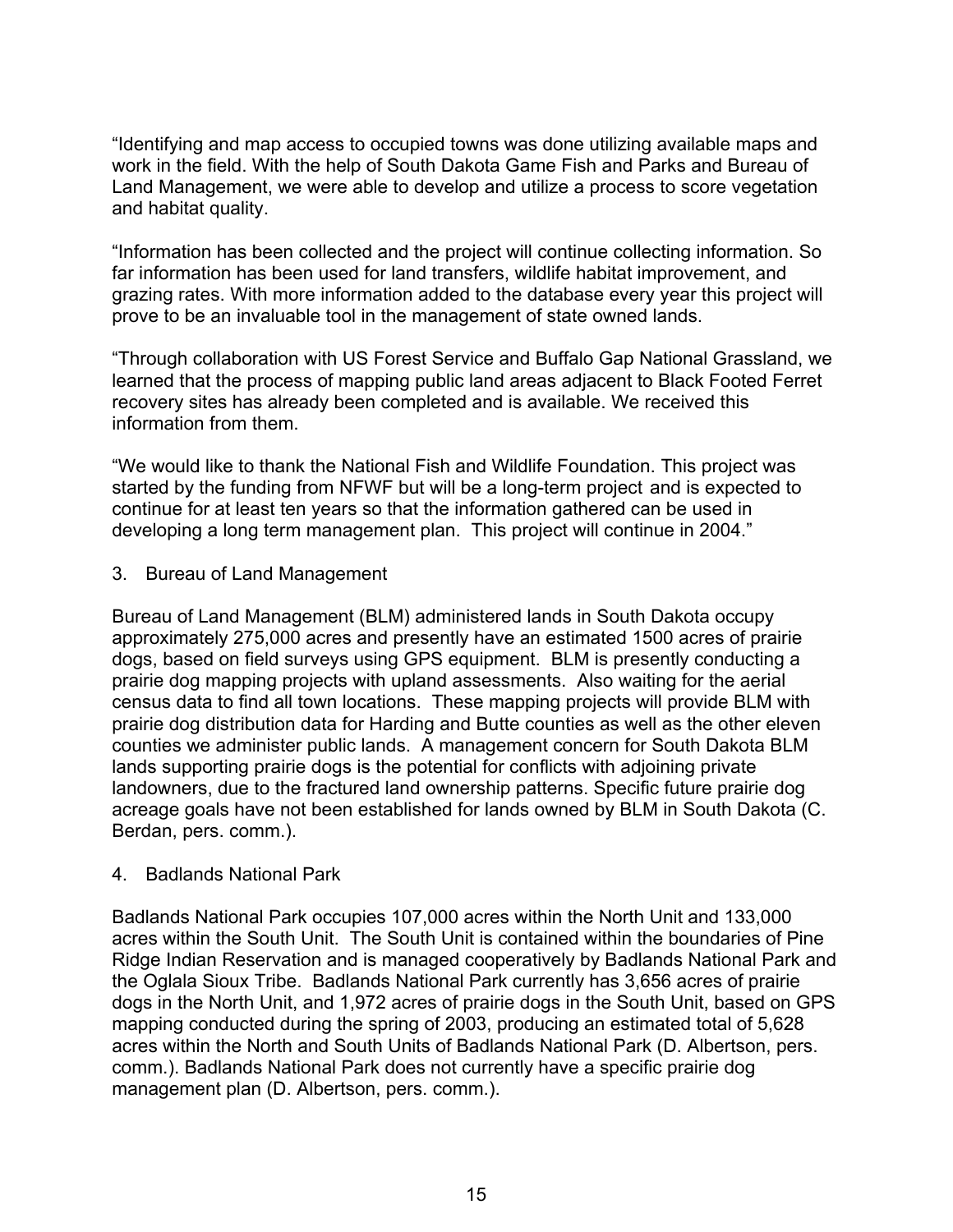Prairie dog inventories have been conducted with GPS mapping following the active burrow line and the vegetation clip line. Prairie dog density estimates are derived from two published techniques, Biggins et al. (1993) for burrow line transects and Severson and Plumb's (1998) visual count model. Badlands National Park's prairie dog management direction allows for natural population expansion or contraction within the park's interior, with a prairie dog objective of 4,000-5,000 acres. Prairie dogs have been live-trapped for use as food for black-footed ferrets on park boundaries adjacent to private lands. Future resolution of this potential conflict will involve live-trapping and translocation to the park's interior. Current prairie dog research activities include the efficacy of trapping and translocation to control migration onto adjoining private lands, ungulate-prairie dog-plant interactions in Badlands National Park, and the study of dispersal rates and distances of individual prairie dogs from coteries in relation to disease events (D. Albertson, pers. comm.).

## 5. Wind Cave National Park

Wind Cave National Park occupies 28,295 acres, with an estimated current prairie dog acreage of 1,800 acres and a tentative prairie dog acreage goal of 1,500-2,000 acres (B. Muenchau, pers. comm). Previous prairie dog acre estimates include 1,580 acres in 2000 based on GPS mapping, and 1,296 acres in 1995 based on photointerpretation of infrared photography. GPS mapping of all park prairie dog colonies is nearing completion for 2004, based on vegetation clip lines and presence of active prairie dog burrows. Wind Cave's most recent Prairie Dog Management Plan (WICA-N-0001) is outdated, and the Park has recently received funding to complete a new Prairie Dog Management Plan and Environmental Assessment in 2004/2005. This Plan will incorporate the concept of expansion of prairie dogs within the interior of Wind Cave.

Dr. Mike Antolin and Lisa Savage of Colorado State University have recently completed a research project on "The Effects of Fragmentation on the Population Genetics of Black-tailed Prairie Dogs." The final report is pending. Primary research objectives include delineation of the relationship between the factors of genetic variability, degree of isolation of a given colony, colony size, and extinction risk in prairie dog metapopulations. Antolin examined prairie dog populations in fragmented vs. unfragmented colonies in plague-free and plague-affected areas and included study sites at Wind Cave National Park, an additional South Dakota area, and two areas in Colorado (B. Muenchau, pers. comm.).

A second research project is being conducted by Dr. Jack Cully, Kansas Cooperative Fish and Wildlife Research Unit. The topic is a study of the community and landscape dynamics of sylvatic plague in black-tailed prairie dogs, with the following objective: Develop a more complete understanding of the ecology of plague in the black-tailed prairie dog ecosystem and the long-term consequences for prairie dog conservation. Wind Cave National Park is one of three areas, with no history of plague, being studied and compared to areas where plague is present (B. Muenchau, pers. comm.).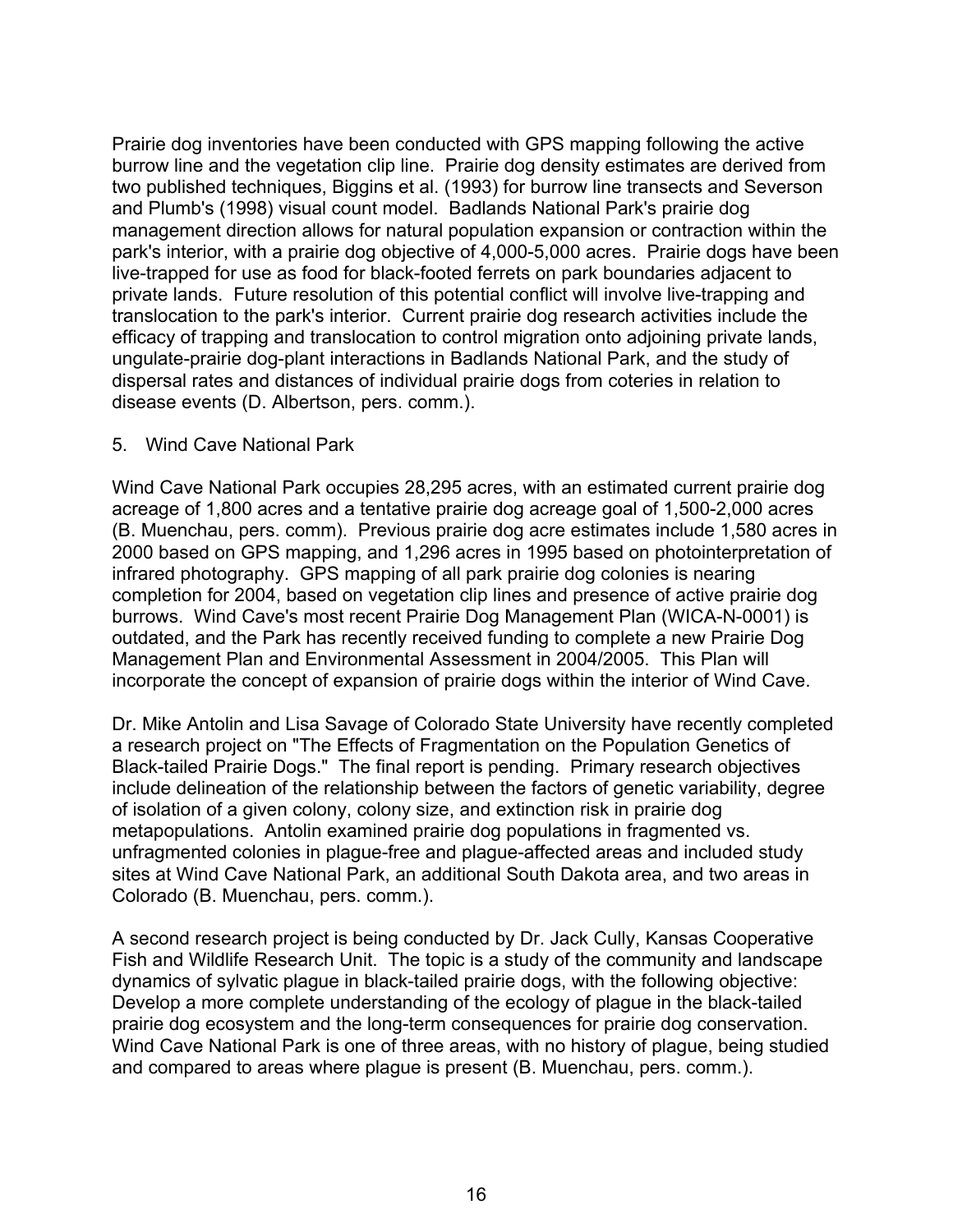Wind Cave will comply with a National Park Service goal of maintaining and restoring black-tailed prairie dog populations. Wind Cave will consider control of prairie dogs in specific situations, such as sites with potential human health hazards and areas where prairie dogs conflict with other park management objectives. Wind Cave will consider prairie dog control within the Park, such as live trapping with translocation or other nonlethal means of control, if prairie dogs expand onto adjoining private lands. Wind Cave personnel suggest that these adjoining private lands be considered for financial incentive payments or prairie dog easements, if such programs are instituted, to enhance existing, contiguous colonies (B. Muenchau, pers. comm).

#### 6. Bureau of Reclamation

Bureau of Reclamation lands in South Dakota presently have an estimated 65 acres of prairie dogs. These lands are managed in cooperation with SDGFP (F. Streier, pers. comm.)

#### 7. USDA Forest Service

Prairie dog management actions in South Dakota involve two Forest Service regions, Region 2, for the Nebraska National Forest and Region 1 for the Dakota Prairie National Grasslands.

Regarding the Nebraska National Forest - The black-tailed prairie dog is designated by the Forest Service as a sensitive species and management indicator species on the national grasslands in South Dakota. These designations require additional management considerations for these species. These considerations are reflected in the objectives, standards, guidelines and monitoring direction in the Land and Resource Management Plans for these areas. Other applicable federal law, regulation and policy also guide management of these species.

The USDA Forest Service manages various lands in South Dakota including the Black Hills National Forest, the Custer National Forest, The Buffalo Gap National Grassland, Fort Pierre National Grassland, and Grand River National Grassland. A total of only five small colonies occur on the Black Hills and Custer National Forests. The Buffalo Gap and Fort Pierre National Grasslands are part of the Nebraska National Forest, headquartered in Chadron, Nebraska. The Grand River National Grassland is a part of the Dakota Prairie Grasslands, headquartered in Bismarck, North Dakota. Management of National Grasslands and Forests is guided by land and resource management plans.

Nebraska National Forest lands include 590,000 acres on Buffalo Gap National Grassland and 116,000 acres on Fort Pierre National Grassland. Current prairie dog acreage estimates are 763 acres on Fort Pierre and 20,948 acres on Buffalo Gap, based on the aerial transect survey and GPS mapping in 2003 and 2004. The Nebraska National Forest Land and Resource Management Plan (LRMP) and associated Record of Decision emphasize prairie dog conservation and management. The LRMP anticipates the prairie dog colonies could expand on the Buffalo Gap to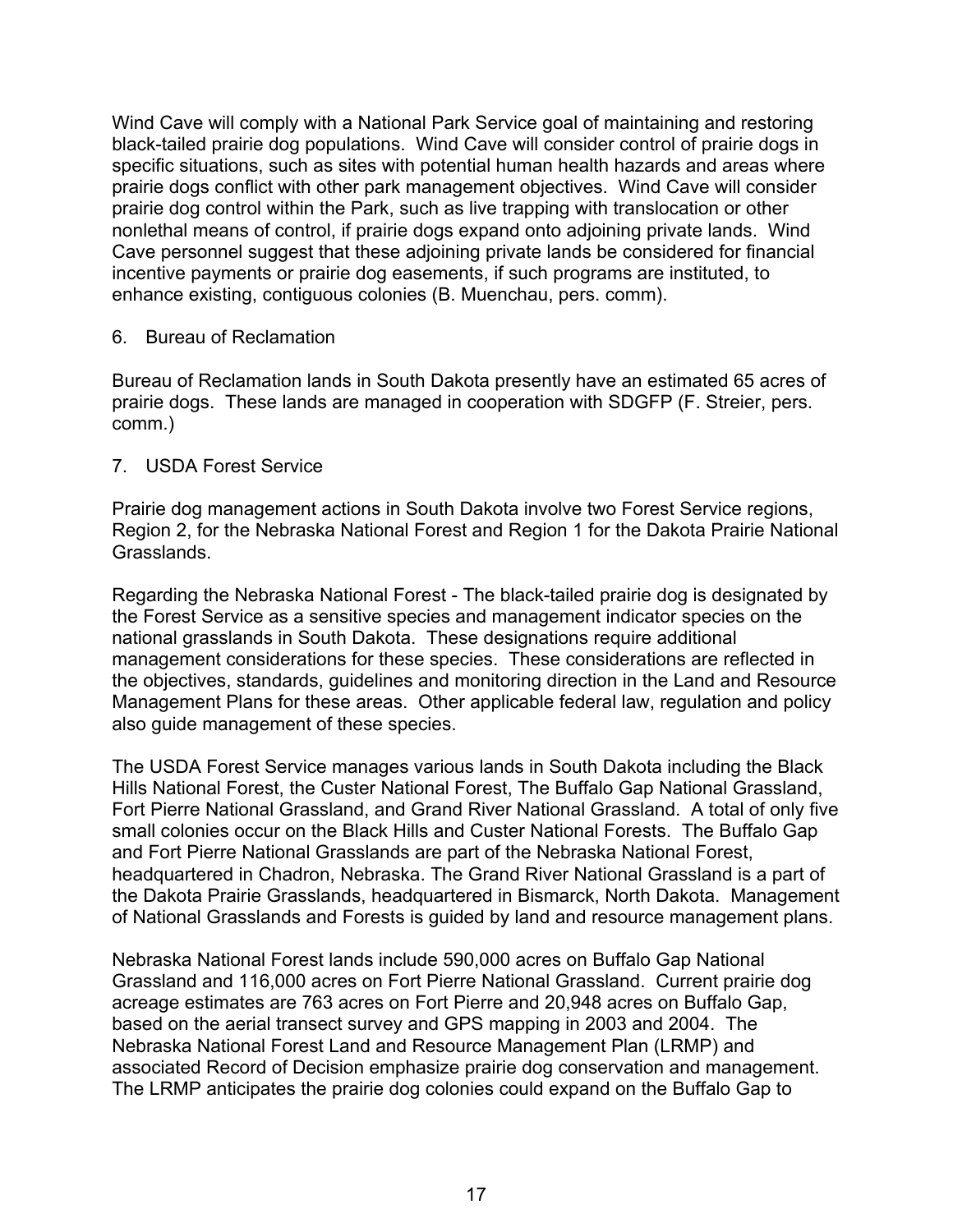22,000-36,000 acres and on the Fort Pierre to 1,200-1,900 acres during the next ten years.

On the Buffalo Gap and Fort Pierre National Grassland, the Forest Service utilizes a strategic approach to prairie dog management that includes landownership adjustments, appropriate livestock grazing management through allotment management plans and grazing permits, prescribed fire, live-trapping/relocation, and the use of rodenticides. The land exchange program has been critical to the Conata Basin area and the black-footed ferret reintroduction. In 1984, the common boundary between private land and national grasslands in the Conta Basin was nearly 225 miles. In 2004 the common boundary has been reduced to less than 90 miles utilizing land exchanges. The Forest Service has utilized grazing management systems and adjustment to stocking levels to manage the distribution of prairie dogs. The live-trapping/relocation program has resulted in over 30,000 prairie dogs being trapped from or adjacent to private lands in Conata Basin area. Prairie dogs have been relocated to other areas on the National Grasslands, Badlands National Park and Bad River Ranches or provided to USFWS for the captive black-footed ferret program.

As part of being a good neighbor, aggressive management actions will be taken to achieve LRMP objectives and minimize conflicts with adjacent landowners. The Forest Service will accelerate active management of unwanted colonization by applying appropriate tools. Prairie dog conservation plans developed by the states will be consulted for guidance on the appropriate response to unwanted colonization onto adjacent nonfederal lands. As stated in the Record of Decision (7/31/2002) for the LRMP, the Forest Service intends to implement the South Dakota prairie dog plan to the extent allowable by law and policy in providing direction for the control of unwanted colonization of the prairie dog onto private lands. Should the State prairie dog conservation plan conflict with the provisions of the LRMP for the Buffalo Gap and Fort Pierre National Grasslands, the Forest Service will consider amending the LRMP to be consistent with the State Plan. Any changes in direction for prairie dog control will be done with appropriate consultant and coordination.

Regarding the Dakota Prairie Grasslands - The Grand River National Grassland covers approximately 154,200 acres in Perkins and Corson counties. The black-tailed prairie dog is also listed as both a sensitive species and a management indicator species on the Dakota Prairie Grasslands. The extent of occupied colonies was estimated at 1,520 acres in 1997 and 1,509 acres in 2002. Occupied colonies will be remapped in 2005. Inventory methods have and will include: colony identification from the air, extensive onthe-ground surveys, and intensive mapping of each colony by GPS. The Grand River's recently revised land and resource management plan designated the black-tailed prairie dog as a management indicator species, and directed that prairie dog expansion be emphasized on the Grassland's southern half. It is estimated that total prairie dog colony acreage on the Grand River National Grassland will be between 2,500 and 3,900 acres within 10 years. This assumes limited prairie dog control during this time period. The Grassland is currently developing a site-specific Prairie Dog Management Strategy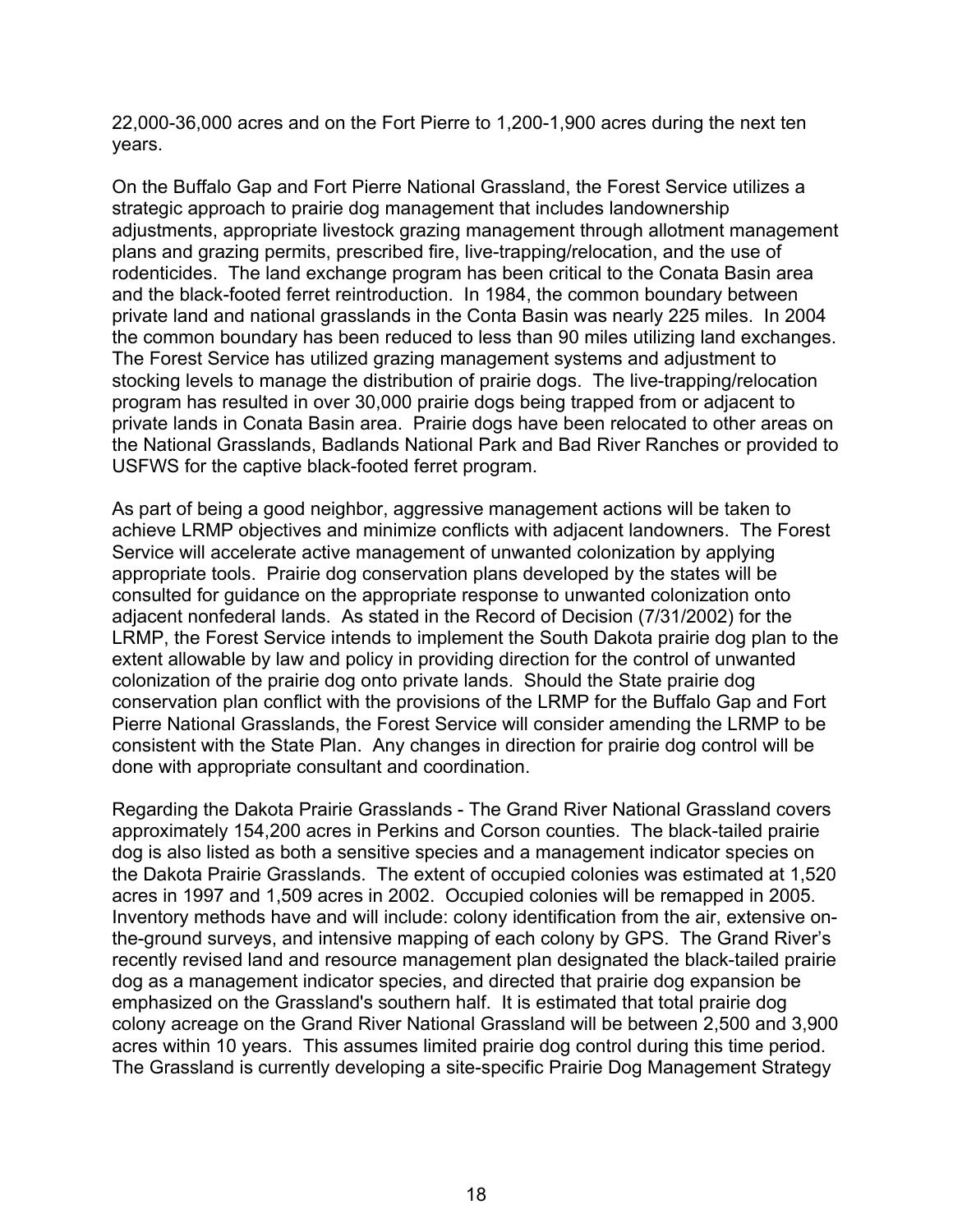Plan. This plan will address buffers, shooting restrictions, conservation easements, and habitat management within a landscape context (D. Svingen, pers. comm.).

Dakota Prairie Grassland personnel are committed to a good neighbor policy regarding prairie dog expansion onto adjacent nonfederal lands. A site-by-site evaluation will consider a full suite of management tools, including land exchange, visual barriers, prescribed fire, and prescribed grazing, after which poisoning may be used if determined to be the most appropriate method (letter from David M. Pieper, Grasslands Supervisor, referring to ROD for Dakota Prairie Grasslands FEIS and Land and Resource Management Plan, U.S. Forest Service).

## 8. The Nature Conservancy

The Nature Conservancy (TNC) is a private, non-profit organization dedicated to the conservation of worldwide biological diversity. This mission is achieved with land acquisition and management, through various cooperative endeavors with land managers and landowners, and with a variety of stewardship and data collection efforts. TNC owns or has primary management responsibility for approximately 15,710 acres in South Dakota. The largest property within the range of the black-tailed prairie dog in South Dakota is the Whitney Preserve, located in Fall River County, currently 4,601 acres in size (B. Paulson, pers. comm.).

TNC recently completed an ecoregional conservation planning effort for the Northern Great Plains Steppe Ecosystem. The Northern Great Plains Steppe Ecosystem includes the majority of western South Dakota outside of the Black Hills and a portion of northcentral South Dakota east of the Missouri River. The planning effort included identification of "primary conservation target species." The black-tailed prairie dog was one of six mammal species identified as target species. This species is an important component of the following "ecologically significant areas" in South Dakota described in this plan: Grand River National Grassland, Harding County – Slim Buttes, Bad River Prairie, Badlands National Park Complex, Cheyenne River – Cherry Creek, White River, and Thunder Basin – Cheyenne River. Future management planning efforts at these sites will incorporate the needs of the black-tailed prairie dog ecosystem (Martin 1999).

## 9. Bad River Ranches

The Bad River Ranches, owned by R. E. Turner, has an estimated 140,000 acres in portions of Jones and Stanley counties. Prairie dogs currently occupy 1,443 acres in 78 colonies; an estimate based on annual GPS mapping (K. Bly Honness, pers. comm.). Inventory methods include visual counts (as described by Severson and Plumb 1998) to determine minimum population densities and recruitment of prairie dogs. The average density of prairie dogs in colonies on the Bad River Ranches in 2003 was 25 per acre. Restoration work carried out by the Turner Endangered Species Fund involves establishing a prairie dog complex, through translocations, suitable for a future blackfooted ferret reintroduction. In the future, 10% or more of the Bad River Ranches could support prairie dogs based in part on a GIS prairie dog habitat suitability model of the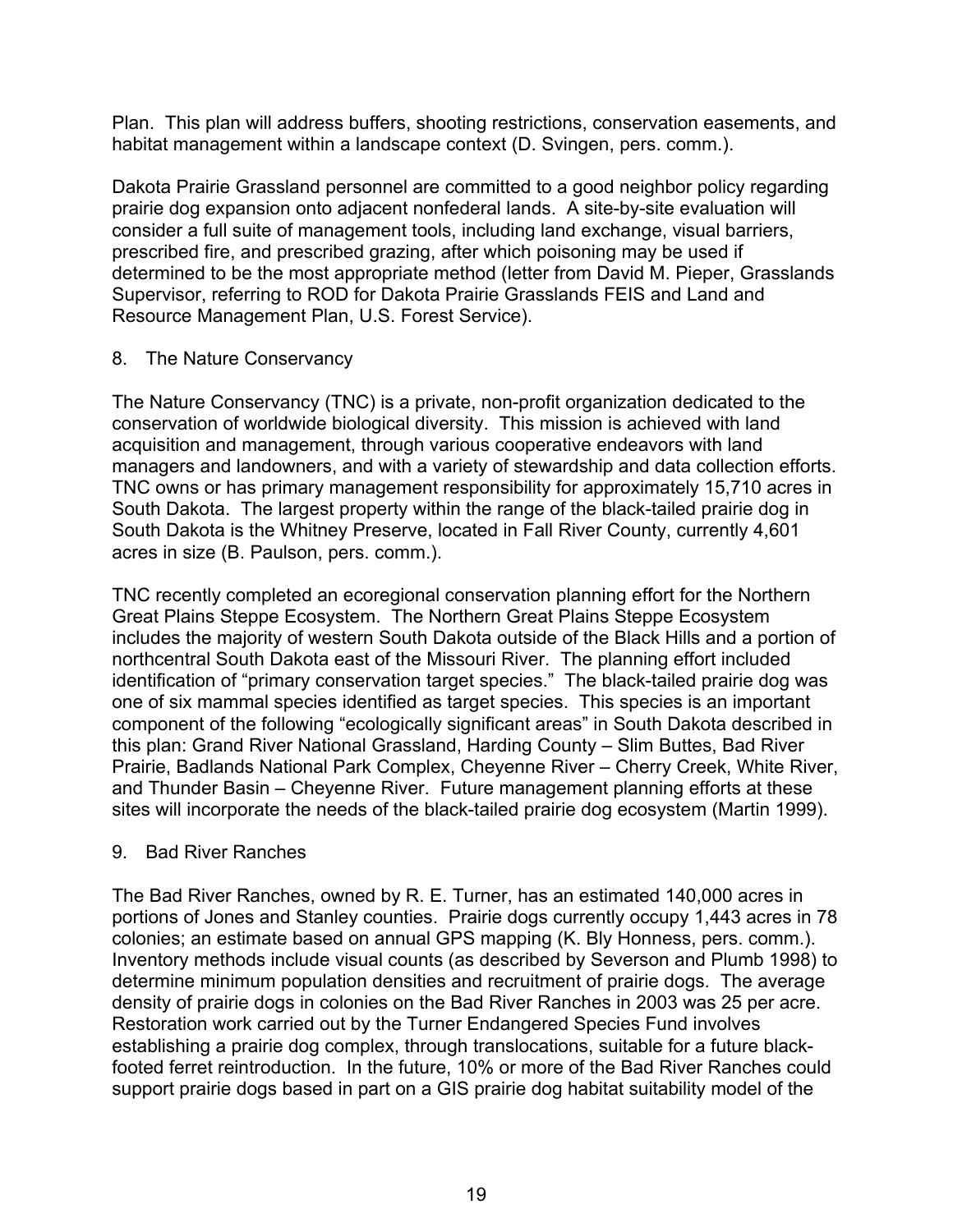ranch (M. Phillips, pers. comm.). Management principles and planned actions for prairie dog restoration on Turner properties are included in a ten-year management plan (Truett 2000).

## 10. Yankton Agency

The Yankton Agency, Bureau of Indian Affairs, occupies 36,000 acres, including one 20-acre prairie dog town. Prairie dog management is not addressed in land management plans, but limited shooting is allowed on this town (L. Thompson, pers. comm.).

## 11. Other tribal and trust lands in South Dakota

SDGFP used available resources to create a tribal landownership layer for use with the 2002-2004 prairie dog mapping results. Tribal and tribal trust acreages within reservation boundaries were defined as tribal acres for the purpose of determining whether South Dakota has reached its agreed-upon tribal and nontribal acreage goals.

Because of the intermingling of private and tribal lands within reservation boundaries and the need for meaningful ecosystem planning, the State of South Dakota is hopeful that cooperative prairie dog management planning with Native American tribes will occur. The State of South Dakota will encourage the USFWS to serve in its capacity as an intermediary between the State and the South Dakota tribes.

In May 2004, SDGFP received a digital copy of tribal trust lands from the Regional Director, Bureau of Indian Affairs, in Aberdeen, with the exception of Cheyenne River Reservation, which did not permit this data transfer for their trust lands. If differences are found in tribal trust ownership, BIA/tribal information will be used. SDGFP has shared digital information from the state transect survey with BIA and requested that this information be distributed to tribes located in South Dakota.

## 12. U.S. Fish and Wildlife Service

As of August 18, 2004, The black-tailed prairie dog is no longer a candidate for federal listing under the authority of the Endangered Species Act. The prior designation as a candidate for federal listing has had management repercussions for all federal agencies, which are required to assist in the implementation of the Endangered Species Act.

Lacreek National Wildlife Refuge in southwestern South Dakota has approximately 345 acres of prairie dogs. Due to the small relative size of Lacreek Refuge, compared to blocks of other federal lands, colonies are maintained at this level to provide habitat diversity and viewing opportunities while not conflicting with other refuge habitat goals. Lacreek staff are presently developing a site specific prairie dog management plan for the refuge (T. Koerner, Refuge Manager, pers. comm.).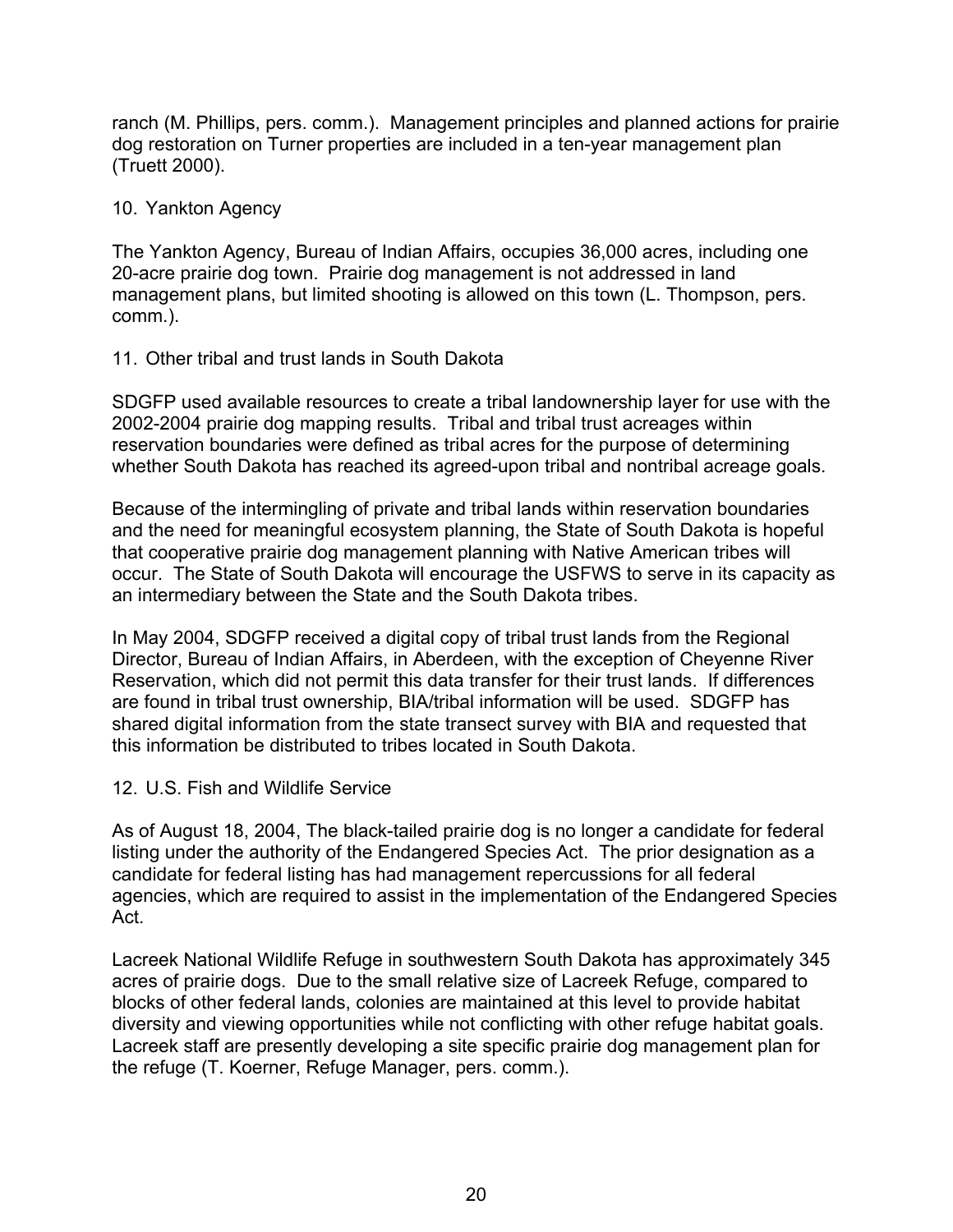- IV. Management Strategies Outline
- IV-A Prairie dog acreage goal

Objective 1: Determine a statewide population goal and identify special management areas.

Strategy 1.1: Determine current prairie dog acreage in South Dakota.

Strategy 1.2: Coordinate state population goals with standards established by Multistate Black-tailed Prairie Dog Conservation Team.

- Strategy 1.3: Population objectives included in the multi-state conservation plan for the black-tailed prairie dog.
- Strategy 1.4: Implement administrative measures to assist in meeting and maintaining statewide population goal.
- IV-B Population monitoring

Objective 2. Determine an effective tool to monitor changes in estimated occupied acreage.

Strategy 2.1: Evaluate existing data sources for their usefulness in monitoring estimated acreage of prairie dogs.

- Strategy 2.2: Evaluate supplemental data sources for their usefulness in monitoring estimated acreage of prairie dogs.
- Strategy 2.3: Implement selected monitoring tool to estimate South Dakota's estimated acreage of prairie dogs at three-year intervals.
- Strategy 2.4: Evaluate effectiveness of selected monitoring tool by comparison with other data sources.
- IV-C Disease monitoring and contingency plan

Objective 3. Develop a disease monitoring protocol for detecting sylvatic plague and other diseases detectable on prairie dog colonies, to include a contingency plan in case sylvatic plague is detected in South Dakota.

- Strategy 3.1: Review existing information on plague occurrence in South Dakota.
- Strategy 3.2: Develop plague contingency plan, to include consideration of prairie dog colony dusting, quarantine procedures, follow-up surveillance strategies, public awareness strategies, and interagency coordination, particularly with agricultural interests.
- Strategy 3.3: Participate in national plague reporting system established by Interstate BTPD Conservation Team.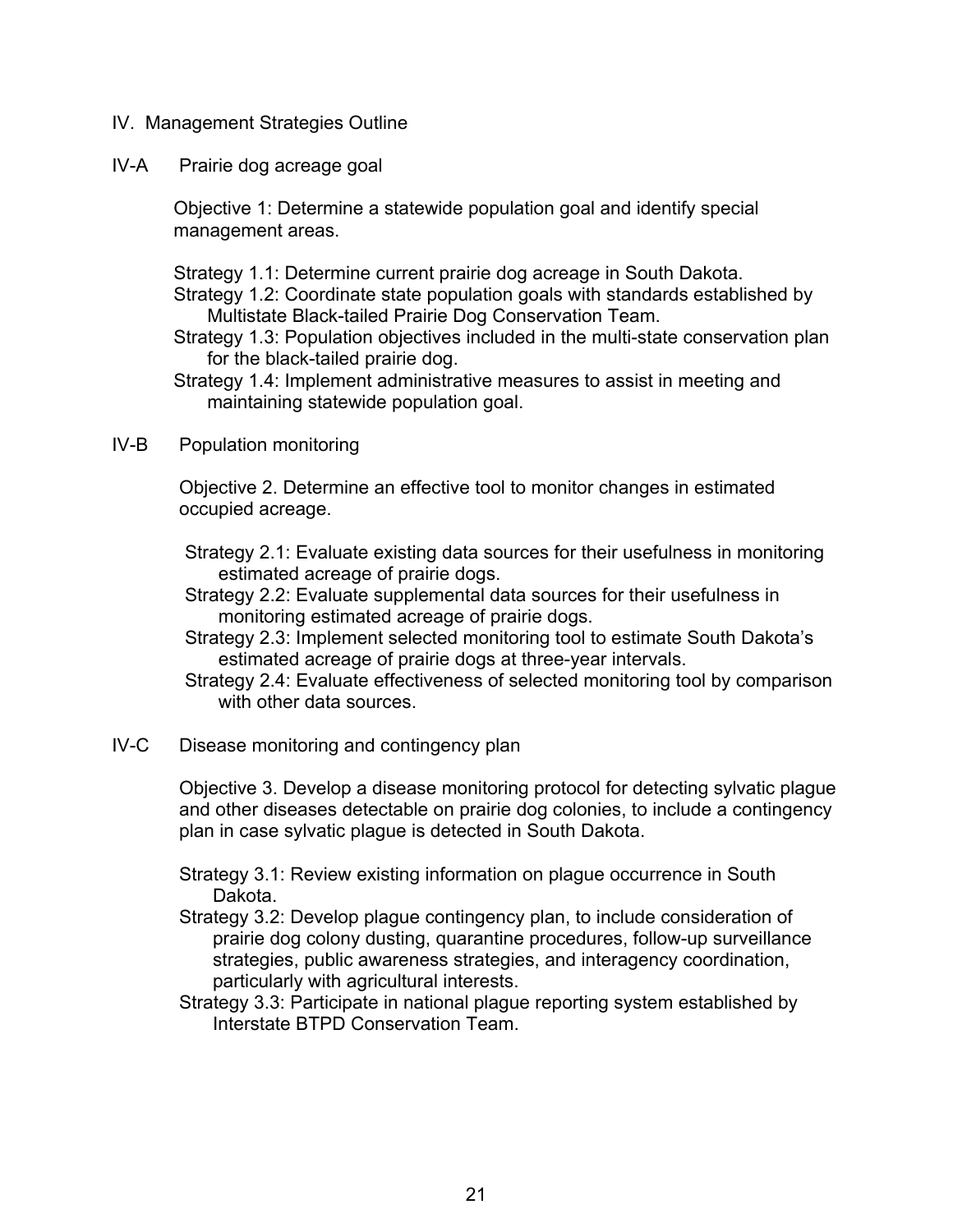IV-D Black-footed ferret management actions

Objective 4. Determine and accommodate conservation needs of black-footed ferrets.

Strategy 4.1. Review available information on state status of black-footed ferrets

Strategy 4.2. Determine inventory needs for black-footed ferrets as they relate to prairie dogs.

Strategy 4.3. Incorporate conservation needs of black-footed ferrets into prairie dog management opportunities.

Strategy 4.4. Investigate opportunities for cooperative conservation activities.

IV-E Public outreach

Objective 5. Use public involvement techniques to gather input.

Strategy 5.1. Establish a South Dakota Prairie Dog Working Group.

IV-F Evaluation of planning effort

Objective 6. Use adaptive management method to evaluate progress of prairie dog planning effort and adjust as needed to accomplish program goals.

Strategy 6.1. Formulate interagency team to review progress toward meeting objectives at three-year intervals to coincide with population monitoring intervals.

Objective 7. Identify and implement management actions that provide environmentally sound habitat for a sustainable population of healthy prairie dogs acceptable to landowners and managers in the state of South Dakota.

Strategy 7.1. In order to provide environmentally sound habitats, the similarity index/range condition should be maintained at no less than a similarity index/range condition of 20% of the historic climax plant community, as described in the Natural Resources Conservation Service South Dakota State Technical Guide.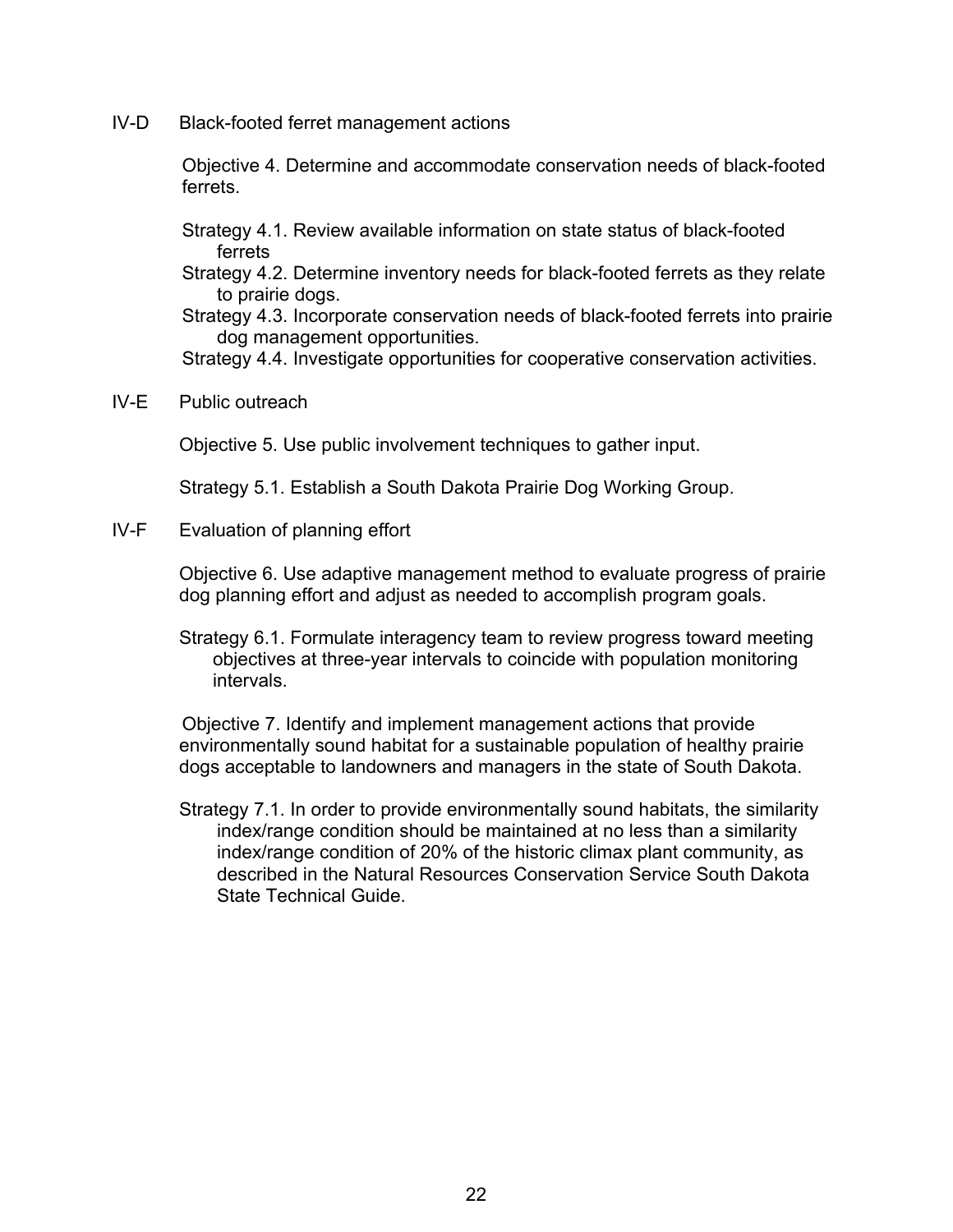## V. Management Strategies

## V-A. Prairie dog acreage goal

## **Objective 1: Determine a statewide population goal and identify special management areas.**

Strategy 1.1: Determine current prairie dog acreage in South Dakota.

## Progress toward objective:

SDGFP and USDA Forest Service conducted an aerial transect survey of South Dakota's primary black-tailed prairie dog range, which equates to the counties west of the Missouri River and those counties bordering the east bank of the river, with the exception of extreme southeastern South Dakota. The visual detection of prairie dog colonies from aircraft has been carried out effectively in various surveys throughout the Great Plains (Sidle et al. 2001, Sidle et al. 2002). At least three other states (Colorado, Kansas, and Oklahoma) have used this technique or variations of it to determine baseline acreage estimates.

The inventory in South Dakota consisted of two general phases: 1) locate and digitally image colonies and 2) measure their size on a computer.

A total of 411,424 acres of prairie dogs were documented during the aerial transect survey, divided as follows: 216,750 acres on tribal lands and 194,673 acres on nontribal lands (Table 2). Although prairie dogs are known to occur in several additional counties in eastern South Dakota, their numbers and distribution are relatively small, reflect only a minor contribution to the overall state total and thus were not included in Table 2.

The purpose of this aerial survey was to be as thorough as possible in detecting the prairie dog colonies in South Dakota and to develop a better estimate of prairie dog colony acreage than obtained from previous aerial-line intercept methods (Sidle et al. 2001). Colonies are usually very visible from an aircraft and can even be seen on satellite images (Sidle 1999, Sidle et al. 2001, 2002). Colony mounds and prairie dog herbivory that imparts a different color to the ground than adjacent rangeland usually allows easy detection of colonies. Moreover, colony size ranges from less than one acre to several thousand acres increasing their visibility. However, no matter how thorough the aerial survey, the survey likely missed some colonies.

The confidence associated with the estimate of prairie dog colonies in South Dakota can be estimated through Program Distance or a secondary data set. Program Distance develops a sighting function and a confidence interval based upon colony location, geometric mean of the colony, and the distance from the flight line. However, an alternative or "low tech" estimate of error can be derived from a secondary data set of overlapping digital pictures taken in areas of high colony density in several counties as noted above. A frame-by-frame examination of these pictures yields a complete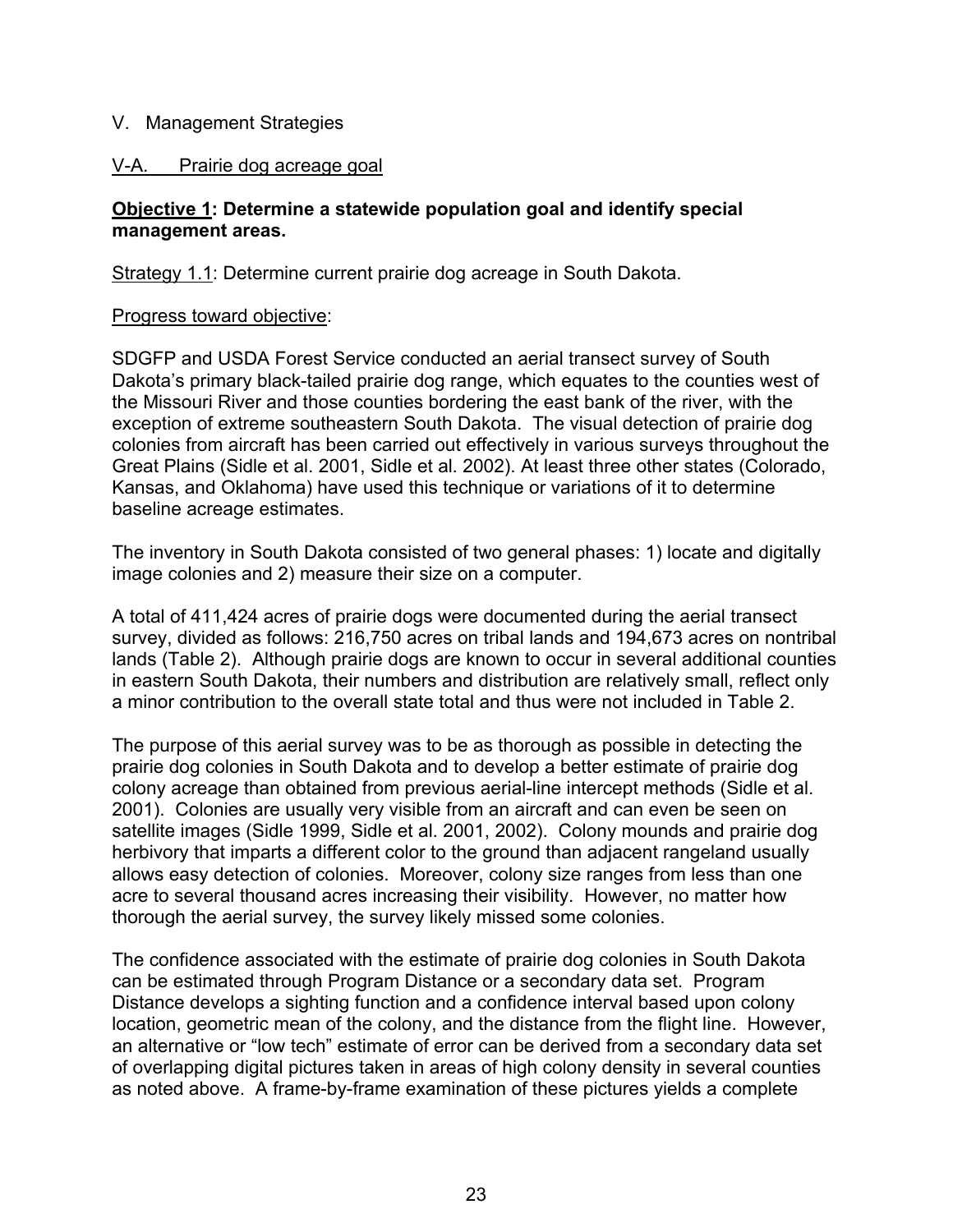census of prairie dog colonies of those areas and serves as a basis to determine the accuracy of Phase I in detecting prairie dog colonies and the resulting changes in area estimates.

Areas such as northern Todd County with large areas of tribal lands contain large numbers of colonies. During Phase I in northern Todd County, for example, the aircraft was constantly maneuvered to record the location of colonies. Flight line departures occurred at least every 0.5 miles. In such areas, the chance of missing colonies increased as the workload increased. During Phase I in 2002, 513 colonies in northern Todd County were detected and were imaged and measured in 2003 for a total of 38,431 acres. In 2003, another 26 colonies (426 acres) were detected on overlapping digital pictures taken. The 4.8% undercount of colonies in northern Todd County had an associated undercount of area equal to 1.1%. Similar comparisons in high-density colony areas in Mellette, Shannon, Dewey, and Ziebach counties indicated similar undercounts of numbers of colonies for a combined undercount colony area of 1.4%. Applying the 1.4% undercount area value to the 411,423 acres of prairie dog colonies in the state indicates an overall undercount of 5,760 acres.

Note: Our state survey information was collected during 2002, 2003 and early 2004. Changes to individual prairie dog colonies since the survey was conducted have probably occurred. Prairie dog colonies are dynamic natural systems and will increase or decrease in size depending on a number of natural and/or human caused factors.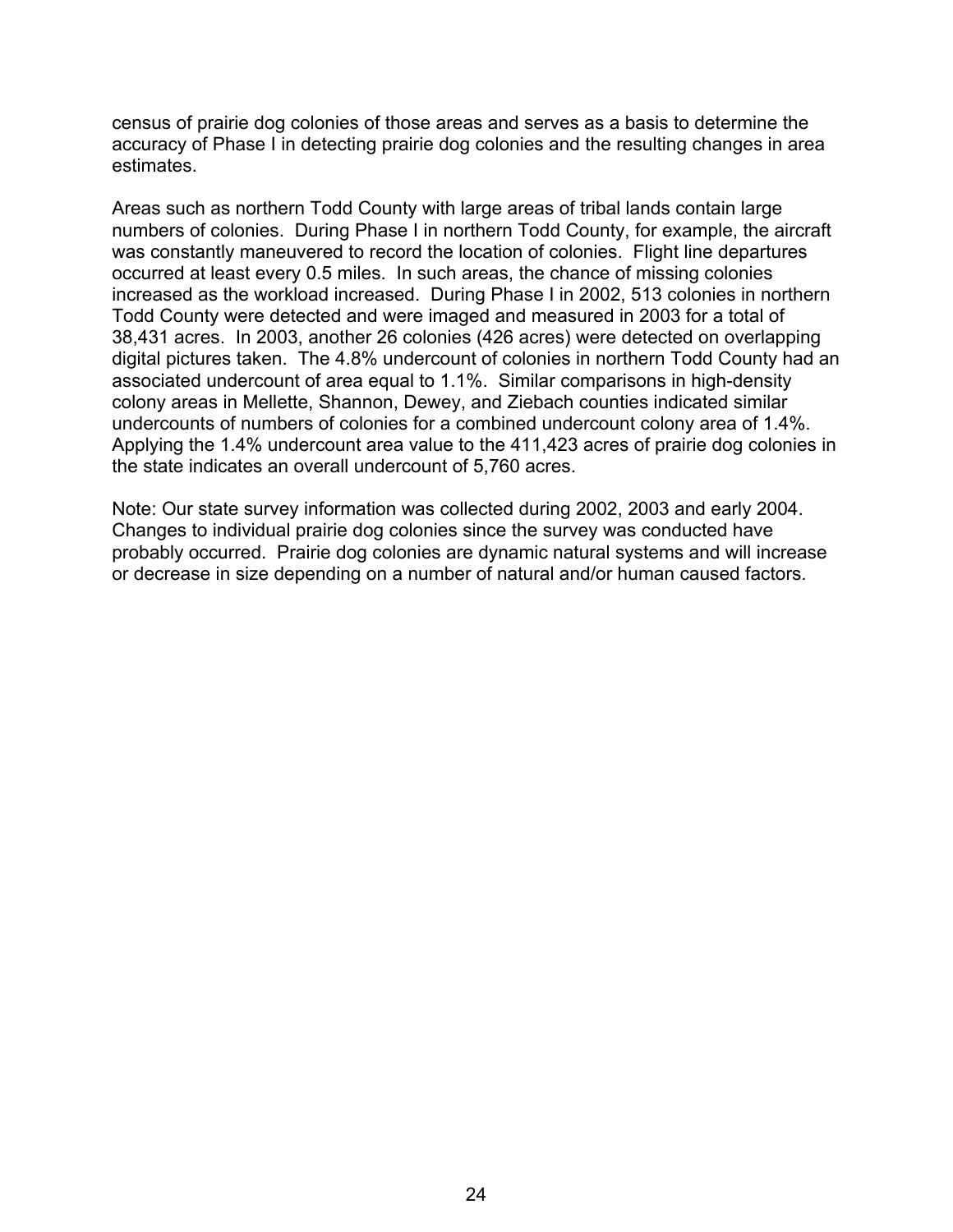| County             | Total        | <b>State</b>    | Federal         | <b>Tribal Acres Private</b> |              | Nontribal    |
|--------------------|--------------|-----------------|-----------------|-----------------------------|--------------|--------------|
|                    | <b>Acres</b> | <b>Acres</b>    | <b>Acres</b>    |                             | <b>Acres</b> | <b>Acres</b> |
| <b>Bennett</b>     | 6,511        | 79              | 343             | 1,880                       | 4,209        | 4,631        |
| <b>Brule</b>       | 1,277        | 3               | 18              | $\overline{0}$              | 1,256        | 1,277        |
| <b>Buffalo</b>     | 1,983        | $\mathbf 0$     | $\overline{0}$  | 734                         | 1,249        | 1,249        |
| <b>Butte</b>       | 2,009        | 163             | 618             | $\overline{0}$              | 1,228        | 2,009        |
| <b>Charles Mix</b> | 245          | 15              | 20              | 15                          | 196          | 231          |
| Corson             | 26,213       | 225             | 1,427           | 14,989                      | 9,572        | 11,224       |
| Custer             | 13,213       | 127             | 3,410           | 0                           | 9,677        | 13,213       |
| Dewey              | 48,342       | 141             | $\overline{0}$  | 33,207                      | 14,994       | 15,134       |
| <b>Fall River</b>  | 9,291        | 151             | 2,043           | $\overline{0}$              | 7,097        | 9,291        |
| Gregory            | 1,131        | 12              | $\mathbf 0$     | $\overline{28}$             | 1,091        | 1,103        |
| Haakon             | 1,483        | $\mathbf 0$     | $\overline{2}$  | $\mathbf 0$                 | 1,481        | 1,483        |
| Hand               | 252          | $\overline{0}$  | $\overline{0}$  | $\overline{0}$              | 251          | 252          |
| Harding            | 2,976        | 760             | $\overline{97}$ | $\overline{0}$              | 2,114        | 2,976        |
| <b>Hughes</b>      | 1,449        | $\mathbf 0$     | 52              | 228                         | 1,168        | 1,220        |
| Hyde               | 729          | $\overline{0}$  | $\overline{0}$  | 181                         | 548          | 548          |
| Jackson            | 11,586       | 23              | 564             | 4,681                       | 6,318        | 6,905        |
| Jones              | 2,536        | $\overline{36}$ | 161             | $\overline{0}$              | 2,339        | 2,536        |
| Lyman              | 5,781        | 100             | 354             | 2,167                       | 3,161        | 3,614        |
| Meade              | 18,116       | 358             | 387             | $\overline{0}$              | 17,371       | 18,116       |
| Mellette           | 37,960       | 190             | $\overline{0}$  | 21,936                      | 15,833       | 16,024       |
| Pennington         | 36,804       | 788             | 20,692          | 0                           | 15,325       | 36,804       |
| Perkins            | 8,093        | 439             | 929             | $\Omega$                    | 6,725        | 8,093        |
| Shannon            | 90,736       | $\overline{0}$  | 679             | 84,069                      | 5,988        | 6,667        |
| <b>Stanley</b>     | 5,813        | 99              | 654             | 704                         | 4,356        | 5,109        |
| Sully              | 815          | $\mathbf 0$     | 1               | $\Omega$                    | 815          | 815          |
| Todd               | 49,884       | $\mathbf 0$     | $\mathbf 0$     | 38,865                      | 11,019       | 11,019       |
| Tripp              | 3,359        | $\overline{0}$  | $\mathbf 0$     | 290                         | 3,070        | 3,070        |
| Ziebach            | 22,835       | 260             | $\overline{0}$  | 12,774                      | 9,800        | 10,060       |
|                    |              |                 |                 |                             |              |              |
| <b>Totals</b>      | 411,423      | 3,972           | 32,449          | 216,750                     | 158,252      | 194,673      |

Table 2. Prairie dog acreage distribution

Definitions:

total acres: total number of prairie dog acres

state acres: prairie dog acreage on state agency lands

federal acres: prairie dog acreage on federal agency lands

tribal acres: prairie dog acreage on tribal trust lands

nontribal acres: sum of prairie dog acreage on private, state, and federal lands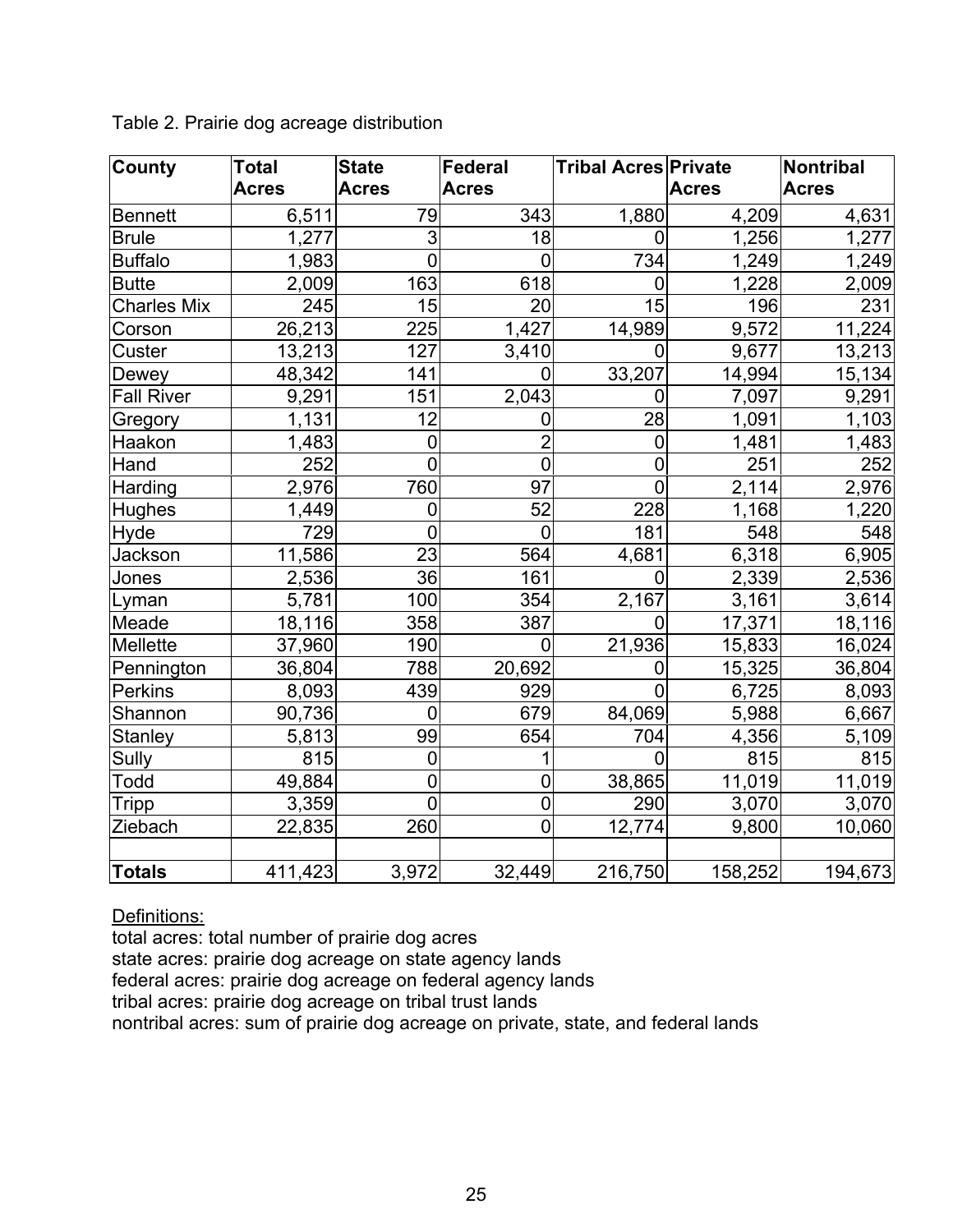Table 3. Prairie dog acreage distribution by government agency

| <b>Agency</b>                                  | <b>Acres</b>       |
|------------------------------------------------|--------------------|
| SD School and Public Lands                     | 3,645              |
| SDGFP - Wildlife Division                      | 126                |
| <b>SDGFP - Parks Division</b>                  | 179                |
| U.S. Army Corps of Engineers                   | 1,215              |
| Bureau of Land Management                      | 981                |
| <b>Bureau of Reclamation</b>                   | 12                 |
| <b>Fort Pierre National Grassland</b>          | 763                |
| <b>Grand River National Grassland</b>          | 1,627              |
| <b>Wall Ranger District</b>                    | 19,020             |
| <b>Fall River District</b>                     | 1,928              |
| <b>Buffalo Gap Total</b>                       | 20,948             |
| <b>National Grassland Total</b>                | 23,338             |
| <b>Badlands Bombing Range</b>                  | 679                |
| Ellsworth                                      | 76                 |
| <b>National Forest Lands</b>                   | 56                 |
| <b>Wind Cave National Park</b>                 | 1,467              |
| <b>Badlands National Park</b>                  | 4,003              |
| <b>National Parks Service</b>                  | 5,470              |
| Lacreek NWR                                    | 345                |
| <b>Tribal Lands</b><br><b>Non Tribal Lands</b> | 216,750<br>194,673 |
| <b>TOTAL ACRES</b>                             | 411,424            |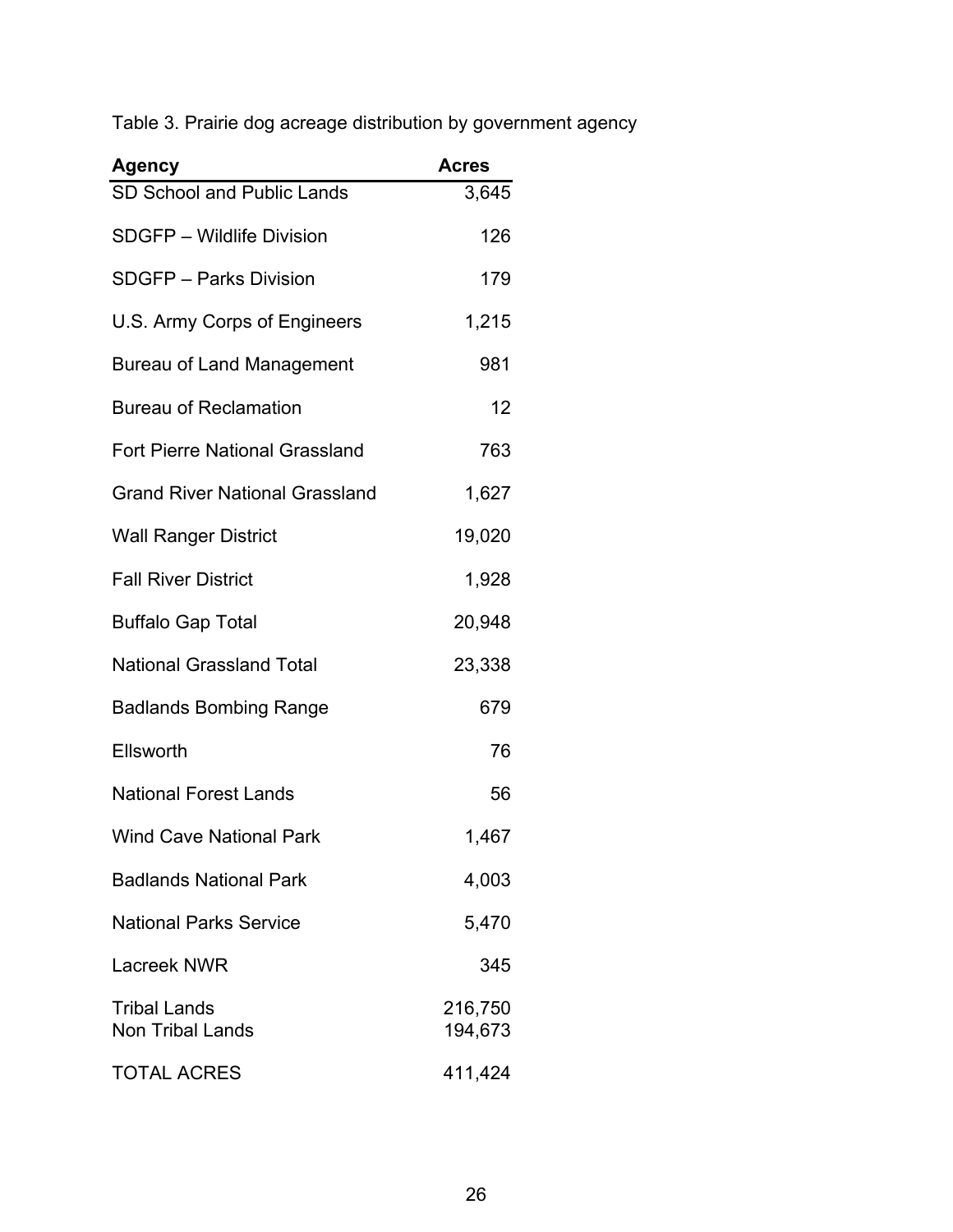Strategy 1.2: Coordinate state population goals with standards established by the Multistate Black-Tailed Prairie Dog Conservation Team.

#### Progress toward objective:

SDGFP has participated in multistate prairie dog management planning since 1998, when representatives from the state wildlife and agriculture departments from South Dakota, Wyoming, and Montana met in Gillette, Wyoming. SDGFP has also participated in the Multistate Black-tailed Prairie Dog Conservation Team since its inception. In this role, SDGFP has participated in developing and testing various proposals for setting a national standard for prairie dog acreage goals as a percentage of historical potential habitat.

During a March 8-9, 2001 meeting of the Multistate BTPD Team, Team members evaluated the usefulness and biological defensibility of Bailey's ecoregions (Bailey et al. 1994) as a base map for determining state and rangewide prairie dog acreage goals (Figure 1). Ecosections within a core area (solid line on Figure 1) were identified as the core management area to be managed to retain at least 1% of the historical black-tailed prairie dog acreage. Total acres were multiplied by 0.01 to obtain the 1% acreage estimate. Obviously unsuitable habitats were identified, such as wetlands and slopes greater than 10%, when historical potential acreage was identified. Ecosections within a secondary management area (outer line on Figure 1) will be managed to retain at least 0.1% of historical potential acreage. Acreages by ecoregion were determined for each state. A rank of 0.1 or 1.0 was assigned based on the relative importance of an ecoregion to prairie dogs. Three ecoregions found in South Dakota occur within the historical range of the black-tailed prairie dog and were ranked according to their suspected importance to prairie dog distribution. Since the northwestern great plains ecoregion section contains the majority of South Dakota's prairie dog range, this technique apportions 1% of this acreage to the state's historical prairie dog goal. Acreages in other ecoregion sections on the periphery of the state's prairie dog range are apportioned at a rate of 0.1% to the state's prairie dog goal. Using this technique, South Dakota's estimated statewide acreage goal (including tribal lands), is 199,472 (Table 4).

To accommodate the separate prairie dog planning by Native American tribes in South Dakota, the acreage goal of 199,472 must in some way be apportioned between tribal and nontribal lands. Based on an estimate that 4,897,482 acres of tribal trust lands occurring within the prairie dog range in South Dakota (30,037,400 acres) (Table 5), approximately 16.3% of the acreage goal can be assigned as "tribal" prairie dog acreage, resulting in an acreage goal on nontribal lands (federal, state, and private lands combined) of 166,958 acres. This assignment was made at the request of South Dakota tribes that have expressed an opinion on this topic. No other land management entity made such a request of the State of South Dakota.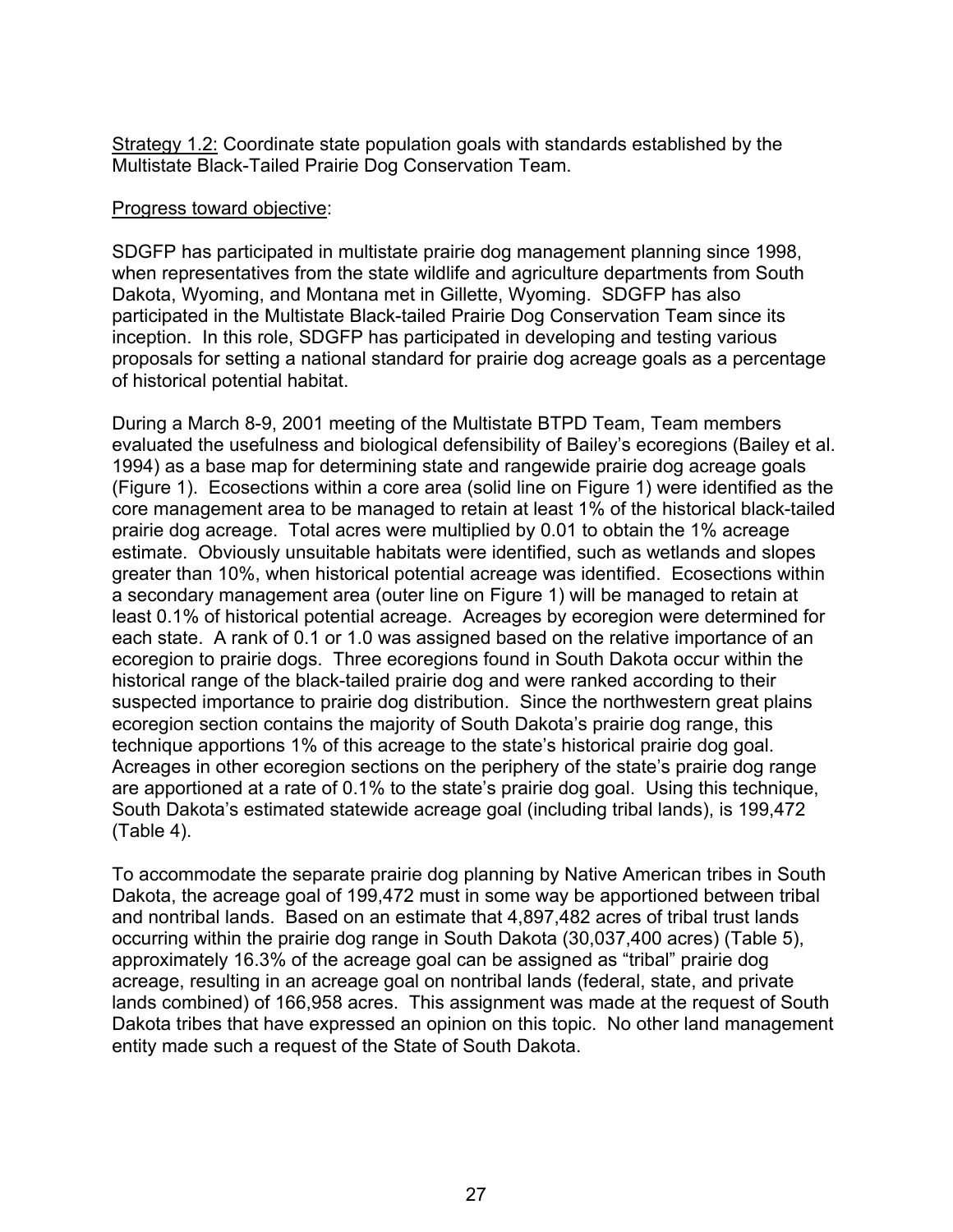The current estimate of active black-tailed prairie dog colonies on all federal lands is 32,449 acres, which represents approximately 19% of the statewide non-tribal goal. Under current Forest Service plans in South Dakota, total colony acreage on the national grasslands were projected to be somewhere between 25,700 to 41,000 acres, depending on weather patterns and colony expansion rates, by 2012. This projected increase of prairie dog colony acreage on the national grasslands alone would push the federal lands contribution to 21 to 30% of the statewide goal for nontribal lands.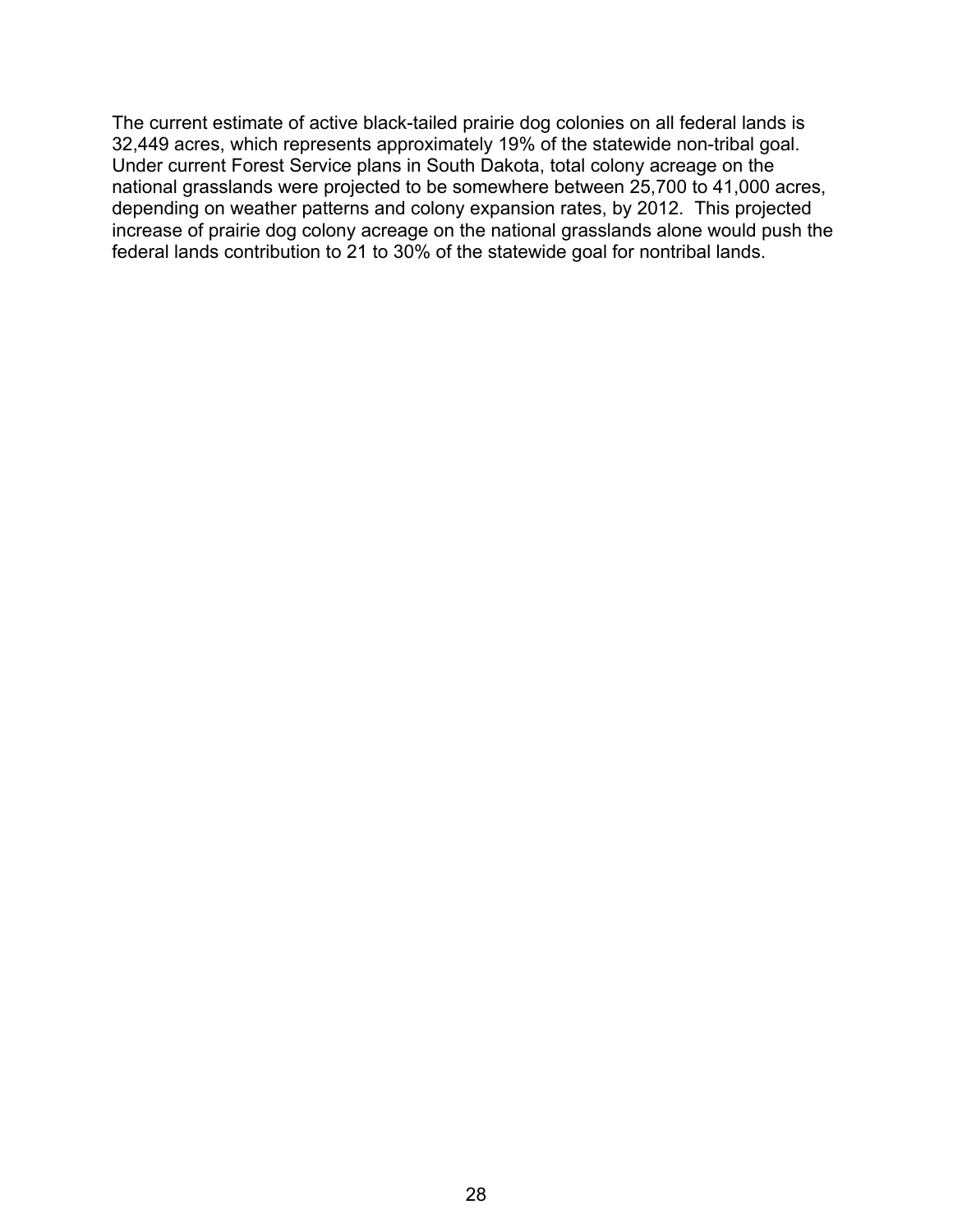

Figure 1. Bailey's Ecoregions overlaid on black-tailed prairie dog range.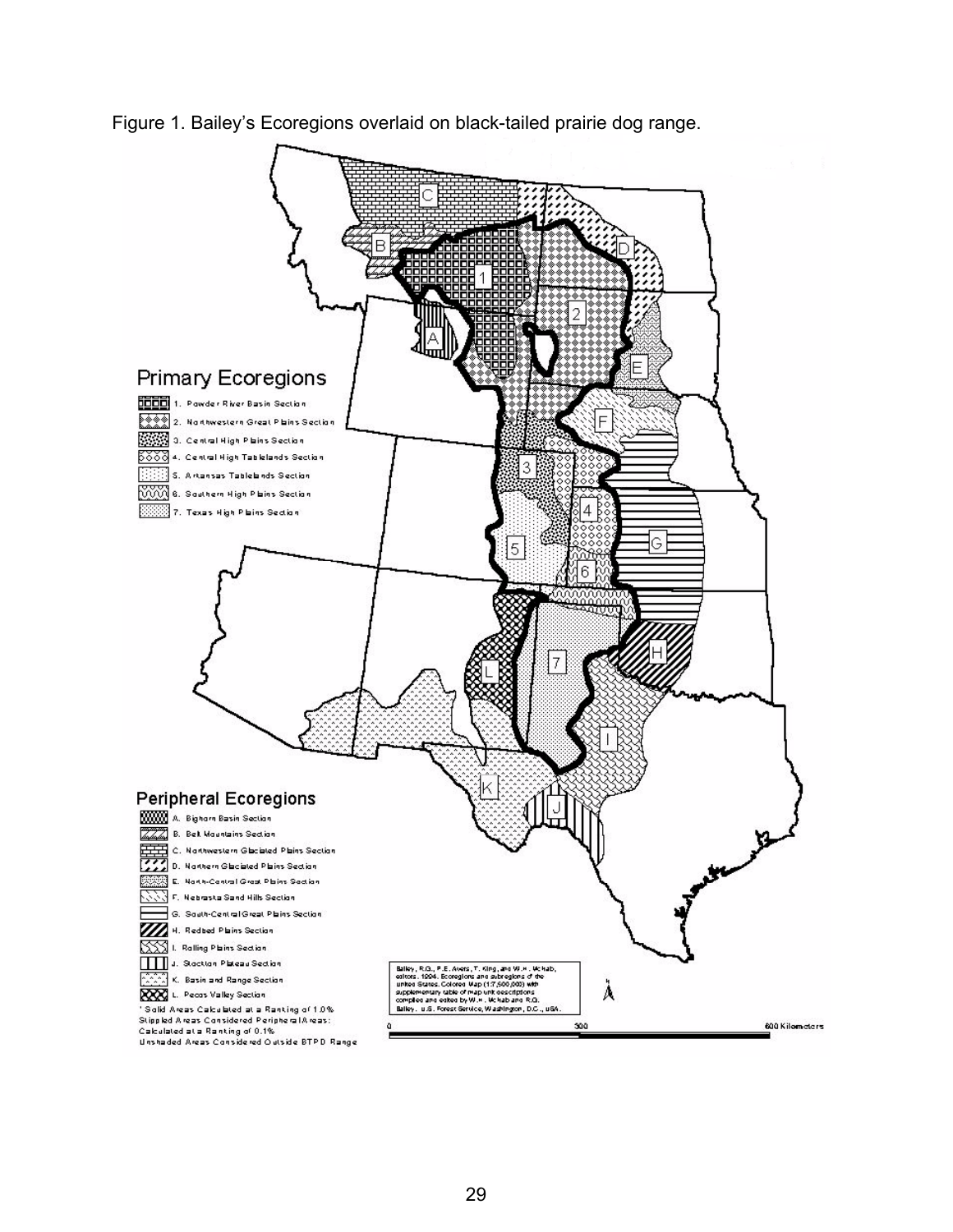Table 4. State acreage goal components by ecoregions within historical black-tailed prairie dog range in South Dakota\*

| Ecoregion sections                                                           | Total available<br>habitat by<br>section in $SD1$ | Ranked acres in ecoregion in<br>SD <sup>2</sup> | Suitable<br>habitat by<br>section <sup>3</sup> |
|------------------------------------------------------------------------------|---------------------------------------------------|-------------------------------------------------|------------------------------------------------|
| Nebraska Sand Hills<br>(within secondary<br>management area)                 | 131,297                                           | 131<br>$(131,297 * .001 = 0.1\%)$               | 129                                            |
| <b>Northcentral Great</b><br>Plains<br>(within secondary<br>management area) | 8,146,940                                         | 8,147<br>$(8,146,940 * .001 = 0.1\%)$           | 7,654                                          |
| Northwestern Great<br>Plains<br>(within core<br>management area)             | 20,984,316                                        | 209,843<br>$(20,984,316 * .01 = 1\%)$           | 191,689                                        |
| <b>TOTAL</b>                                                                 | 29,262,553                                        | 218,121                                         | 199,472                                        |

<sup>1</sup>Includes acres within specific ecoregion sections, regardless of prairie dog occupancy. <sup>2</sup> Ranked acreage formulas determined by relative importance of the ecoregion section to prairie dogs.

 $3$ Unsuitable acreage was subtracted from ranked acres to determine suitable habitat acreage.

\* Suitable habitat estimate is not available for the Northern Glaciated Plains Section portion that occurs in South Dakota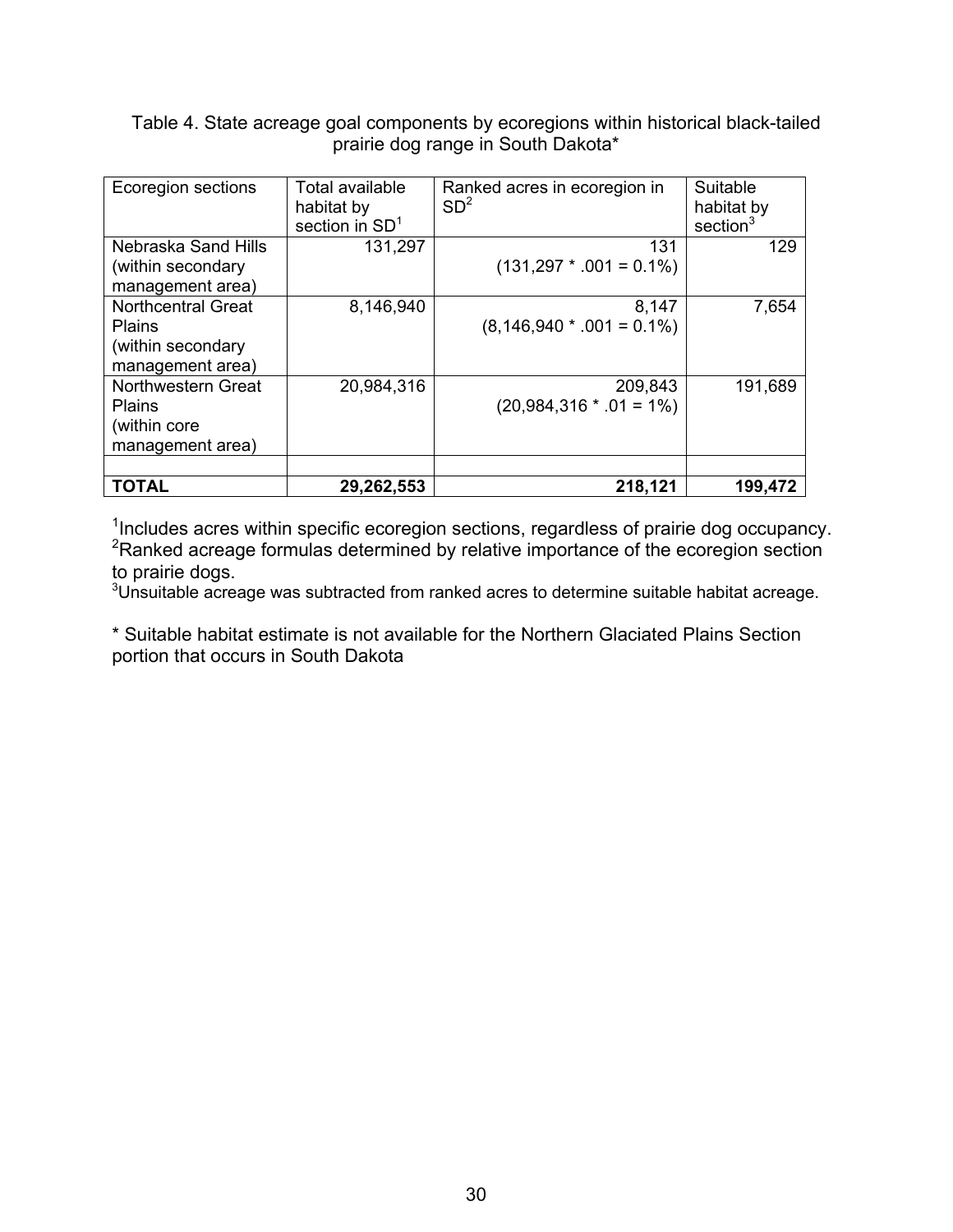| County            |       | Code County Land | County Land | County Land | <b>Tribal Trust</b>     |
|-------------------|-------|------------------|-------------|-------------|-------------------------|
|                   |       | Area             | Area        | Area        | Land Total <sup>1</sup> |
|                   |       | Non Federal      | Federal     | Total       |                         |
| <b>Bennett</b>    | 46007 | 745,800          | 16,300      | 762,100     | 248,985                 |
| <b>Brule</b>      | 46015 | 533,900          | 7,900       | 541,800     |                         |
| <b>Buffalo</b>    | 46017 | 304,000          | 8,000       | 312,000     | 68,237                  |
| <b>Butte</b>      | 46019 | 1,290,200        | 160,300     | 1,450,500   |                         |
| Charles           | 46023 | 716,900          | 19,300      | 736,200     | 36,701                  |
| Mix               |       |                  |             |             |                         |
| Corson            | 46031 | 1,570,500        | 48,400      | 1,618,900   | 546,011                 |
| Custer            | 46033 | 594,800          | 403,100     | 997,900     |                         |
| Dewey             | 46041 | 1,525,900        | 39,400      | 1,565,300   | 837,299                 |
| <b>Fall River</b> | 46047 | 821,700          | 297,800     | 1,119,500   |                         |
| Gregory           | 46053 | 661,500          | 12,700      | 674,200     | 23,621                  |
| Haakon            | 46055 | 1,165,800        | 3,800       | 1,169,600   | 1,091                   |
| Harding           | 46063 | 1,611,100        | 102,600     | 1,713,700   |                         |
| Hughes            | 46065 | 499,400          | 12,900      | 512,300     | 33,777                  |
| Hyde              | 46069 | 554,000          | 700         | 554,700     | 24,188                  |
| Jackson           | 46071 | 1,075,700        | 122,000     | 1,197,700   | 416,678                 |
| Jones             | 46075 | 601,900          | 20,000      | 621,900     |                         |
| Lawrence          | 46081 | 238,100          | 274,100     | 512,200     |                         |
| Lyman             | 46085 | 986,900          | 105,700     | 1,092,600   | 115,735                 |
| Meade             | 46093 | 2,147,500        | 81,400      | 2,228,900   | 757                     |
| Mellette          | 46095 | 838,300          | 0           | 838,300     | 284,820                 |
| Pennington        | 46103 | 1,014,500        | 767,500     | 1,782,000   |                         |
| Perkins           | 46105 | 1,705,000        | 145,200     | 1,850,200   | 480                     |
| Shannon           | 46113 | 1,202,300        | 139,600     | 1,341,900   | 1,105,706               |
| Stanley           | 46117 | 893,800          | 77,100      | 970,900     | 29,094                  |
| Sully             | 46119 | 645,100          | 40,000      | 685,100     |                         |
| Todd              | 46121 | 889,500          | 700         | 890,200     | 502,256                 |
| <b>Tripp</b>      | 46123 | 1,035,200        | 0           | 1,035,200   | 66,639                  |
| Ziebach           | 46137 | 1,258,900        | 2,700       | 1,261,600   | 555,407                 |
| <b>TOTAL</b>      |       | 27,128,200       | 2,909,200   | 30,037,400  | 4,897,482               |

Table 5. General land ownership for counties considered within the state distribution range for black-tailed prairie dog.

1 Source: Dept. of the Interior, Bureau of Indian Affairs web-site, www.doi/gov/bia/realty/report97.html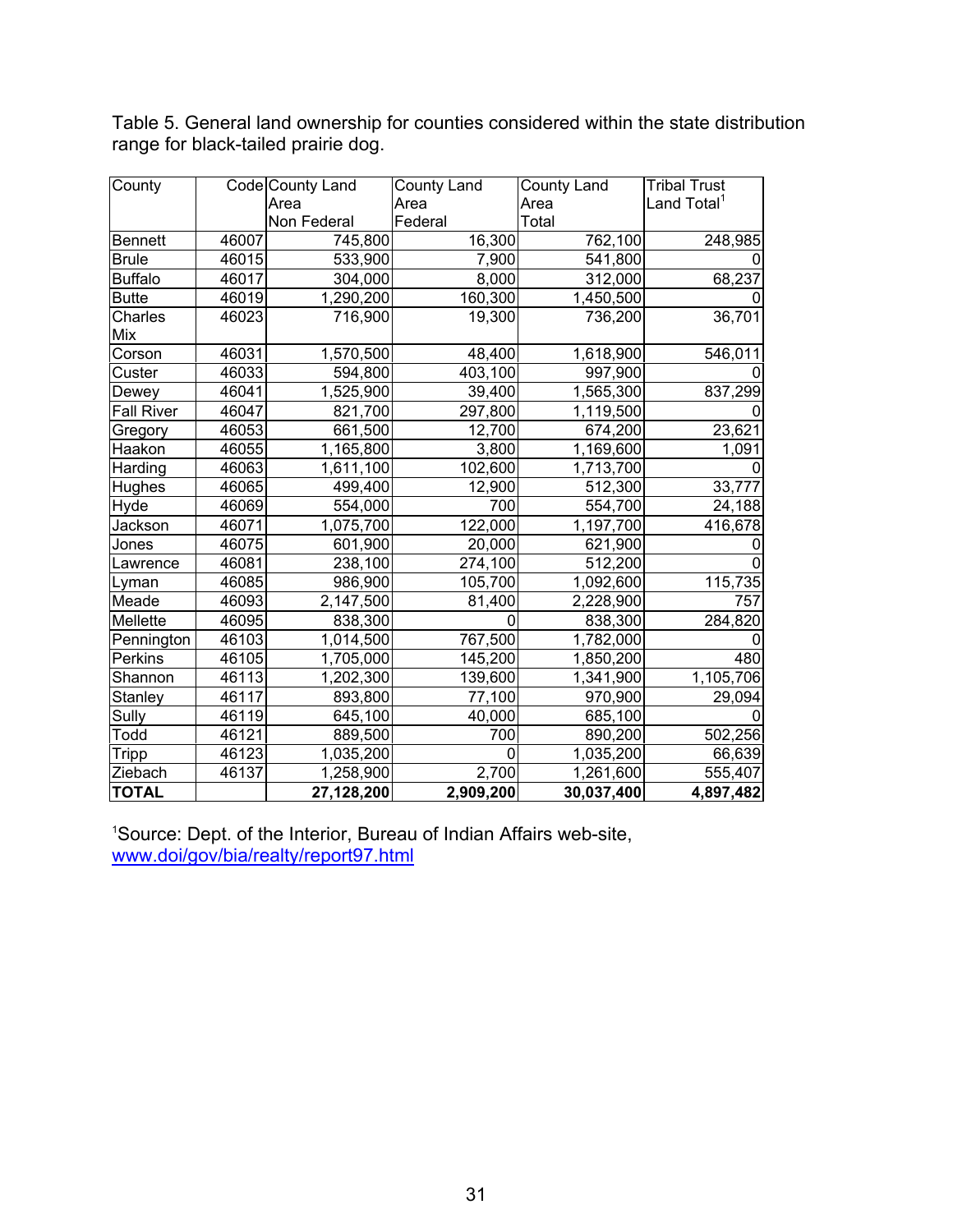- Strategy 1.3: Population objectives included in the "Multi-state Conservation Plan for the Black-tailed Prairie Dog, *Cynomys ludovicianus*, in the United States" (Luce 2003) are:
- 1. Maintain at least the currently occupied acreage of black-tailed prairie dogs in the U.S.
- 2. Increase to at least 1,693,695 acres of occupied black-tailed prairie dog acreage in the U.S. by 2011.
- 3. Maintain at least the current black-tailed prairie dog occupied acreage in the two complexes greater than 5,000 acres that now occur on and adjacent to Conata Basin-Buffalo Gap National Grassland, South Dakota and Thunder Basin National Grassland, Wyoming.
- 4. Develop and maintain a minimum of 9 additional complexes greater than 5,000 acres (with each state managing or contributing to at least one complex greater than 5,000 acres) by 2011.
- 5. Maintain at least 10% of total occupied acreage in colonies or complexes greater than 1,000 by 2011.
- 6. Maintain distribution over at least 75% of the counties in the historic range or at least 75% of the historic geographic distribution. All eleven states currently meet this objective except Arizona in which the black-tailed prairie dog was extirpated.

South Dakota's prairie dog management plan has identified our own goals and objectives, which are specific to South Dakota. We reserve the right to preserve our own management authority.

Regarding objective 5, four prairie dog colonies found on nontribal lands are greater than 1,000 acres. These total 9,794.63 acres or 2.4% of the total occupied nontribal acreage (A. Nickolas, pers. comm.). Analysis of complex sizes has not yet been completed.

At present, prairie dog complexes equal to or greater than 5,000 acres exist on the following federal lands in South Dakota:

Badlands National Park, Pennington, Jackson and Shannon counties Wall Ranger District, Custer, Jackson and Pennington counties

Several large prairie dog complexes exist on tribal lands in South Dakota, which will be addressed by individual tribes in cooperation with the U.S. Fish and Wildlife Service.

Strategy 1.4: Implement administrative measures, if necessary, to assist in meeting and maintaining statewide population goal.

SDGFP and SDDA have various authorities to implement needed legal measures to help meet and maintain population goals on lands under state jurisdiction in South Dakota. The following substrategies detail progress to date in exercising these authorities.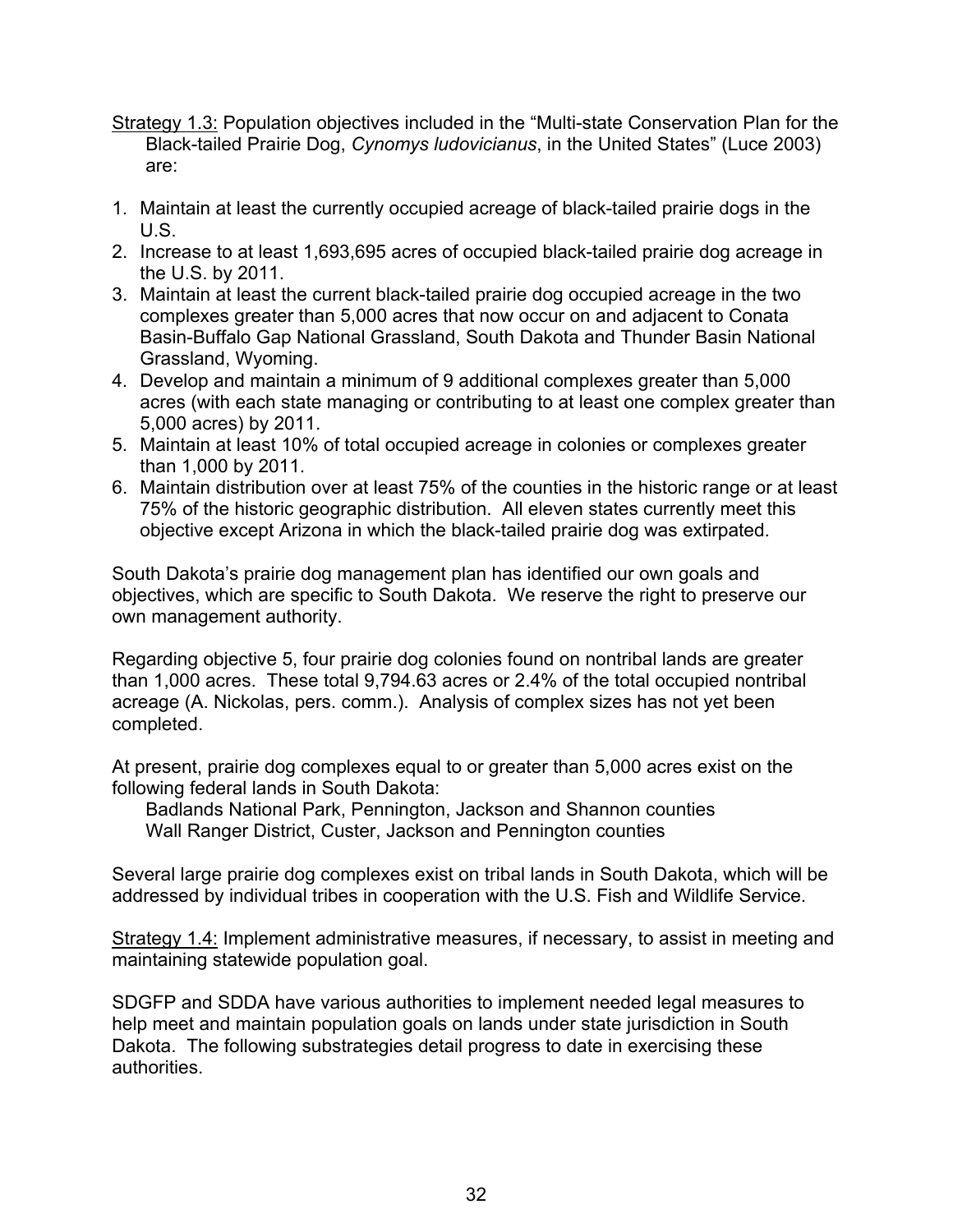Strategy 1.4a: Establish a prairie dog shooting closure to protect litters.

## Progress toward objective:

On January 11, 2001, the South Dakota Game, Fish and Parks Commission finalized a proposal to prohibit prairie dog shooting on public lands in South Dakota from March 1 through June 14. This closure will allow litters to be reared by females before shooting begins. The closure does not apply to private or tribal lands, which may implement their own closures. The closure is in addition to year-round shooting restrictions on state parks and recreation areas, lands owned by the National Park Service and U.S. Fish and Wildlife Service, and black-footed ferret reintroduction areas, presently located on Cheyenne River Reservation and Conata Basin, located within the Forest Service's Buffalo Gap National Grassland. In November of 2004, the GFP Commission removed the Conata Basin closure and deferred shooting regulations for this specific area to the US Forest Service.

Since shooting restrictions on nontribal lands can be made via SDGFP Commission rule action, changes will be implemented in response to population changes.

Strategy 1.4b: Determine an alternative to state declared pest species status.

## Progress toward objective:

Senate Bill 64 (Appendix 3) was signed by Governor Bill Janklow on March 5, 2001 and became effective on July 1, 2001. This bill was designed to replace the state pest status of the black-tailed prairie dog in South Dakota with the designation of "species of management concern." Follow-up actions included preparation of rules by the South Dakota Departments of Agriculture and Game, Fish and Parks for implementing this law, which will treat prairie dog complaints as nuisance cases for civil resolution, as contrasted with the former punitive aspect of the pest species designation.

The South Dakota Game, Fish and Parks Commission finalized its rule creating the species of management concern category at the June 7-8, 2001 meeting (Appendix 4). Administrative Rule 41:10:03:01 (Appendix 5) became effective on August 28, 2001, which resulted in the removal of the black-tailed prairie dog from the state list of declared animal pests.

Strategy 1.4c: Investigate methods to assure that South Dakota continues to meet its nontribal acreage goal of 166,958.

## Progress toward objective:

Incentives: Because of the importance of private lands to wildlife management in general and to prairie species in particular, a number of entities have identified grassland habitats as areas to focus funding for long-term management. Examples include the U.S. Fish and Wildlife Service's Partners for Wildlife Program and the Farm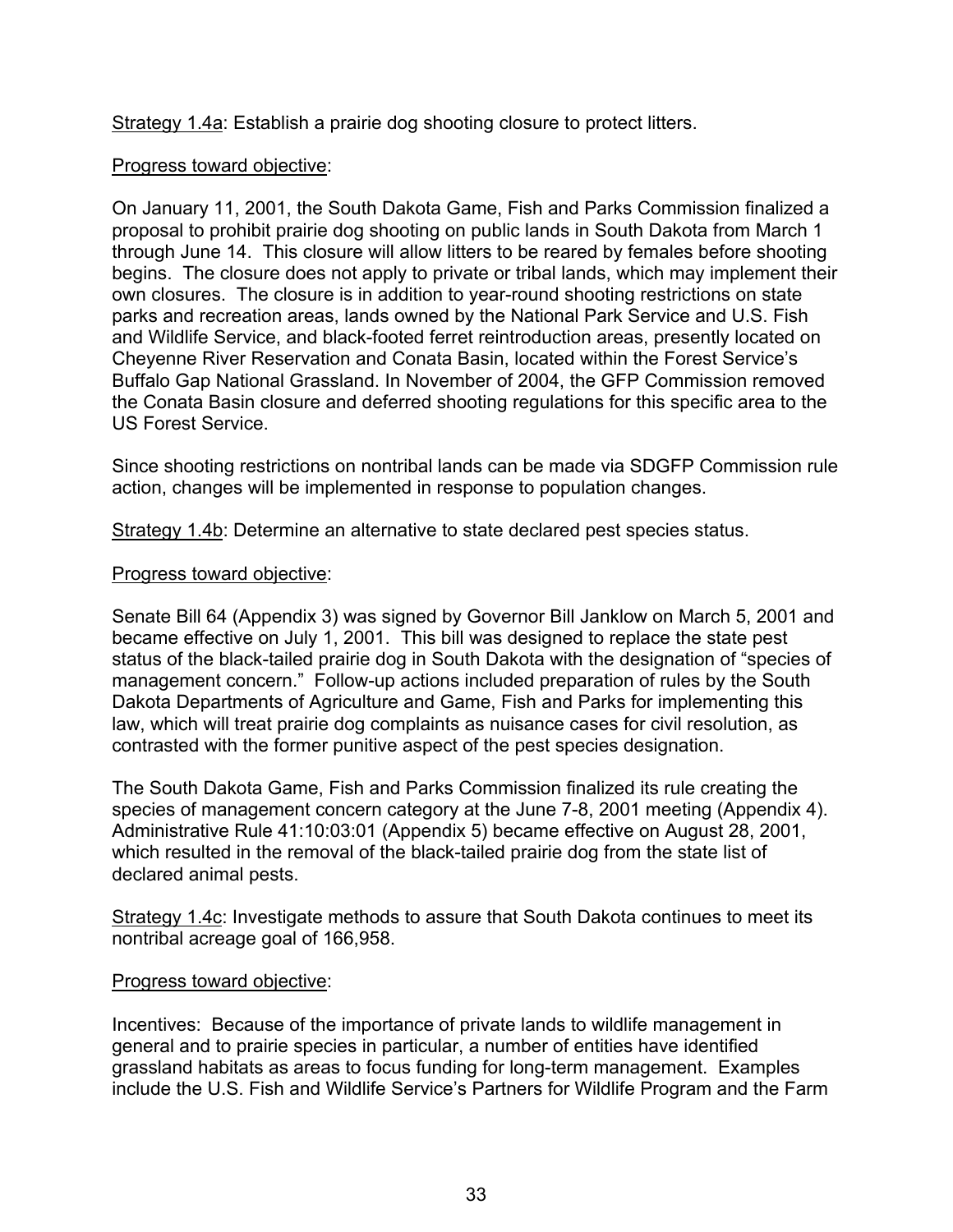Bill's Grassland Reserve Program. Additional programs are available through special appropriations and through several private conservation organizations. These voluntary programs focus on maintaining or restoring native habitats for the benefit of grasslanddependent species while sustaining compatible land uses, such as grazing. The State of South Dakota will encourage landowner incentive priorities by governmental and private entities to help assure that the state continues to meet its acreage goal.

Minimum acreage levels and management action "triggers" when inventoried prairie dog acreages are at certain levels:

If the inventoried nontribal acreage estimate is greater than 160,000 acres the following actives are proposed:

- Conduct prairie dog acreage surveys at 3-year intervals
- Continue periodic surveys of prairie dog shooting
- Full use of joint Dept. of Ag./GFP control of prairie dogs on private land adjacent to public lands
- Use public outreach to share information about sylvatic plague
- Annually review GFP prairie dog shooting rules, closure areas and seasonal shooting restrictions on public lands.
- For the black-footed ferret recovery area and on private lands adjoining USFS, tribal, NPS and/or BLM land, offer incentives to cooperating landowners to maintain prairie dogs/colonies on their property in accordance with the good neighbor policy as defined in this plan.

If the inventoried nontribal acreage is between 125,000 and 160,000 acres:

- Conduct prairie dog acreage surveys at 3-year intervals
- Estimate annual sales of prairie dog rodenticides and determine the prairie dog acreage undergoing annual treatment in South Dakota.
- Continue periodic surveys of prairie dog shooting
- Prioritize the use of state financed control efforts to involve only those areas of encroachment from federal to private land. Limited technical assistance may occur.
- Implement multi-state plague monitoring protocol
- Focus increased incentive payments on high priority sites
- Implement seasonal shooting closures by GFP Commission rule on public land and/or other site-specific closures as needed

If the inventoried nontribal acreage falls below 125,000 acres:

- Conduct prairie dog acreage surveys at 3-year intervals
- Implement multi-state plague monitoring protocol
- Implement shooting restrictions on all public lands in South Dakota by GFP Commission.
- Expand incentive payments to any privately owned land, provided a 1-mile buffer zone exists between the incentive area and other private land.

And if the **total** statewide prairie dog estimate falls below 145,000 acres: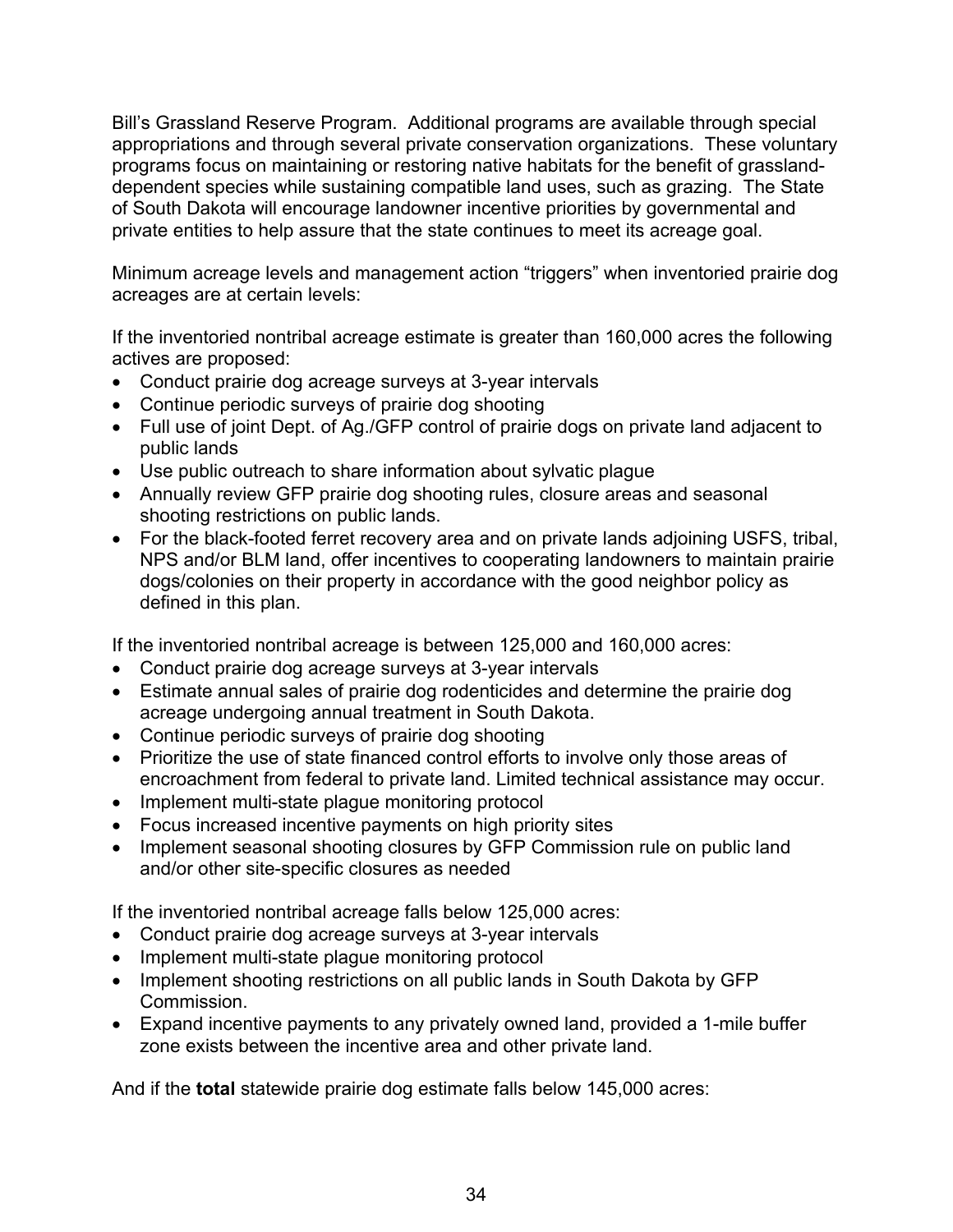• Sales of prairie dog toxicants in South Dakota will cease except for control by special permit and only in specific instances where high concentrations are impacting private property, or when health, economic and human safety situations exist.

Strategy 1.4d: Prevent prairie dogs from encroaching upon adjoining private lands.

When prairie dogs are at or above the 125,000 acre level, programs need to be in place to prevent the encroachment of unwanted prairie dogs on private land. The most effective efforts are likely those that encourage partnerships among state, private, federal, and tribal landowners which avoid punitive measures. SDGFP and the SD Department of Agriculture are committed to investigating such opportunities for prairie dog management to incorporate the needs of adjoining landowners while maintaining the nontribal acreage goal.

## **For purposes of this planning document, encroachment is defined as "when a prairie dog colony on public land or private land has expanded to the point where colonization of adjoining land occurs and is unwanted by the impacted owner and/or land manager".**

The state of South Dakota will execute a "good neighbor" policy on all lands by developing a "no tolerance" standard for prairie dogs moving onto lands where they are not wanted. When prairie dog colonies expand to another property and the property owner being encroached upon files a valid complaint, the primary landowner must control the prairie dogs back to one mile of said land boundary; such control must be ongoing so as to prevent future incursions.

In order for this policy to be meaningful and enforceable, the State will need to enact legislation or a rule modification that will require formulation of a plan to mitigate the impact of species of management concern on adjoining landowners.

It is the desire of this plan that all land managers, both public and private, will work aggressively, using all available management tools, to prevent the encroachment of prairie dogs from their land onto adjoining land. In situations where the encroachment is allowed to occur, then control techniques, including the use of approved rodenticides shall be used to control the prairie dogs back to where they are no longer an encroachment problem.

All land managers should consider using the full array of management tools. A variety of techniques have been successfully used in the past to manage prairie dogs at acceptable levels, to prevent the unwanted encroachment of prairie dogs across land boundaries and to maintain prairie dog densities at levels that promote sound wildlife habitat management principles. The best success for proper management should utilize the full slate of management options, including the prudent use of approved rodenticides.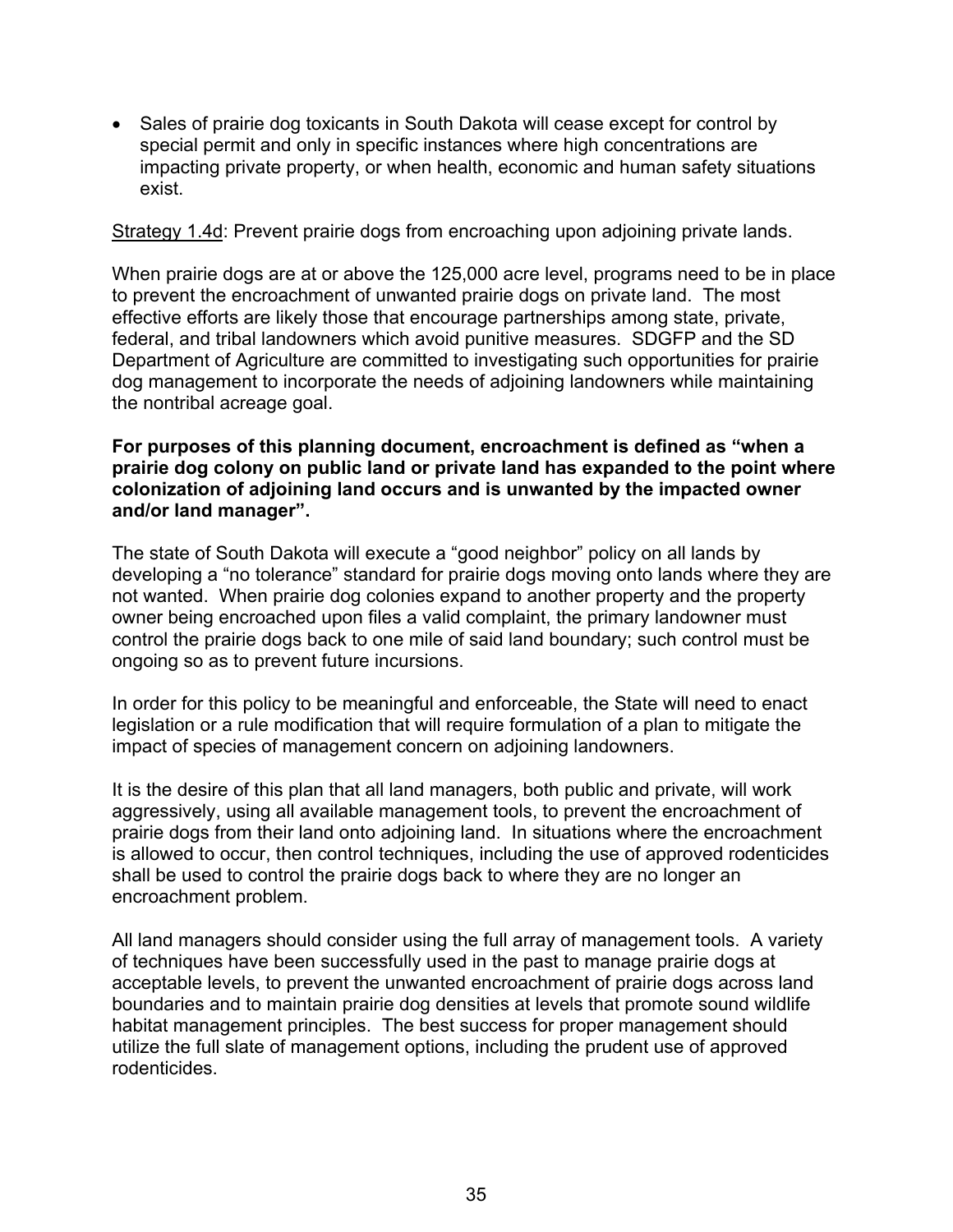These may involve:

- land trades to deal with isolated private land in-holdings that occur within the exterior of the manager's boundary
- use of vegetative barriers and/or grazing management adjustments to establish vegetative barriers
- conservation easements
- incentive payments
- the use of fencing and other visual barrier techniques
- live trapping and translocation of prairie dogs
- directed sport shooting to site-specific areas
- use of approved rodenticides to control prairie dog populations

Specific to the Forest Service national grasslands in South Dakota and in accordance with the Great Plains Grasslands Management Plan Record of Decision, the USFS is encouraged to cooperate with the state of South Dakota to control prairie dogs on USFS lands to the extent allowable by law and policy. We fully expect the USFS to honor our "good neighbor policy" by developing a "no tolerance" standard for prairie dogs moving onto lands where they are not wanted. Ideally, the "no tolerance" standard shall require the USFS to control prairie dogs back to a distance of one-mile on USFS property whenever an encroachment is confirmed on a landowner complaint basis.

In the case of irregular land boundaries, control efforts will use a buffer developed with US Fish and Wildlife Service assistance extending up to one mile from public-private boundaries, with variations in buffer width to adjust for the effect of irregular boundaries, such as "peninsulas" of federal land and private in-holdings. In cases where the buffer zone for control will be less than  $\frac{1}{2}$  mile, approval for the reduced buffer will be required between the USFS, SDGFP and the SD Dept. of Agriculture.

In addition, the USFS will modify the Forest Supervisor's order regarding prairie dog shooting in Conata Basin. The shooting zone will use a buffer extending up to one mile from public-private boundaries, with variations in buffer width to adjust for the effect of irregular boundaries, such as peninsulas of federal land and private in-holdings. The USFS will also take steps to encourage outfitter guides to increase shooting pressure.

The USFS will continue to live trap prairie dogs on their own lands, to increase efforts and to focus on complaint zones.

Complaint zones will be developed and mapped using the following protocol:

The USFS, SDGFP and SDDA will work closely together in developing, maintaining, and coordinating recent data of complaint zones. Locations (point data) collected on all landowner complaints will be collected by SDGFP and provided to USFS. Consultation between the USFS and the US Fish and Wildlife Service will occur as soon as affected acreages are known. Private land prairie dog towns will be mapped using Trimble GPS equipment. Outside dimensions as well as perpendicular distance from public/private boundary will be collected (by SDGFP). Public land areas will be mapped by SDGFP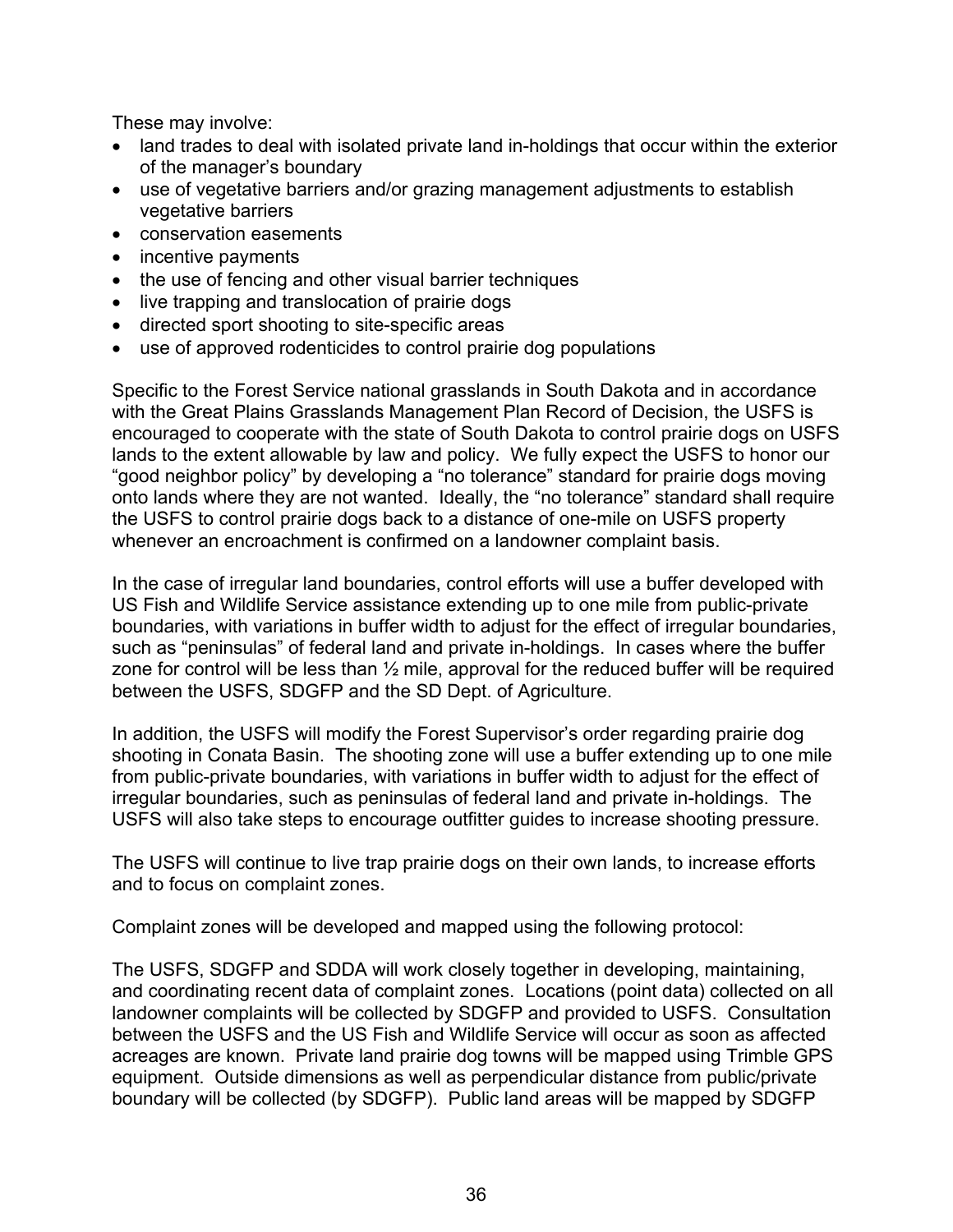and USFS using the same methods as applied on private land. Mapped data will be compared to USFS recent prairie dog town measurements; if no significant differences exist, assume USFS recent mapping efforts reflect current acreages, and no further USFS mapping will be required at the time.

Strategy 1.4e: Provide funding for prairie dog control.

A SDGFP will provide no less than \$130,000 annually from the Animal Damage Control Fund to implement control and/or incentive strategies outlined in Strategies 1.4c and 1.4d.

B SD Department of Agriculture will provide no less than \$150,000 annually from program funds to implement control and/or incentive strategies outlined in Strategies 1.4c and 1.4d.

C SDGFP will also fund all objectives aimed at monitoring, inventories, research, and updating the South Dakota Black-tailed Prairie Dog Conservation and Management Plan as noted in the management strategies.

Strategy 1.4f: Respond to private landowner complaints.

SDGFP will respond to private landowner complaints of prairie dogs encroaching off public lands following guidelines set forth in the "SOUTH DAKOTA BLACK-TAILED PRAIRIE DOG CONTROL PROGRAM GUIDELINES" dated January 2005 (Appendix 7).

Strategy 1.4g: Provide annual report of state activities

SDGFP and the SD Department of Agriculture will prepare an annual summary report to the South Dakota State Legislature of work conducted during the previous year, including present population status, funds expended, and projects completed, such as control areas, monitoring and inventory, research, and landowner incentives.

## V-B. Population monitoring

## **Objective 2. Determine an effective tool to monitor changes in estimated occupied acreage.**

Strategy 2.1: Evaluate existing data sources for their usefulness in monitoring estimated acreage of prairie dogs.

## Progress toward objective:

In December 2000, SDGFP contracted with the Wildlife and Fisheries Sciences Department at South Dakota State University to conduct a feasibility study to determine whether landsat satellite imagery is a viable alternative for prairie dog population monitoring in western South Dakota (Project No. W-75-R, Amendment No. 134, Study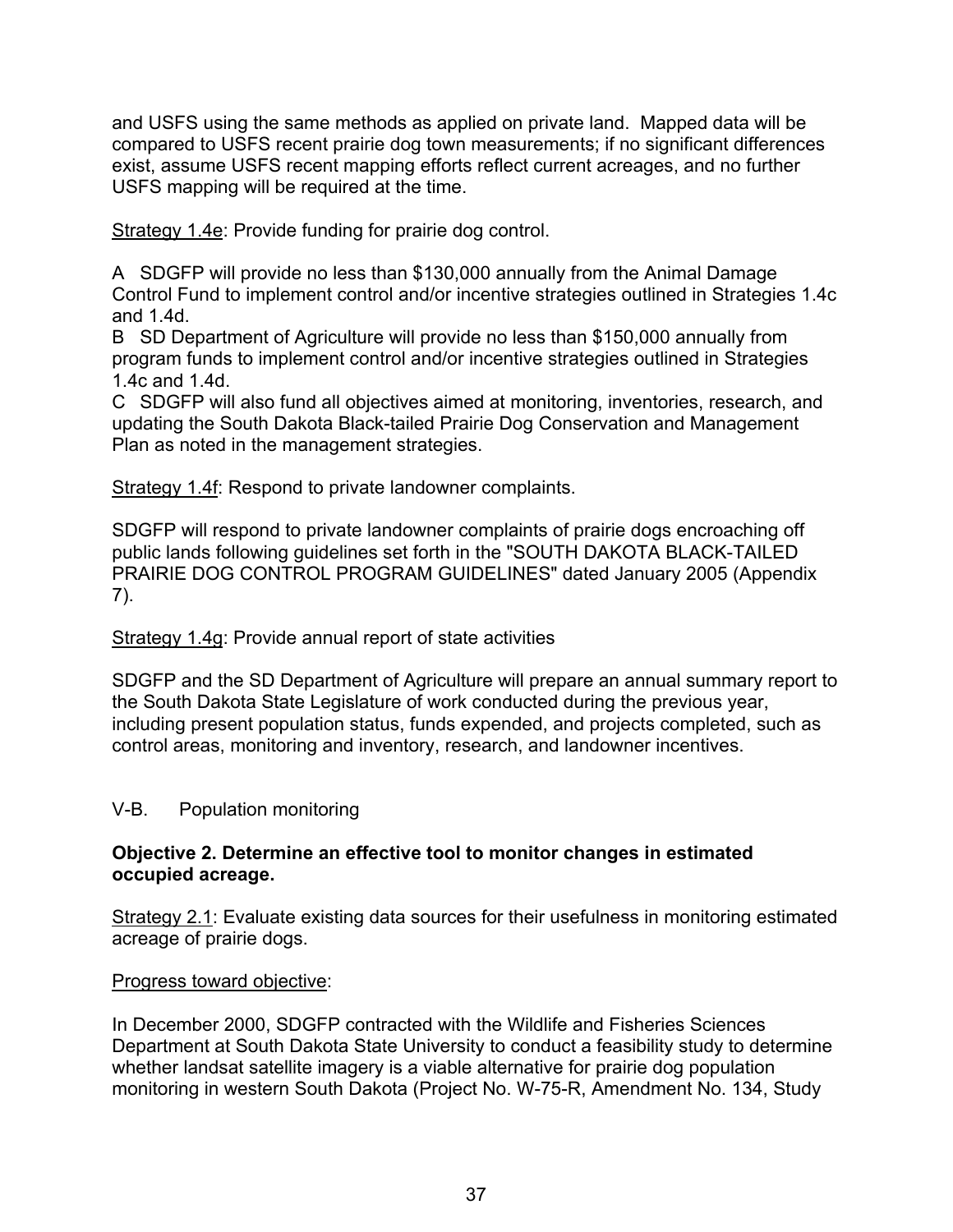No. 100). SDSU staff worked with the U.S. Geological Survey's EROS Data Center in Garretson, South Dakota and coordinated with personnel in other states also involved in this task. The specific study objective was to determine the season when spectral, chromatic and infrared characteristics of satellite imagery differentiate prairie dog towns from other western South Dakota land or vegetation categories. The study area included Wind Cave National Park, Badlands National Park and portions of Buffalo Gap National Grassland. Six high-resolution scenes were photo-interpreted and accuracy was assessed with ground-truthing and compared to digital data collected by the Forest Service for Buffalo Gap National Grassland.

Study results indicated poor accuracy of predicting prairie dog town locations with this technique, potentially due to intensive cattle grazing in some areas, which produced similar spectral characteristics to prairie dog towns and soil types that contributed to sparse vegetative cover, which also produced a pattern similar to that of a prairie dog town. The authors recommended that other techniques, such as an aerial line intercept survey, might prove more useful to the State of South Dakota in identifying prairie dog towns and monitoring the status of populations (Wolbrink et al. 2002). See Section V-A Objective 1 for a discussion of the 2002-2004 aerial transect survey conducted by SDGFP.

Strategy 2.2: Evaluate supplemental data sources for their usefulness in monitoring estimated acreage of prairie dogs.

## Progress toward objective:

Following discussions at several South Dakota Prairie Dog Work Group meetings, SDGFP and SDDA met to discuss the need for monitoring and estimating the amount of chemical control of prairie dogs being conducted in South Dakota. SDDA will design an annual survey of farmers and ranchers to estimate prairie dog rodenticide use in South Dakota to be implemented when prairie dog populations warrant.

SDGFP will conduct a regular prairie dog shooting survey to estimate shooting mortality and other aspects of prairie dog shooting, such as activity by month, total days of participation, and landownership of lands visited. The survey sample will be derived from predator/varmint licensees and a sample of small game licensees. Survey results will provide an estimate of the number of prairie dog shooters, total days of shooting, and total prairie dogs taken by shooters.

The executive summary from the 2001 prairie dog shooting survey is presented below (Gigliotti 2002). Shooting surveys will be repeated at regular intervals to detect changes in effort or results.

Executive Summary, Prairie Dog Shooting in South Dakota (2001), (Gigliotti 2002)

• The total number of participants shooting prairie dogs on non-tribal lands in South Dakota for 2001 was 10,316 residents and 5,695 nonresidents.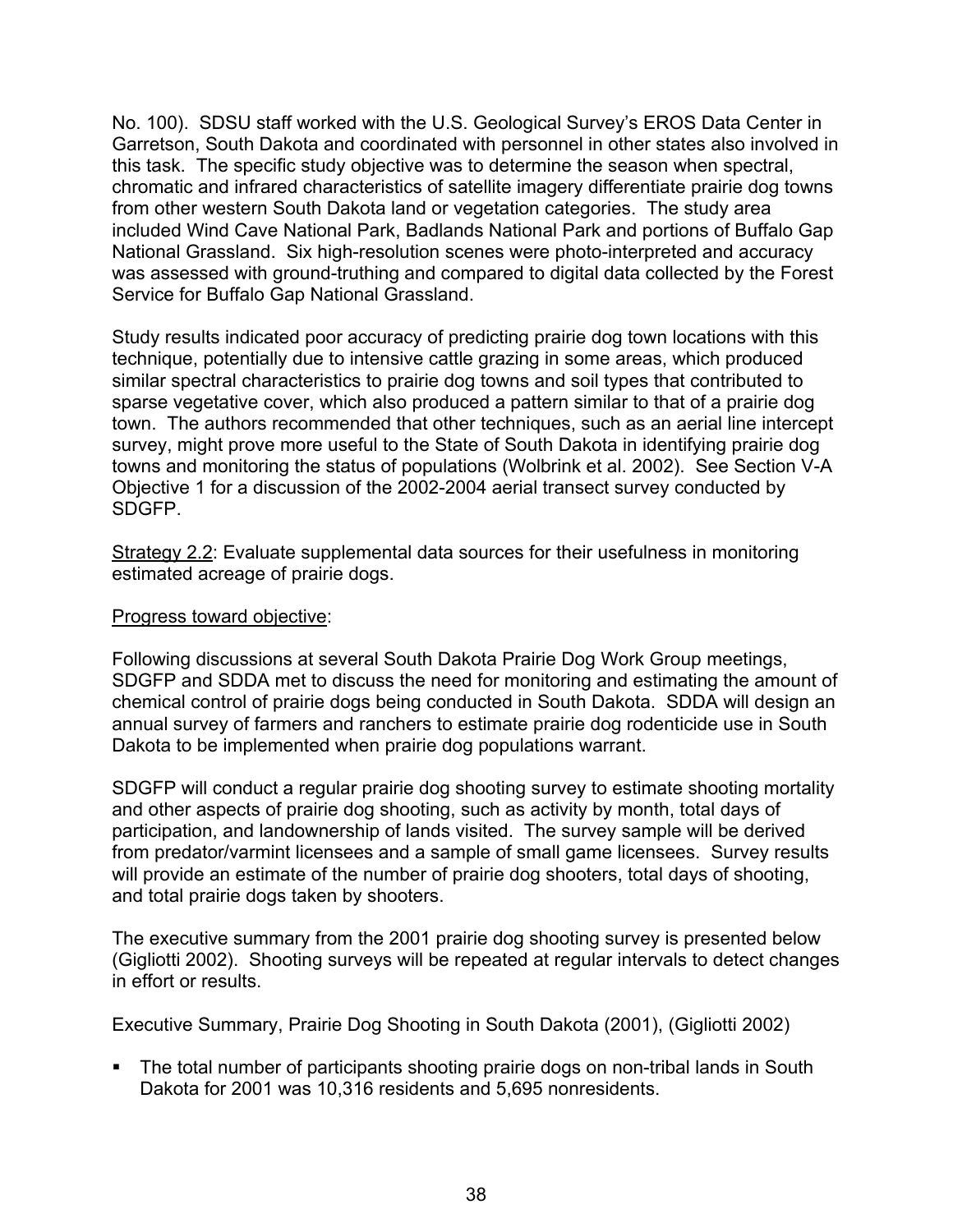- Total recreational shooting days was 54,849 for residents and 20,210 for nonresidents.
- Recreational shooters killed 1.52 million prairie dogs on non-tribal lands in South Dakota for the year 2001 (795,219 by residents and 720,955 by nonresidents). About 86.3% of these 1.52 million prairie dogs were shot on private land. This estimate is higher than the 1.19 million estimated for 2000 (note that this value is slightly different than that reported in the 2000 report on prairie dog shooting in South Dakota due to a correction added after printing).
- Prairie dog shooting occurs throughout the year by residents with the peak occurring during the summer. Most nonresidents with the predator/varmint license do most of their shooting in May and June while most nonresidents with a small game license do most of their shooting in October.
- **Most prairie dog shooting occurs on private land.**

Strategy 2.3: Implement selected monitoring tool to estimate South Dakota's estimated acreage of prairie dogs at three-year intervals.

## Progress toward objective:

The aerial transect survey represents the first thorough prairie dog acreage estimate in South Dakota and is considered by the State of South Dakota as the baseline acreage estimate. This survey was conducted by John Sidle, Threatened, Endangered, and Sensitive Species Coordinator for the Great Plains National Grasslands, U.S. Forest Service under contract with SDGFP. Sidle has recommended that SDGFP develop a protocol that will examine a sample of the nearly 7,000 colonies in the state at regular intervals. An example of a monitoring design was described in Sidle et al. 2002, using the North Dakota black-tailed prairie dog range as the monitoring area.

The multistate conservation plan includes the following proposed action: Develop a monitoring method applicable across the eleven states and monitor occupied habitat and distribution approximately every three years (Luce 2003). SDGFP will continue to participate in efforts to design and implement a rangewide population monitoring method, since a coordinated effort will present a stronger biological basis for maintaining state jurisdiction for the black-tailed prairie dog.

Strategy 2.4: Evaluate effectiveness of selected monitoring tool by comparison with other data sources.

## Progress toward objective:

The aerial transect survey that was contracted to the U.S. Forest Service did not include specific ground-truthing verification. It is assumed that once prairie dog acreage maps are available for review by respective agencies, tribes, and private landowners, specific problems with the methodology may be revealed. In addition, a number of entities in South Dakota regularly map prairie dog town locations and estimated acreages on their properties. Allowing for differences in the time period covered, such on-the-ground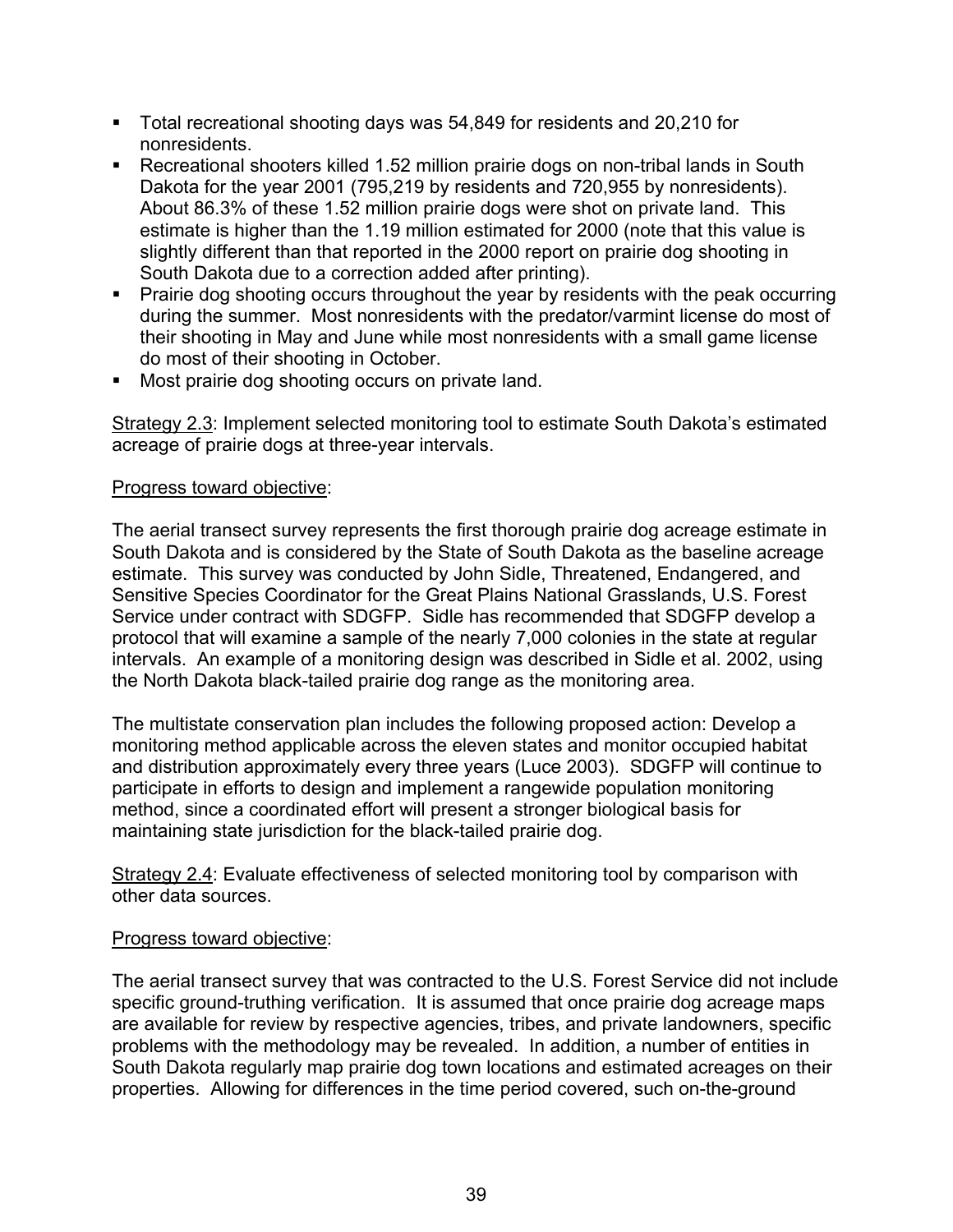examples can serve a ground-truthing function. If differences in the aerial transect method and on-the-ground mapping are greater than the identified confidence interval, changes will be made in the methodology prior to additional aerial transect surveys.

## V-C. Disease monitoring and contingency plan

**Objective 3: Develop a disease monitoring protocol for detecting sylvatic plague and other diseases detectable on prairie dog colonies, to include a contingency plan in case sylvatic plague is detected in South Dakota.**

Strategy 3.1: Review existing information on plague occurrence in South Dakota.

## Progress toward objective:

In association with the black-footed ferret reintroduction on the Conata Basin/Badlands site in South Dakota, carnivores have been sampled for diseases during 1990 and from 1993 to present. To date, plague has been detected at only extremely low levels involving two predators from extreme southwestern and south central South Dakota. Plague has not been detected in prairie dogs that died during quarantine periods or were found dead on-site (Williams et al. 1991, Williams et al. 1996, Williams et al. 1998).

Two additional black-footed ferret reintroduction projects have been conducted in South Dakota, beginning in 2000 on the Cheyenne River Sioux Tribe Reservation and beginning in 2004 on the Rosebud Sioux Tribe Reservation. Both projects have involved predator sampling for disease analysis. No plague has been detected to date.

SDGFP contacted the South Dakota Department of Health for information on human health aspects of this disease. Dr. Lon Kightlinger, SD Department of Health, shared a copy of the protocol that his agency follows (CDC 1996). Dr. Kightlinger also summarized plague occurrence in humans in South Dakota in an email dated October 8, 2001, in which he stated: "There has not been a case of human plague in South Dakota since 1923, according to our records."

In the fall of 2004, a plague suspected prairie dog was collected in extreme western Fall River County. The animal was confirmed plague positive by the State Veterinarian (Dr. Sam Holland, pers. comm.) Subsequent follow-up surveys in the area have to date, failed to identify any additional plague locations. Monitoring in this area will continue into the foreseeable future.

Strategy 3.2: Develop plague contingency plan, to include consideration of prairie dog colony dusting, quarantine procedures, follow-up surveillance strategies, public awareness strategies, and interagency coordination, particularly with agricultural interests.

## Progress toward objective: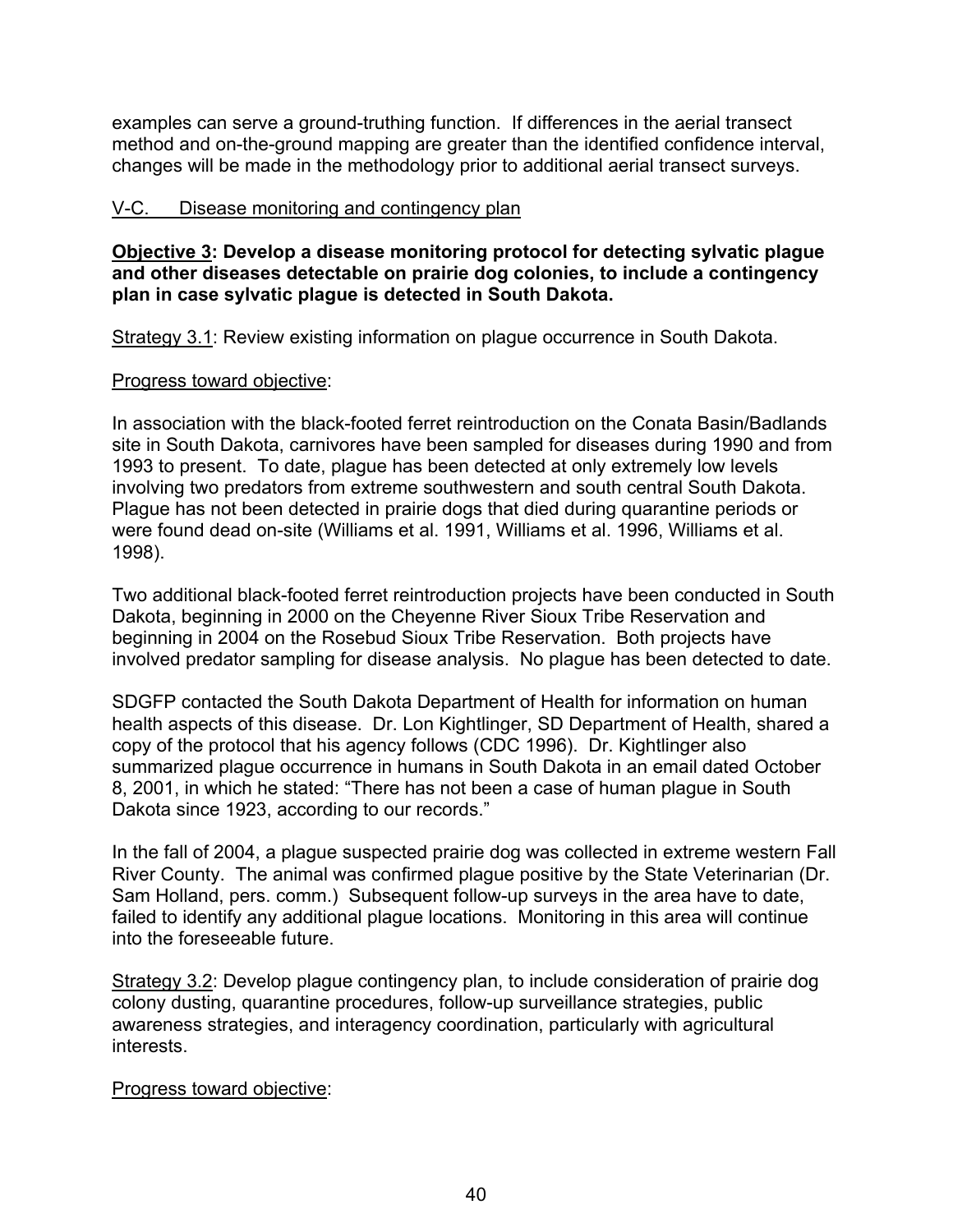The multistate black-tailed prairie dog conservation plan includes a draft sylvatic plague monitoring protocol (Luce 2003). The protocol summarizes potential plague-detection methods, lists suggested actions within a state related to plague detection and monitoring, and includes relevant contributions from the Centers for Disease Control and Dr. Beth Williams of the Wyoming State Veterinary Laboratory. The draft plague protocol was developed in cooperation with well-respected wildlife and human disease experts and agencies. The document incorporates input from state, federal, and tribal entities with experiences in dealing with plague monitoring and outbreaks. Rangewide participation in the protocol adds strength to the continued effort to maintain state authority for this species. For these reasons, SDGFP and the SD Department of Agriculture recommend that the multistate conservation team's plague monitoring protocol be adopted in South Dakota. SDGFP and the SD Dept. of Ag. will explore and may implement additional measures which are deemed appropriate in achieving the goal of protecting and/or minimizing South Dakota's prairie dog population from a widespread plague outbreak.

Strategy 3.3: Participate in national plague reporting system established by Interstate BTPD Conservation Team.

## Progress toward objective:

At present, only human plague cases are reported in a systematic way under the authority of the Centers for Disease Control. A similar system for sylvatic plague reports among wild rodents has been discussed by the multistate conservation team. SDGFP will participate in such a reporting system once it is developed.

## V-D. Black-footed ferret management actions

## **Objective 4. Determine and accommodate conservation needs of black-footed ferrets.**

Strategy 4.1: Review available information on state status of black-footed ferrets.

#### Progress toward objective:

During the course of South Dakota's prairie dog management plan development, it became apparent that the terms "associated with" and "dependent on" prairie dog are confusing to the general public. The focus of this strategy is on the black-footed ferret, a species that directly depends on prairie dogs, rather than other species that may sometimes be associated with them, but do not directly depend on prairie dogs for their survival. Although many species may inhabit prairie dog colonies at various times, few are as dependent on prairie dogs in South Dakota as the black-footed ferret.

The black-footed ferret is a federal and state endangered species. Its state heritage rank is G1/S1, indicating imperiled global and state statuses because of extreme rarity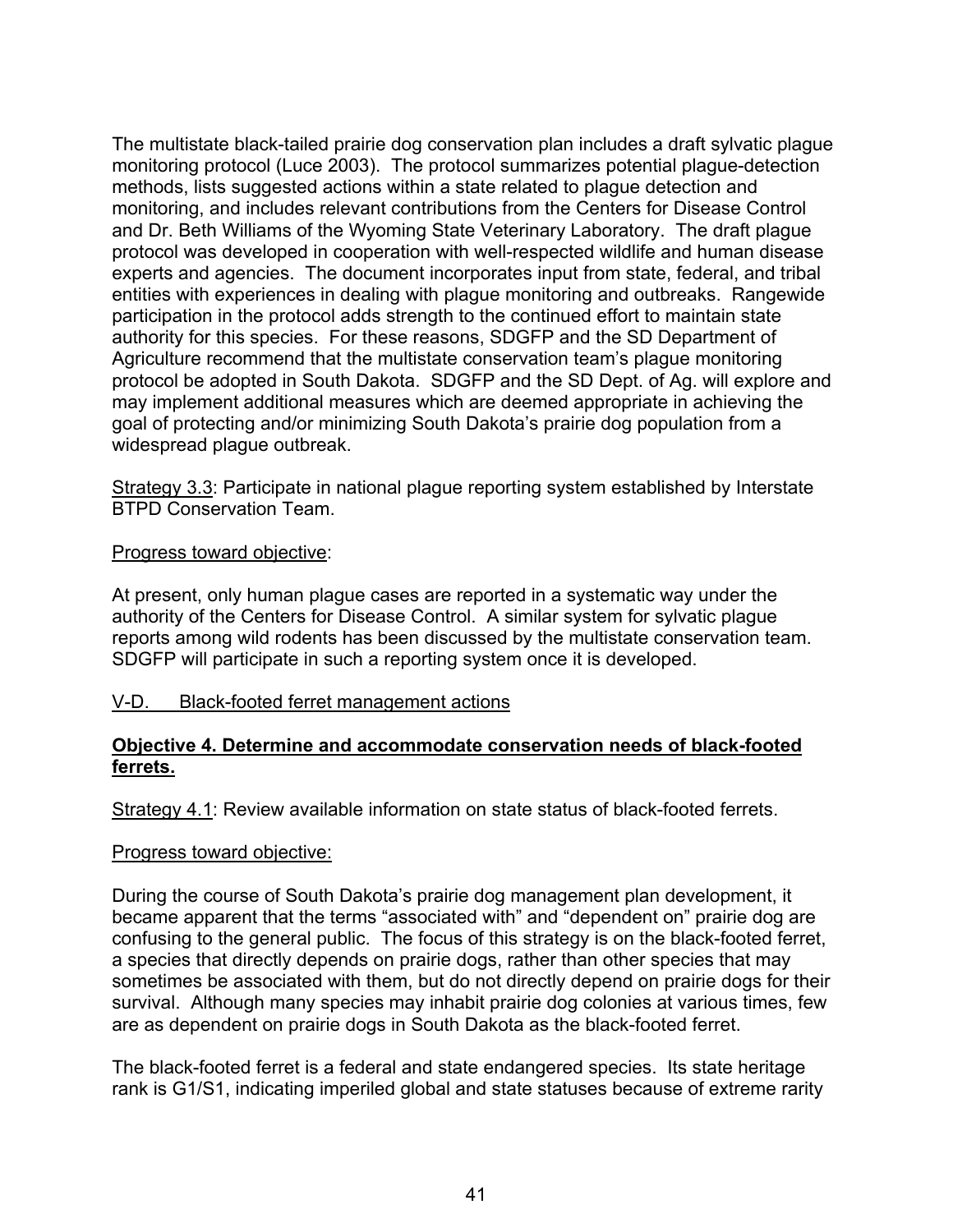or because certain factors make it especially vulnerable to extinction. Heritage ranks range from 1 to 5, with 1 assigned to species that are most imperiled and 5 assigned to species that are most abundant and secure.

The black-footed ferret was considered extirpated in South Dakota prior to reintroduction into the Conata Basin/Badlands site located in portions of Badlands National Park and Buffalo Gap National Grassland, Wall Ranger District. The second reintroduction in South Dakota began in 2000 on the Cheyenne River Reservation. A third reintroduction project began in 2004 on Rosebud Reservation. Reintroduction projects to date in South Dakota have the advantage of using black-tailed prairie dog habitat that is presently plague-free and that is distributed in large, densely populated colonies.

All black-footed ferret populations in South Dakota are the result of reintroductions and are classified by section 10(j) of the Endangered Species Act as "nonessential experimental" populations. This designation is described in the Final EIS on Blackfooted Ferret Reintroduction (USFWS, Contata Basin/Badlands, South Dakota – pp. 25- 28). The purpose of the designation is to "relieve concerns of private landowners, Indian tribes, and other land managers by providing the flexibility to relocate blackfooted ferrets. The experimental population area also acts as a buffer zone to help keep reintroduced black-footed ferrets from migrating beyond the boundaries of the experimental population area where they would be classified as endangered. The designation also provides sufficient flexibility for biologists to manage the black-footed ferret population and existing habitat for optimum benefit of the population. The released animals and any wild-reared offspring would be part of the nonessential experimental population. This designation should facilitate landowner cooperation in these reintroduction efforts by easing the most prohibitive restriction in the ESA, specifically the "jeopardy" prohibition of Section 7(a)(2) on nonfederal lands. A nonessential experimental population designation would also assure landowners the reintroduction site would not be designated critical habitat – a designation landowners may perceive as restricting their land management prerogatives".

State law mandates management and recovery of black-footed ferrets, as well as other wildlife species, for SDGFP and the SD Department of Agriculture. SD Codified Law 34A-8-6 states: "The Department of Game, Fish and Parks and the Department of Agriculture shall perform those acts necessary for the conservation, management, protection, restoration, and propagation of endangered, threatened, and nongame species of wildlife". The black-footed ferret is a state endangered species.

Strategy 4.2: Determine inventory needs for black-footed ferrets as they relate to prairie dogs.

## Progress toward objective:

Black-footed ferret populations resulting from reintroductions on the Conata Basin/Badlands site and Cheyenne River Reservation are presently being monitored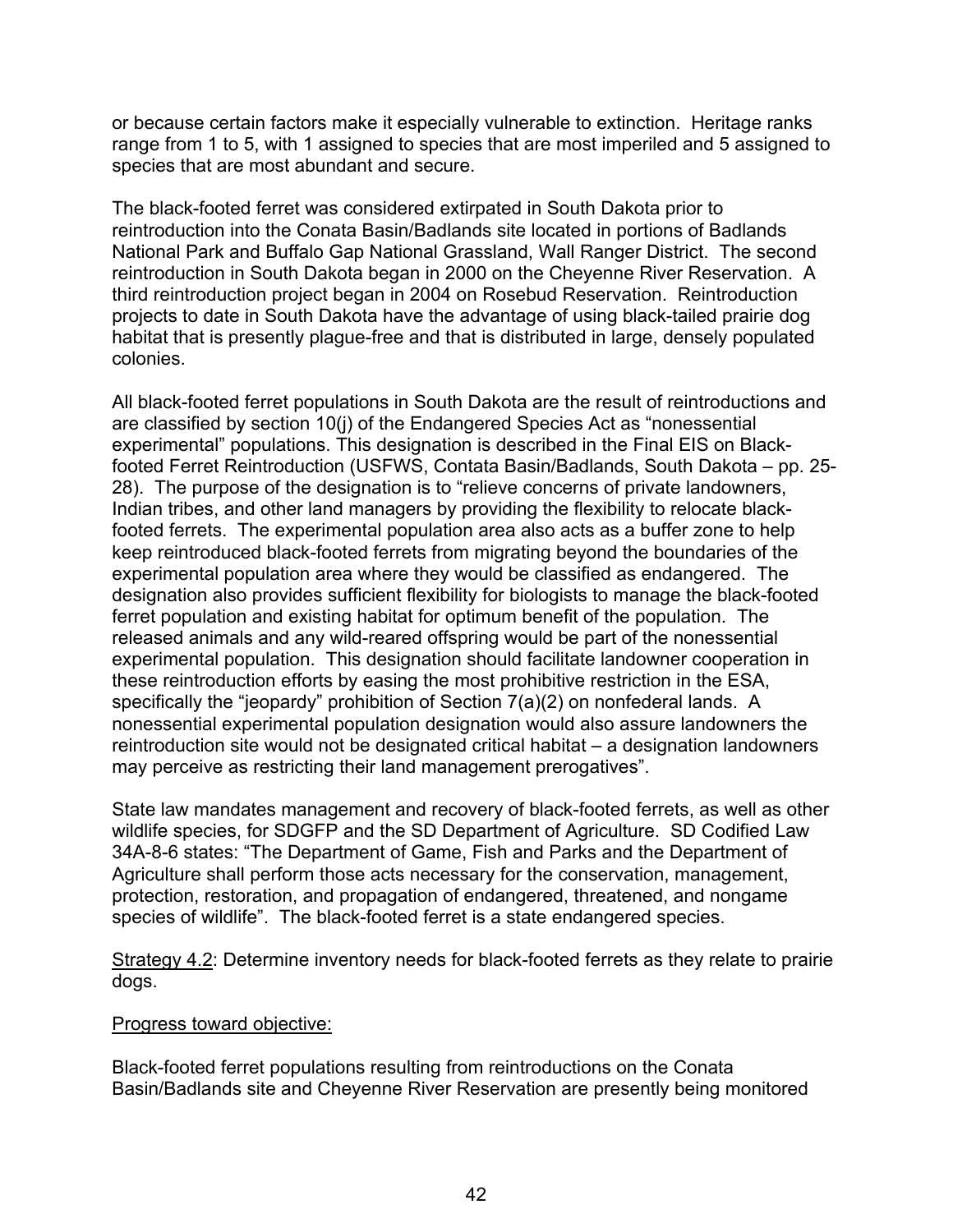with spotlight surveys and snowtracking surveys at a minimum. Other monitoring techniques have included reading implanted transponder chips and radio telemetry. An additional method of detecting movements has been through reports from adjoining landowners, particularly near the Conata Basin/Badlands site. As reintroduced populations expand beyond the designated experimental areas, cooperating agencies will need to determine monitoring strategies for black-footed ferret populations and address landowner concerns for actual and potential economic impacts to their livelihoods. An additional concern is the impact on soil and plant communities caused by high densities of prairie dogs concentrated in specific geographic areas.

Strategy 4.3: Incorporate conservation needs of black-footed ferrets into prairie dog management opportunities.

#### Progress toward objective:

Of special note is the direction given to black-footed ferret reintroductions by the late Governor George Mickelson and subsequent action by the South Dakota legislature noted in section III-A Relevant state statues and administrative rules. The issues of initial ferret reintroductions into South Dakota were so controversial that special conditions were placed on this effort. A major concern expressed by those living in the Conata Basin area was that the reintroduction of ferrets would eventually cause a subsequent increase in prairie dogs. File correspondence involving this issue indicates that as a condition of support for the reintroduction of black-footed ferrets, the State of South Dakota required that the prairie dog acreages remain between 8,000 and 12,000 acres. And if this acreage were to expand in the future, landowners should be provided compensation for any losses in revenue created by the expansion. Written assurances were received from the USFWS that this request would be honored and these acreage goals remain as the position of the State of South Dakota.

Although smaller prairie dog complexes may be considered for future black-footed ferret reintroductions, projects to date have occurred on large (>10,000 acres) prairie dog complexes. Therefore, commitments to maintain substantial prairie dog complexes on public and private lands in South Dakota will likely benefit reintroduced populations of black-footed ferrets. In addition, disease monitoring (Objective 3) will help detect prevalence of plague and canine distemper, diseases with serious ramifications for black-footed ferrets.

Specific to ongoing prairie dog control efforts on private land and potentially public land in the Conata Basin, steps are being taken avoid jeopardizing black-footed ferrets as much as possible. All prairie dog colonies with known or suspected ferrets are surveyed and any ferrets located are being trapped and transferred to other locations as part of an accelerated ferret relocation program. The protocol as established by the black-footed ferret reintroduction program will be followed.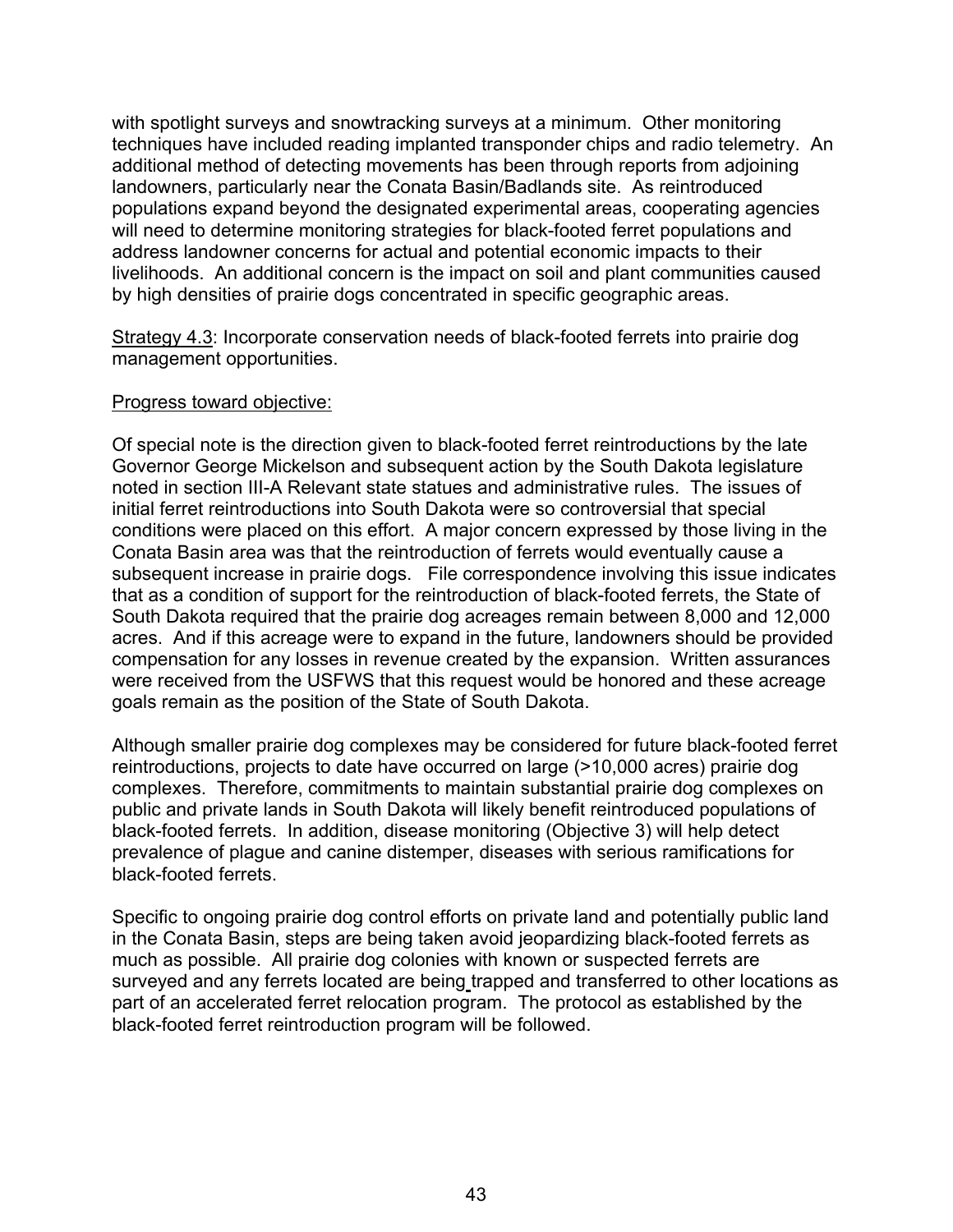The prairie dog colonies impacted by this control effort are those outlined in Strategy 1.4d, dealing with the encroachment of prairie dog colonies from US Forest Service land onto private land in southwestern South Dakota.

Strategy 4.4: Investigate opportunities for cooperative conservation activities.

## Progress toward objective:

This is an ongoing activity, and SDGFP has worked cooperatively with a number of entities on projects of mutual interest in the area of black-footed ferret conservation. A firmer commitment in terms of specific plans and concomitant funding will hopefully broaden SDGFP's ability to participate in future activities that benefit species such as black-footed ferrets.

Finally, the use of voluntary incentives for private lands in areas involved with blackfooted ferrets reintroduction areas will be made a high priority.

## V-E. Public outreach

## **Objective 5: Use public involvement techniques to gather input.**

Strategy 5.1: Establish South Dakota Prairie Dog Working Group

## Progress toward objective:

The South Dakota Prairie Dog Working Group was formed as a citizens working group representing a cross section of interests to provide input in the development of a South Dakota Black-tailed Prairie Dog Management Plan.

On December 23, 1999 SD Secretary of Agriculture Darrell Cruea and SD Secretary of Game, Fish and Parks John Cooper invited 12 South Dakotans to participate on a citizen advisory group called the South Dakota Prairie Dog Working Group. The Working Group met for the first time on February 15, 2000, when ground rules and general agreements were reached under the facilitation of Donna Fjelstad of Coterie Consulting (Appendices 8 and 9). Personnel from state, federal, and tribal agencies and private organizations constituted resource personnel, who assisted the Working Group by providing technical information and advice (Appendix 10).

The Working Group met 9 times during 2000. Primary discussion topics during 2000 were prairie dog shooting regulations, alternatives to prairie dog designation as a statewide declared animal pest, techniques for determining current prairie dog acreage, strategies for providing balanced information in public outreach activities, and private landowner incentives. The Working Group completed its advisory function with the release of a draft management plan in November 2001.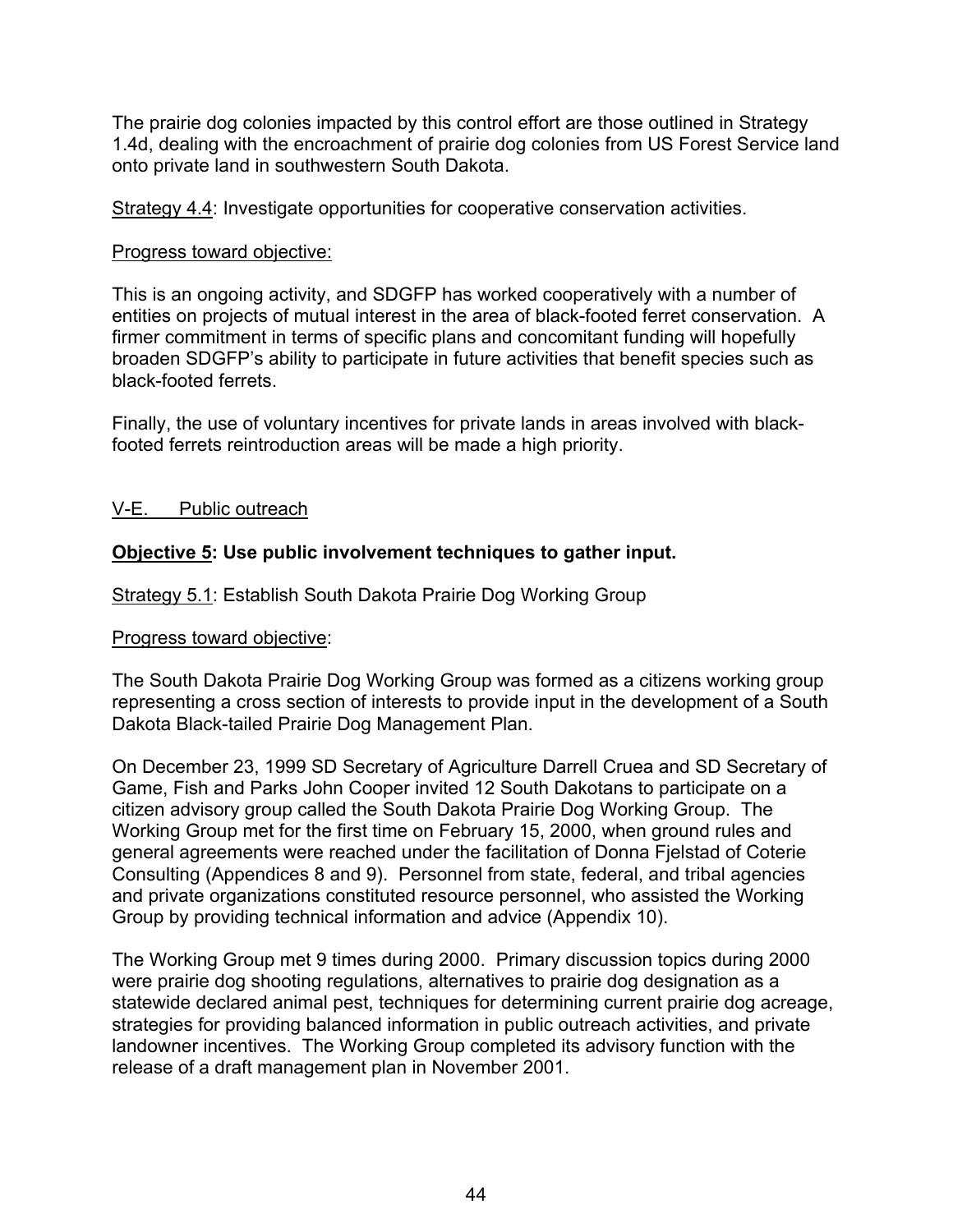A summary of the various public involvement activities used during the preparation of the management plan are included in a companion document (SDGFP and SD Dept. of Agriculture 2002). In addition, in the interim period while awaiting results of the aerial transect survey, SDGFP produced and circulated three progress reports. Progress reports included an overview of the potential federal listing and rationale for state prairie dog planning, a discussion of the transect population survey, and a discussion of prairie dogs and plague.

A second group of interested individuals met with SDGFP and the SD Department of Agriculture on February 27, April 7, and May 11, 2004 regarding the state management plan. The individuals were:

Richard Kjerstad or Don Kelly, representing the South Dakota Farm Bureau; Mark DeVries, representing the South Dakota Stockgrowers Association; Todd Mortensen, representing the South Dakota Cattlemen's Association; Marvin Jobgen, landowner in Conata Basin; Chris Hesla, representing the South Dakota Wildlife Federation; and Bob Paulson, representing The Nature Conservancy.

## V-F. Evaluation of planning effort.

#### **Objective 6. Use adaptive management method to evaluate progress of prairie dog planning effort and adjust as needed to accomplish program goals.**

Strategy 6.1. Formulate interagency team to review progress toward meeting objectives at three-year intervals to coincide with population monitoring intervals.

## **Objective 7. Identify and implement management actions that provide environmentally sound habitat for a sustainable population of healthy prairie dogs acceptable to landowners and managers in the state of South Dakota.**

Strategy 7.1. In order to provide environmentally sound habitats, the similarity index/range condition should be maintained at no less than a similarity index/range condition of 20% of the historic climax plant community, as described in the Natural Resources Conservation Service South Dakota State Technical Guide.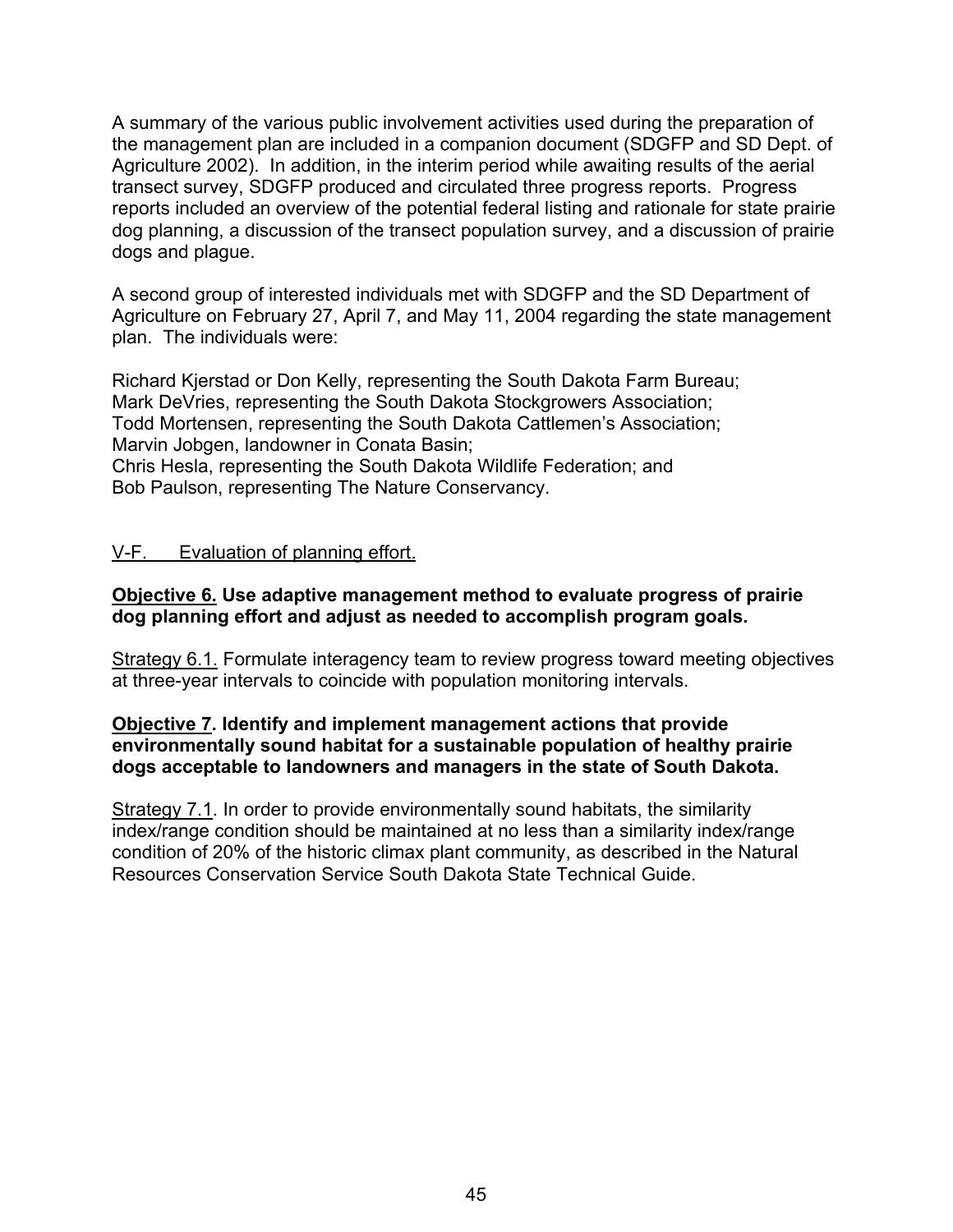Literature Cited

Albertson, D. (pers. comm.) Badlands National Park, Interior, South Dakota.

Bailey, R. G., P. E. Avers, T. King, and W. H. McNab, editors. 1994. Ecoregions and subregions of the United States. U.S. Forest Service, Washington, DC.

Berdan, C. (pers. comm.) Bureau of Land Management, Belle Fourche, SD.

Biggins, D. E., B. J. Miller, L. R. Hanebury, B. Oakleaf, A. H. Farmer, R. Crete, and A. Dood. 1993. A technique for evaluating black-footed ferret habitat. Pages 73-88 *in* Proceedings of the symposium on the management of prairie dog complexes for the reintroduction of the black-footed ferret. U.S. Dept. of Interior, U.S. Fish and Wildlife Service Biological Report 13, Washington, DC.

Bly Honness, K. (pers. comm.) Turner Endangered Species Fund, Fort Pierre, SD.

Centers for Disease Control. 1996. Prevention of plague: recommendations of the Advisory Committee on Immunization Practices (ACIP). Morbidity and Mortality Weekly Report Vol. 45, No. RR-14. 15 pages.

Coughlin, P. (pers. comm.) South Dakota Department of Game, Fish and Parks, Pierre.

Gigliotti, L. M. 2002. Prairie dog shooting in South Dakota (2001). HD-8-02.AMS. South Dakota Department of Game, Fish and Parks, Pierre.

- Hall, E. R. 1981. Mammals of North America. John Wiley & Sons, Inc., New York, 2 Vols. (I: v +  $1-600 + 90$ , II: v + 601-1181 + 90).
- Hansen, R. M. 1988. Chronology of prairie dog control operations and related developments in South Dakota. Pages 121-122 *in* Eighth Great Plains Wildlife Damage Control Workshop Proceedings, 28-30 April 1987, Rapid City SD. USDA Forest Service Gen. Technical Report RM-154.

Luce, R. 2003. A multi-state conservation plan for the black-tailed prairie dog, *Cynomys ludovicianus*, in the United States – an addendum to the Black-tailed Conservation Assessment and Strategy, November 3, 1999.

Luce, R. J., P. Gober, B. Van Pelt, and S. Grassel. 2001. A multi-state, range-wide approach to black-tailed prairie dog conservation and management. Trans. N. American Wildl. and Nat. Res. Conf. 66:464-479.

Martin, B. (Team Leader). 1999. Ecoregional conservation in the Northern Great Plains Steppe. Produced by Northern Great Plains Steppe Ecoregional Planning Team. TNC Montana Field Office, Helena.

Muenchau, B. (pers. comm.) Wind Cave National Park, Hot Springs, South Dakota.

Nickolas, A. (pers. comm.) South Dakota Department of Game, Fish and Parks, Pierre.

Paulson, B. (pers. comm.) The Nature Conservancy, Rapid City, South Dakota.

Phillips, M. (pers. comm.) Turner Endangered Species Fund, Gallatin Gateway, Montana.

Pugh, T. (pers. comm.) USDA Animal and Plant Health Inspection Service – Wildlife Service, Pierre, South Dakota.

Severson, K. E. and G. E. Plumb. 1998. Comparison of methods to estimate population densities of black-tailed prairie dogs. Wildlife Society Bulletin 26:859-866.

Sidle, J.G. 1999. PPS prairie dog patrol: GPS aerial surveys of dog towns. GPS World 10(9):30-35.

Sidle, J. G., D. H. Johnson, and B. R. Euliss. 2001. Estimated aerial extent of black-tailed prairie dog colonies in the Northern Great Plains. Journal of Mammalogy 82:928-936.

Sidle, J. G., D. H. Johnson, B. R. Euliss, and M. Tooze. 2002. Monitoring black-tailed prairie dog colonies with high-resolution satellite imagery. Wildlife Society Bulletin 30:405-411.

Smith, A. (pers. comm.) South Dakota Department of Game, Fish and Parks, Pierre.

Smith, V. J. 2001. Mammal distributions and habitat models for South Dakota. M.S. Thesis, South Dakota State University, Brookings.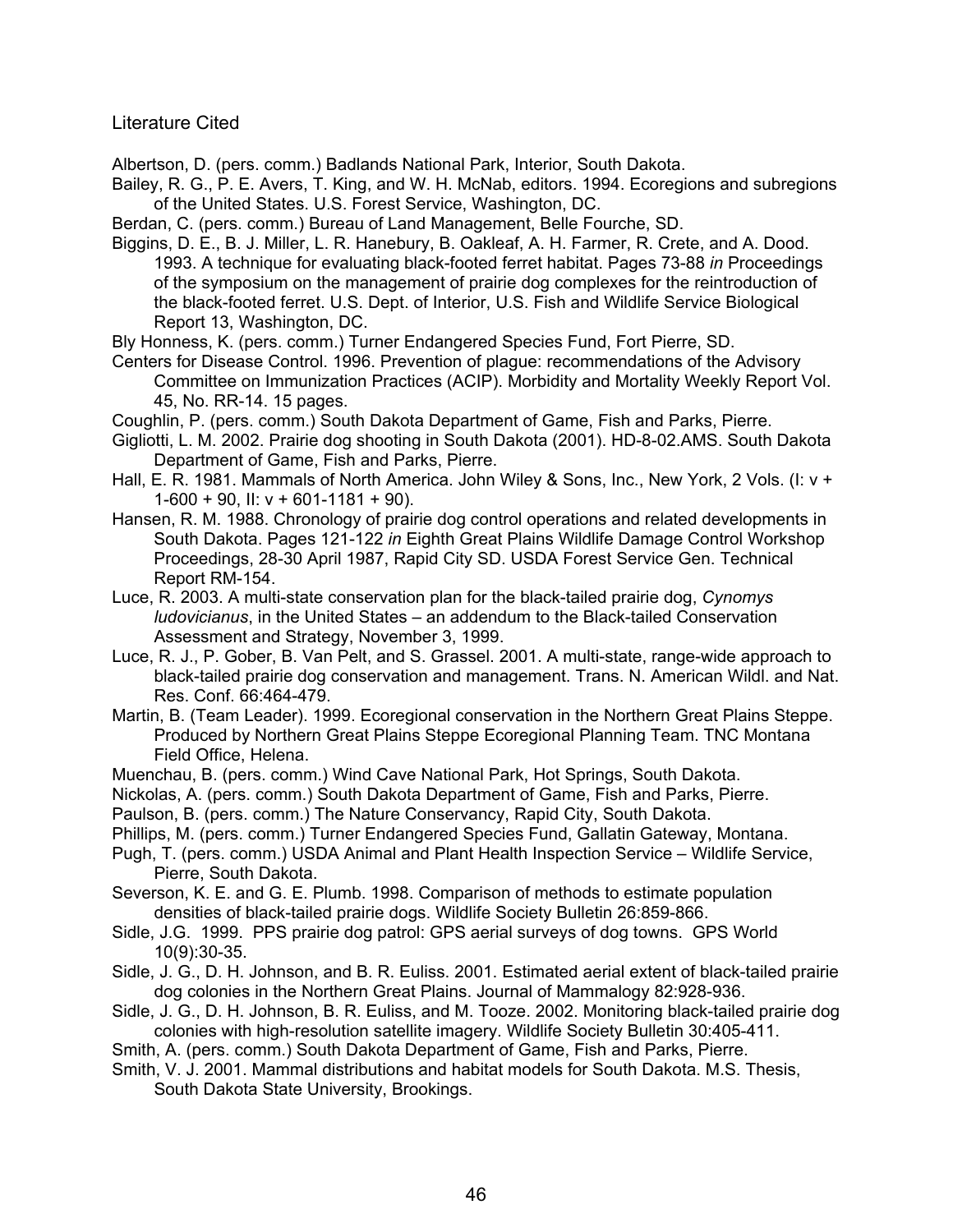South Dakota Department of Game, Fish and Parks and South Dakota Department of Agriculture. 2002. Summary of public involvement process used in South Dakota's state prairie dog management planning. Pierre, SD.

Streier, F. (pers. comm.) Bureau of Reclamation, Rapid City.

Svingen, D. (pers. comm.) USDA Forest Service, Grand River National Grassland, Bismarck, North Dakota.

Thompson, L. (pers. comm.) Yankton Agency, Bureau of Indian Affairs, Wagner, South Dakota.

- Truett, J. 2000. Grasslands conservation on Turner ranches: A ten-year plan to restore blacktailed prairie dog.
- U. S. Fish and Wildlife Service. 1999. Fed. Reg., Vol. 64, No. 57, March 25, 1999. Endangered and Threatened Wildlife and Plants; 90-day finding for a petition to list the black-tailed prairie dog as threatened. Pages 14424-14428. Dept. of the Interior, Washington, DC.
- U. S. Fish and Wildlife Service. 2000. Fed. Reg., Vol. 65, No. 24, February 4, 2000. Endangered and Threatened Wildlife and Plants; 12-month finding for a petition to list the black-tailed prairie dog as threatened. Pages 5476-5488. Dept. of the Interior, Washington, DC.
- U.S. Fish and Wildlife Service. 2004. Fed. Reg., Vol. 69, No. 159, August 18, 2004. Endangered and Threatened Wildlife and Plants; Finding for the Resubmitted Petition To List the Black-Tailed Prairie Dog as Threatened.
- Van Pelt, W. E. 1999. The black-tailed prairie dog conservation assessment and strategy final draft. Nongame and Endangered Wildlife Program. Arizona Game and Fish Department, Phoenix, Arizona.
- Williams, E. S., J. Cavender, C. Lynn, K. Mills, C. Nunamaker, and A. Boerger-Fields. 1991. Survey for diseases of carnivores in the Conata Basin/Badlands, South Dakota. Final report to South Dakota Game, Fish and Parks.
- Williams, E. S., J. Edwards, S. Anderson, C. Lynn, V. Welch, W. Edwards, and S. Dubay. 1996. Survey of carnivores for diseases at Conata Basin/Badlands, 1994. Pages 37-52 *in* Blackfooted ferret reintroduction: Year one completion report, Conata Basin/Badlands, South Dakota. McDonald, P. M., P. E. Marinari, and G. E. Plumb, eds. 1996. U.S. Forest Service, Wall, SD.
- Williams, E. S., J. Edwards, W. Edwards, A. McGuire, S. Dubay, S. Anderson, and P. Jaeger. 1998. Survey of carnivores for diseases in the Conata Basin/Badlands black-footed ferret reintroduction site, 1996-1997. Final report to South Dakota Game, Fish and Parks.
- Wolbrink, G. A., J. A. Jenks, D. E. Hubbard, and R. W. Klaver. 2002. Feasibility of using landsat satellite imagery to monitor black-tailed prairie dog towns in western South Dakota. Final report to South Dakota Department of Game, Fish and Parks.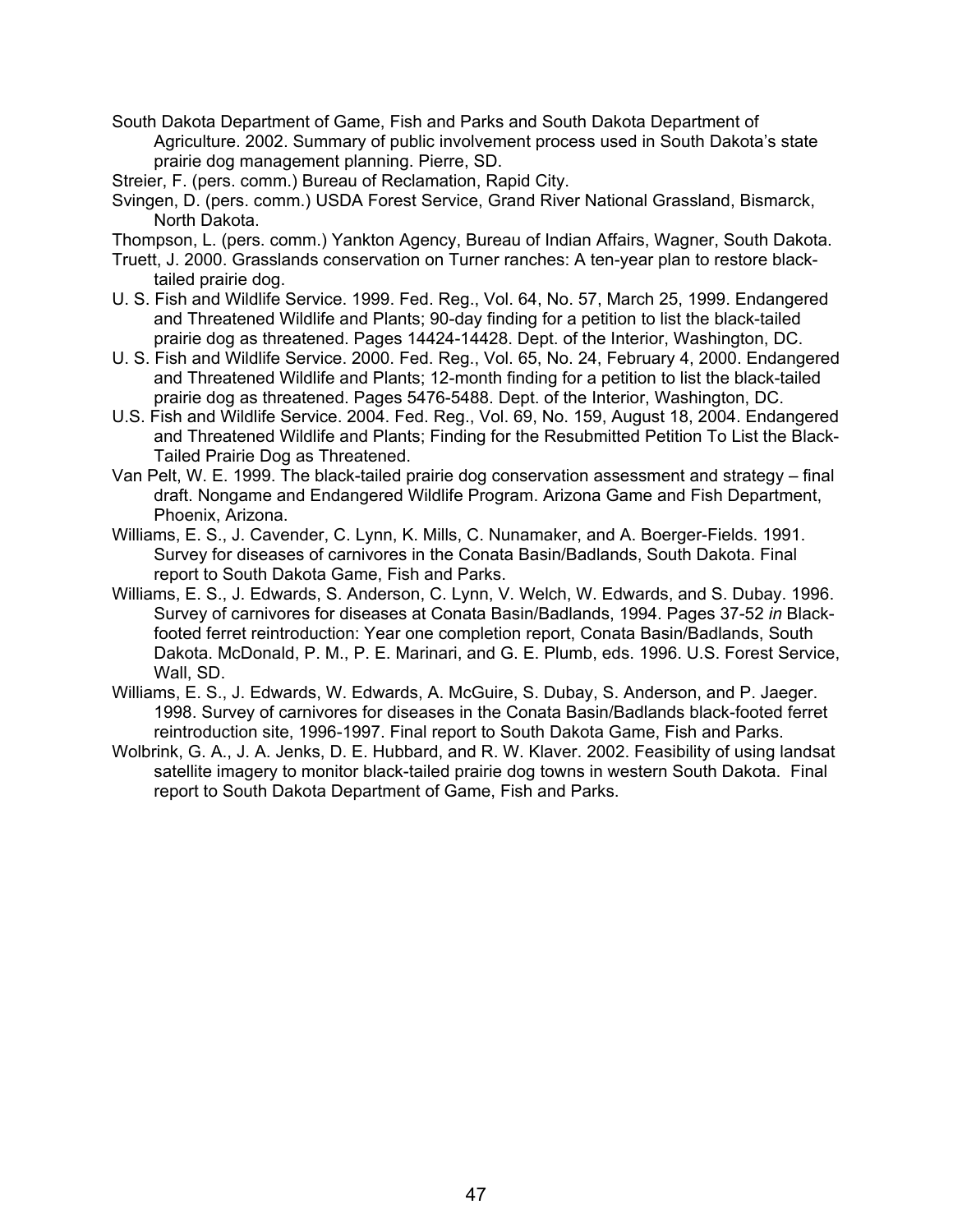Appendix 1. South Dakota Department of Game, Fish and Parks Rodent Control Policy

## DIRECT CONTROL

The Department of Game, Fish and Parks will provide "Direct Control," at no cost to the landowner, when rodents encroach on their private land from adjacent public land. Annual direct control will be the responsibility of the Department of Game, Fish and Parks upon receipt of a complaint.

## TECHNICAL ASSISTANCE PROGRAM

The Department of Game, Fish and Parks will provide "technical assistance" to landowners in controlling large rodent colonies. Rodent infested lands, 160 acres or larger in size, will qualify for assistance from our field personnel. This will include equipment and manpower to supervise in both pre-bait and bait application. Landowners will be responsible for cost of bait material and will be required to do the bait application. Follow-up treatment and continued maintenance will also be the responsibility of the landowner.

## EXTENSION CONTROL

The Department of Agriculture and Department of Game, Fish and Parks will jointly develop an "Extension Control" program. This will include the services of the county agent and local Weed and Pest Control boards. Educational programs as well as actual field demonstrations will be made available upon request. We will be able to show landowners proper bait application, timing of application, necessity for pre-baiting and desirable bait quality, all necessary for good, consistent control. This function will be for those who do not have a problem too large for them to handle themselves.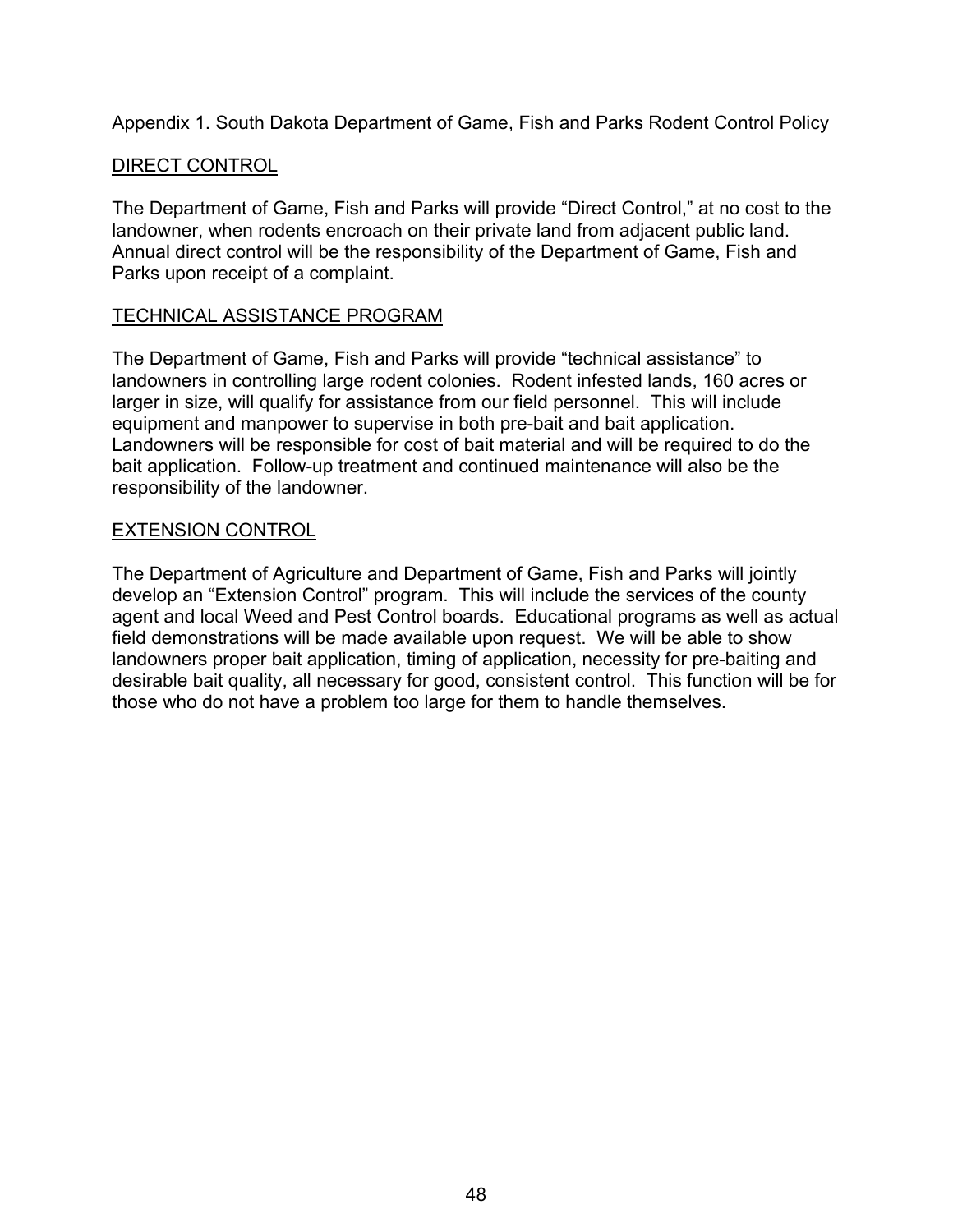Appendix 2. SDGFP Commission action finalized on January 11, 2001 to establish a regulated prairie dog shooting season on public lands

## **GAME, FISH AND PARKS COMMISSION ACTION FINALIZATION**

## **Prairie Dog Shooting Season Chapter 41:06:57**

**Commission Meeting Dates: Proposal December 7-8, 2000 Pierre**

**Public Hearing January 11-12, 2001 Pierre Finalization January 11-12, 2001 Pierre**

#### **COMMISSION PROPOSAL**

Establish a prairie dog shooting season as follows:

Open unit: Statewide except Conata Basin\* in the Buffalo Gap National Grasslands

Season: Closed beginning March 1, 2001, through April 30, 2001;

Open beginning May 1, 2001, through February 28, 2002, and June 15 through last day of February thereafter, except that landoperators\*\* may shoot anytime on the land they own or operate. This is not in Conata Basin.

Daily and possession limits: No restrictions

Shooting hours: No restrictions

License requirements: Residents: Predator/varmint license, or Any resident hunting license or the furbearer license

> Nonresidents: Nonresident predator license, or Any nonresident hunting license

\* Conata Basin is described as that portion of Buffalo Gap National Grassland east and south of Badlands National Park, north of Pine Ridge Indian Reservation, and west of the Jackson County line.

\*\* Landoperator is a person, and immediate family residing with the person, who owns or operates land.

#### STAFF COMMENTS

**Proposed changes from last year**: Provision for prairie dog shooting restrictions as noted above.

#### **Recommended changes from proposal**:

- 1. Change season closure so that it would apply only to public lands, and also not allow lessees of public land to shoot prairie dogs on public lands during the closed period.
- 2. End the season closure in 2001 on June 14 rather than April 30.

**SUPPORTIVE INFORMATION**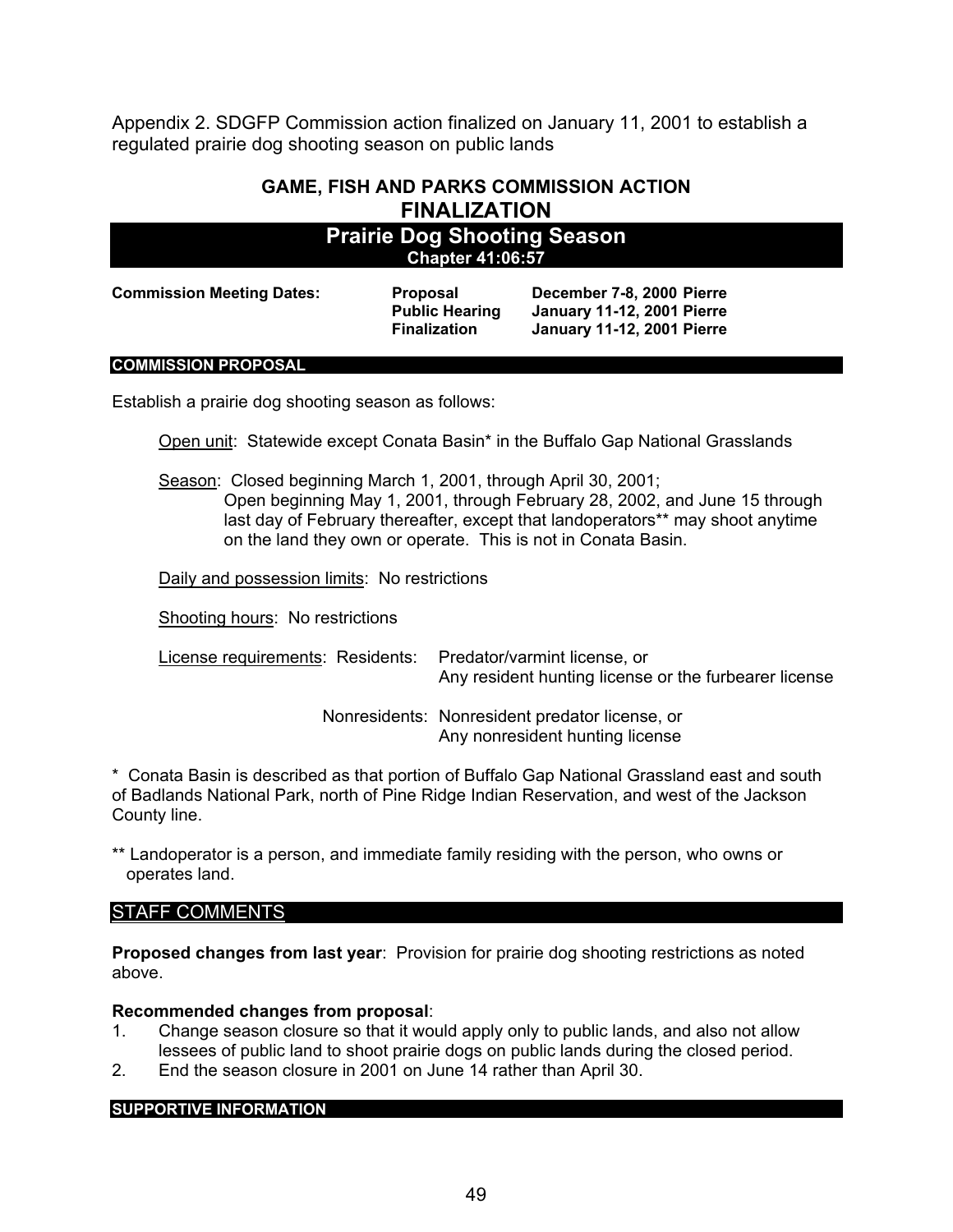The black-tailed prairie dog is presently a federal candidate species. The U.S. Fish and Wildlife Service has determined that the species is warranted for listing as a federal threatened species, but its listing is precluded by higher endangered species listing priorities within the Service. South Dakota has been working cooperatively with 10 other states within the present and historical range of the black-tailed prairie dog to promote retention of state management authority for this species. An identified area of vulnerability for state wildlife agencies is the failure of agencies to set limits on prairie dog shooting. During periods of prairie dog abundance, lack of limits was rarely questioned. However, the spread of sylvatic plague within the range of the black-tailed prairie dog and the increasing rarity of several species dependent on prairie dogs have drawn attention to the issue of prairie dog shooting regulations. This vulnerability is enhanced by the fact that state agencies, such as the SD Department of Game, Fish and Parks, have not monitored the prairie dog populations on which the agencies have allowed unlimited take.

Resident prairie dog shooters in South Dakota must have a predator/varmint license, a furbearer license, or any resident hunting license. Nonresident prairie dog shooters must have a nonresident predator license or any nonresident hunting license. Tribal fish and game departments have their own license requirements. Prairie dogs can presently be shot at any time of the year in any quantity, except for closed areas such as state parks, national parks, and black-footed ferret reintroduction sites.

In the northern Great Plains, black-tailed prairie dog pups typically first appear above ground from mid-May to early June, or about 5-8 weeks after birth. They are weaned a week or more after emergence. The pups are approximately half the size of adults at the time of emergence aboveground and reach adult size by fall. A closure from March through June 15 would provide protection for young of the year following their emergence from natal burrows.

Gigliotti (Prairie Dog Shooting in South Dakota {1999}, HD-4-00.SAM) estimated that 19% of residents and 2% of nonresidents shot prairie dogs in 1999. Resident shooting activity was highest from June through October with an average of 2.6 months of prairie dog shooting during 1999. A small sample size did not allow the same estimates for nonresidents. After sampling adjustments were made, Gigliotti estimated that 17,800 resident prairie dog shooters and 3,319 nonresidents harvested an estimated1.4 million prairie dogs in South Dakota in 1999.

Some landowners shoot prairie dogs on their lands or allow shooters access to their lands to keep their local towns in check and perhaps avoid use of toxicants. For this reason, the shooting closure would not apply to landowners shooting prairie dogs on their own property. Also, since some landowners have already booked prairie dog hunters for May and June, 2001, these months will not be closed to hunting in 2001 but will be closed through June 15 thereafter, along with the months of March and April.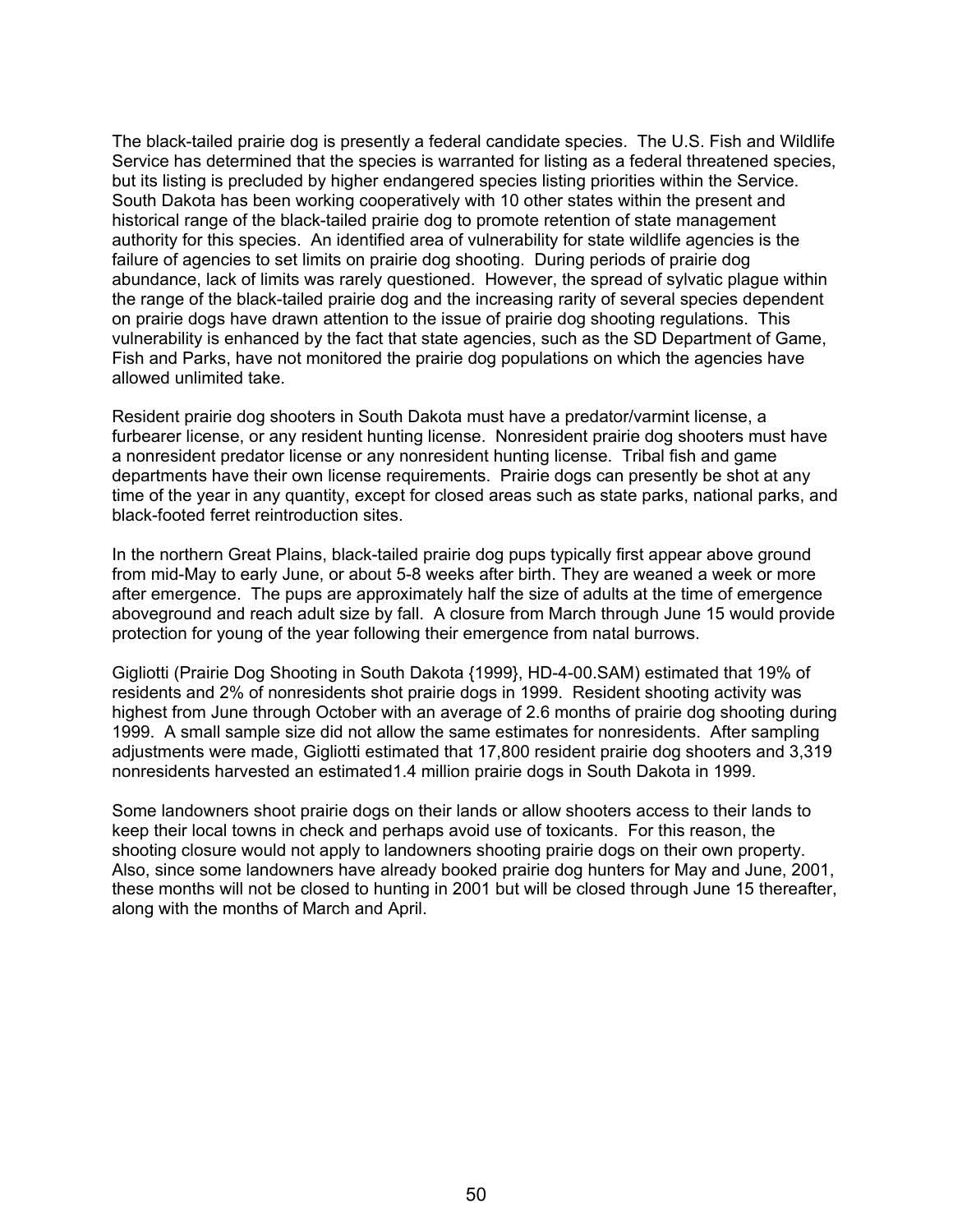Appendix 3. South Dakota species of management concern bill (S-64)

# **State of South Dakota**

#### **SEVENTY-SIXTH SESSION LEGISLATIVE ASSEMBLY, 2001**

## AN ACT

ENTITLED, An Act to authorize the Department of Agriculture and the Department of Game, Fish and Parks to designate certain species as needing both control and protection. BE IT ENACTED BY THE LEGISLATURE OF THE STATE OF SOUTH DAKOTA:

Section 1. Terms used in this chapter mean:

(1) "Departments," the Department of Game, Fish, and Parks and the Department of Agriculture;

(2) "Species of management concern," a species designated by the secretary of the Department of Agriculture and the Game, Fish and Parks Commission as a species which shares the dual status of requiring both control and protection.

Section 2. The secretary of the Department of Agriculture and the Game, Fish and Parks Commission shall establish, by rules promulgated pursuant to chapter 1-26, a list of species of management concern. In determining whether a species should be listed, the following factors are to be considered:

(1) Whether the species or its habitat, or both are of value ecologically and aesthetically and at the same time burdensome for property owners; and

(2) Whether the species may warrant protection at times and control at others depending on the rate of reproduction, climate, disease, population viability, and other factors.

Section 3. Rules promulgated pursuant to section 2 of this Act shall be conducted jointly by both the Department of Agriculture and the Game, Fish and Parks Commission, including joint notice, publication, hearings, and decision-making.

Section 4. If so requested, the departments may render assistance and advice regarding species of management concern including:

(1) Providing information to the public and property owners regarding the species of management concern and its characteristics, ecosystem values, and habitat; and

(2) Providing assistance in the development of conservation plans or control projects regarding the species of management concern.

Section 5. The following acts or omissions constitute nuisances:

(1) Engaging in practices which allow or cause a species of management concern to encroach upon the property of another or injure or endanger the property of another; or

(2) Failure to control the species of management concern thereby causing encroachment on the property of another or causing injury to or endangering the property of another.

Section 6. In addition to any other remedies at law, the remedies set forth in chapter 21-10 apply to the nuisances described in section 5 of this Act. These remedies include civil action, including injunctive relief and recovery of damages, and abatement. Abatement, if ordered by the court, shall include reimbursement for any reasonable and necessary costs incurred in abating the nuisance.

Section 7. Designation as a species of management concern abrogates any previous designation as a weed or pest.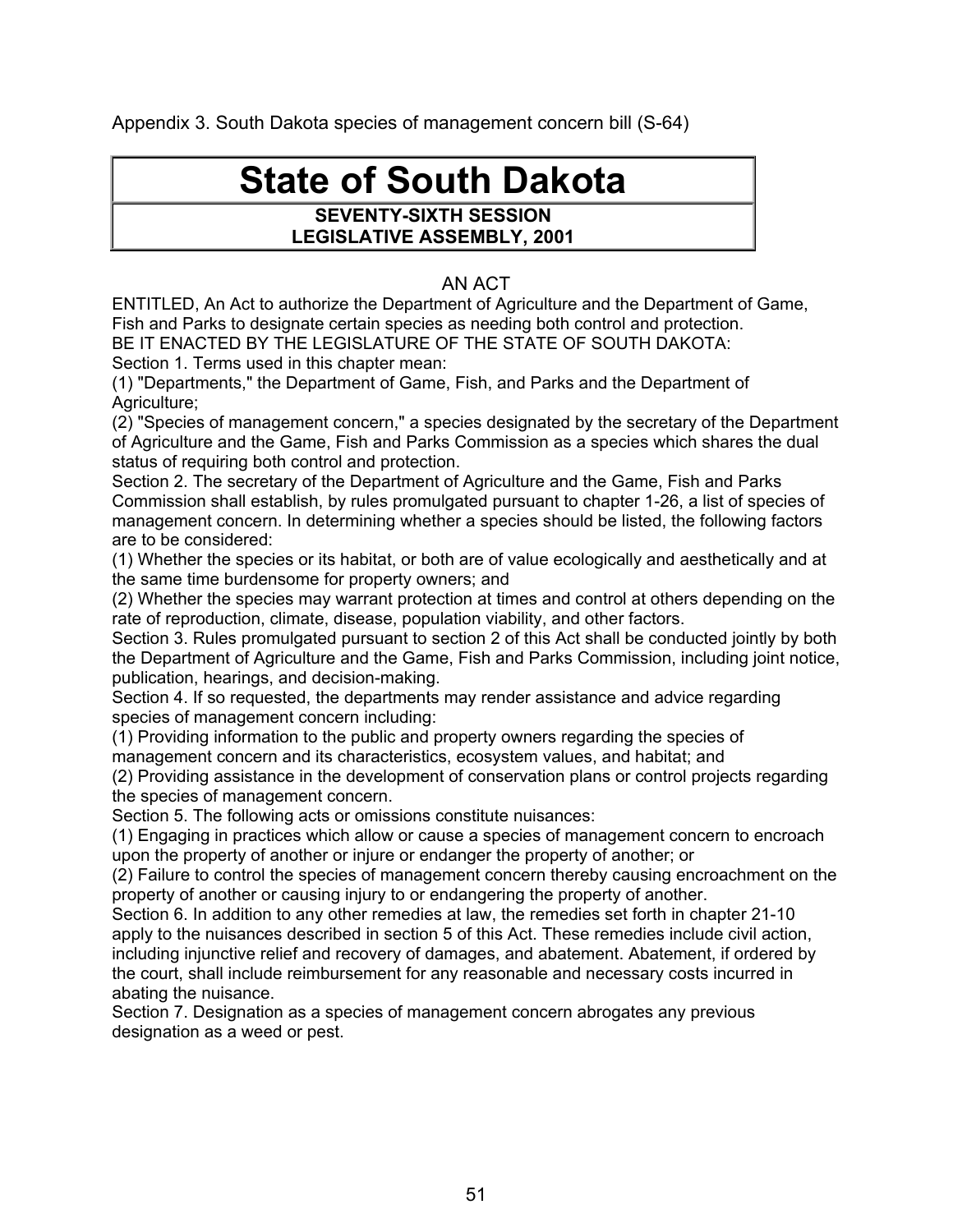Appendix 4. South Dakota Game, Fish and Parks Commission Action to create species of management concern rules.

## **GAME, FISH AND PARKS COMMISSION ACTION FINALIZATION**

| <b>Species of Management Concern</b><br><b>Chapter 41:15:01</b> |                                                                 |                                                   |                                              |  |  |  |  |  |
|-----------------------------------------------------------------|-----------------------------------------------------------------|---------------------------------------------------|----------------------------------------------|--|--|--|--|--|
| <b>Commission Meeting Dates:</b>                                | <b>Proposal</b><br><b>Public Hearing</b><br><b>Finalization</b> | May 3-4, 2001<br>June 7-8, 2001<br>June 7-8, 2001 | <b>Custer State Park</b><br>Lemmon<br>Lemmon |  |  |  |  |  |
| COMMICCION BRODOCAL                                             |                                                                 |                                                   |                                              |  |  |  |  |  |

#### **COMMISSION PROPOSAL**

Establish black-tailed prairie dogs (Cynomys ludovicianus) as a species of management concern.

#### STAFF COMMENTS

**Proposed changes from last year:** Establishment of this chapter and designation of blacktailed prairie dog as a species of management concern as noted above.

**Recommended changes from proposal:** None.

#### **SUPPORTIVE INFORMATION**

Legislation enacted this year allows the GFP Commission and the Secretary of the Department of Agriculture to designate a species as a "species of management concern". The legislation basically provides recognition that a species can have both positive and negative impacts and provides a process where both the GFP Commission and the Secretary of Agriculture, shall jointly add or remove a species to this list by formal rule. The law also more clearly defines how the species is considered nuisance as it applies to civil court action and removes the species from the list of noxious weeds and declared pests.

Prairie dogs clearly meet these categories. In cooperation with the Dept. of Agriculture, we are both working to make this a joint rule process.

Finally, this action will remove prairie dogs from the declared pest list while still providing a measure of protection for private landowners. Not having prairie dogs listed as a declared pest also helps with our efforts to better manage the species and hopefully assists in efforts to avoid listing the species as a federally threatened species.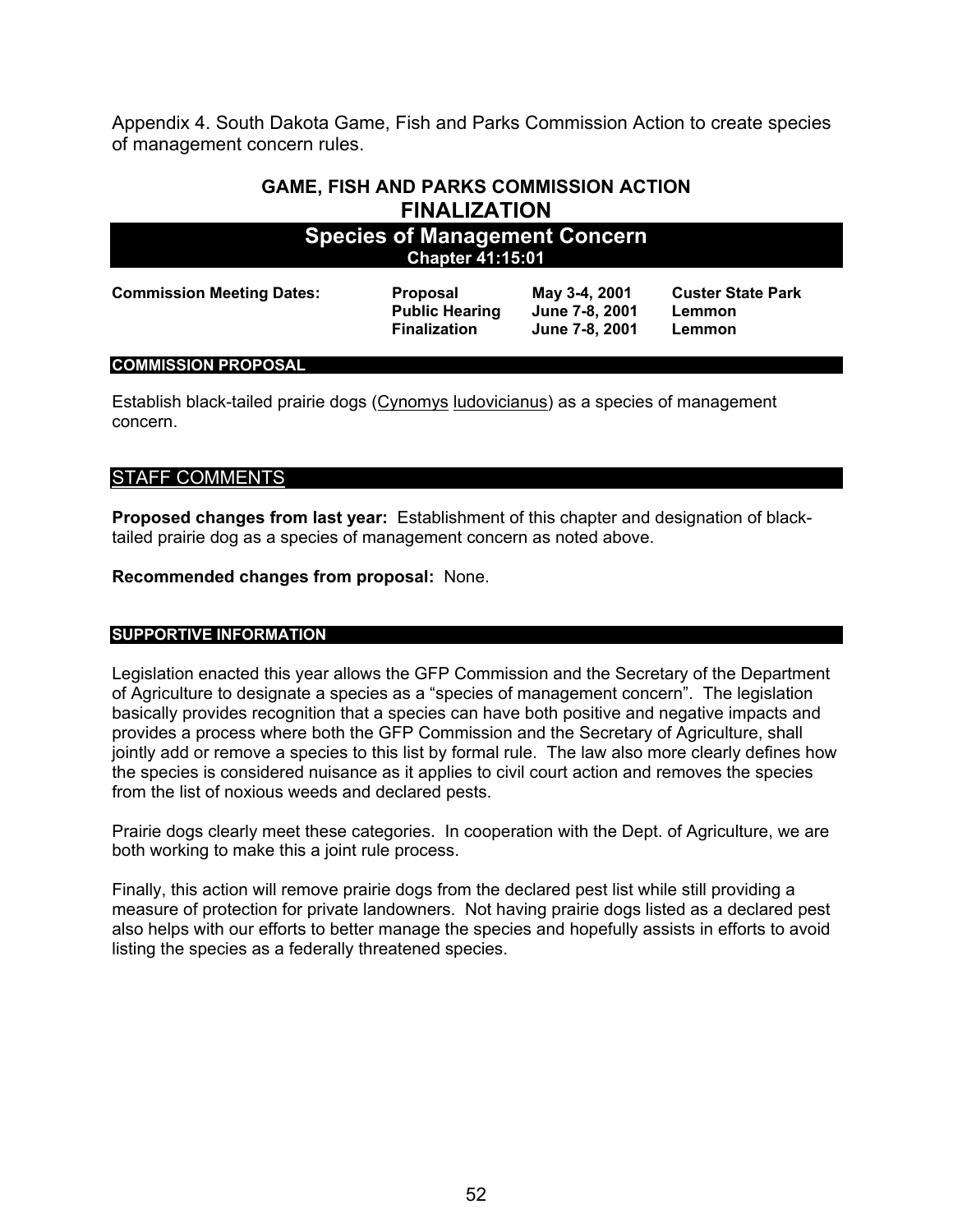Appendix 5. Administrative Rule to establish species of management concern list

#### **CHAPTER 41:10:03 SPECIES OF MANAGEMENT CONCERN**

Section 41:10:03:01 List of species of management concern.

**41:10:03:01. List of species of management concern.** The following species of animals, which are determined by the Department of Agriculture and the Game, Fish and Parks Commission to be valued ecologically and aesthetically, burdensome at times for property owners, and subject to and warranting protection and control at certain times, are deemed to be species of management concern: (1) Black-tailed prairie dog, *Cynomus ludovicianus*.

**Source:** 28 SDR 24, effective August 28, 2001.

**General Authority:** SDCL 34A-8A-2.

**Law Implemented:** SDCL 34A-8A-2.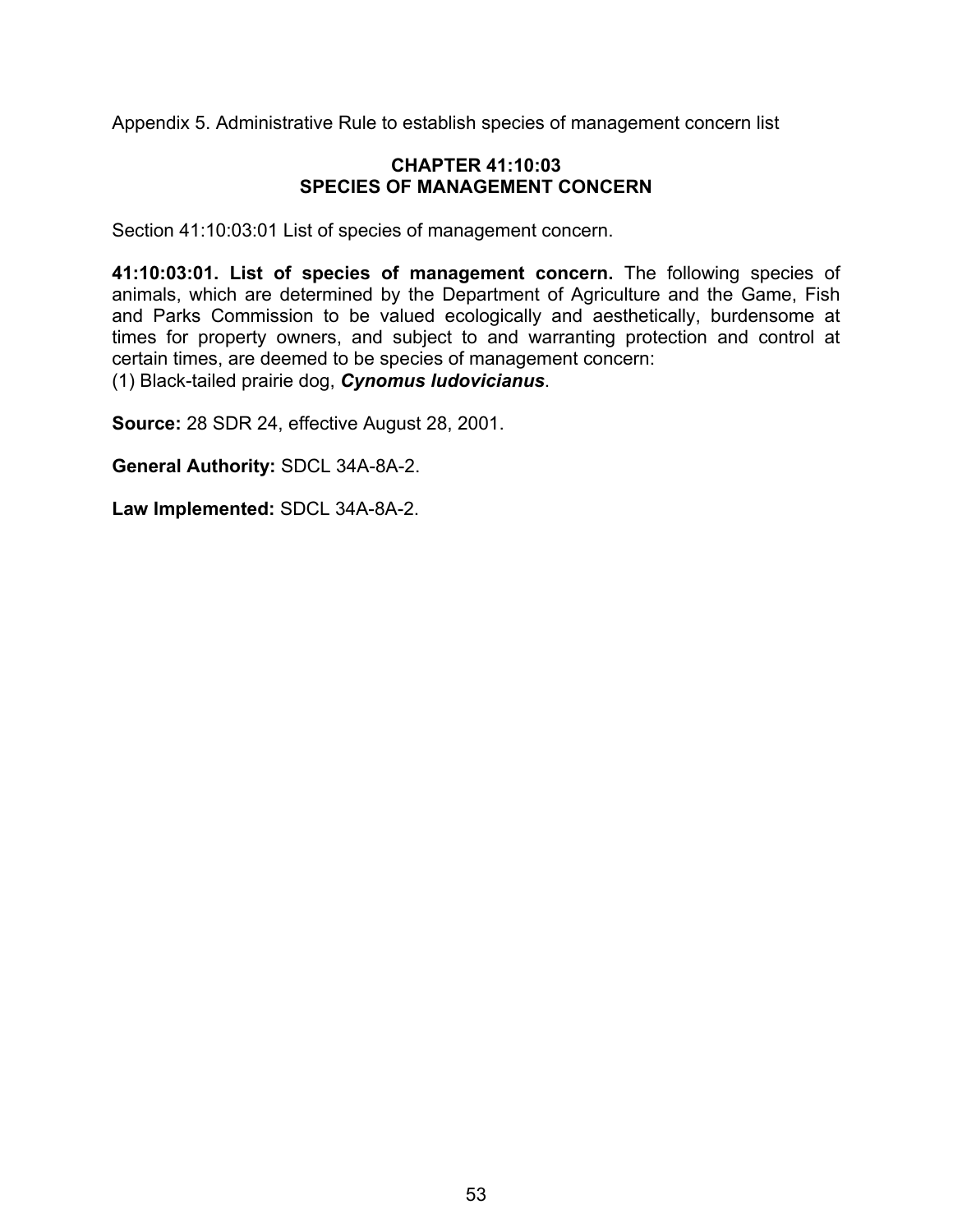#### Appendix 6. South Dakota Codified Law 34A-8A (Species of Management Concern)

34A-8A-1. Definitions of terms in § § 34A-8A-2 to 34A-8A-7. Terms used in this chapter mean: (1) "Departments," the Department of Game, Fish, and Parks and the Department of Agriculture; (2) "Species of management concern," a species designated by the secretary of the Department of Agriculture and the Game, Fish and Parks Commission as a species which shares the dual status of requiring both control and protection.

34A-8A-2. Promulgation of list of species of management concern -- Factors considered. The secretary of the Department of Agriculture and the Game, Fish and Parks Commission shall establish, by rules promulgated pursuant to chapter 1-26, a list of species of management concern. In determining whether a species should be listed, the following factors are to be considered: (1) Whether the species or its habitat, or both are of value ecologically and aesthetically and at the same time burdensome for property owners; and

(2) Whether the species may warrant protection at times and control at others depending on the rate of reproduction, climate, disease, population viability, and other factors.

34A-8A-3. Joint promulgation of rules. Rules promulgated pursuant to § 34A-8A-2 shall be conducted jointly by both the Department of Agriculture and the Game, Fish and Parks Commission, including joint notice, publication, hearings, and decision-making.

34A-8A-4. Departments authorized to render assistance regarding species of management concern. If so requested, the departments may render assistance and advice regarding species of management concern including:

(1) Providing information to the public and property owners regarding the species of management concern and its characteristics, ecosystem values, and habitat; and

(2) Providing assistance in the development of conservation plans or control projects regarding the species of management concern.

34A-8A-5. Acts or omissions constituting nuisances. The following acts or omissions constitute nuisances:

(1) Engaging in practices which allow or cause a species of management concern to encroach upon the property of another or injure or endanger the property of another; or

(2) Failure to control the species of management concern thereby causing encroachment on the property of another or causing injury to or endangering the property of another.

34A-8A-6. Remedies for nuisances. In addition to any other remedies at law, the remedies set forth in chapter 21-10 apply to the nuisances described in § 34A-8A-5. These remedies include civil action, including injunctive relief and recovery of damages, and abatement. Abatement, if ordered by the court, shall include reimbursement for any reasonable and necessary costs incurred in abating the nuisance.

34A-8A-7. Abrogation of certain previous designations. Designation as a species of management concern abrogates any previous designation as a weed or pest.

34A-8A-8. Prairie dog management plan. The Department of Game, Fish and Parks and the Department of Agriculture are directed to develop a state prairie dog management plan. The plan shall formulate state management actions that will serve to prevent the prairie dog from being listed as a federal threatened or endangered species. If such plan or any agreement adopted pursuant to such plan contains provisions for incentive payments to private landowners for managing prairie dog habitat or restricts private landowner rights to use any means of controlling prairie dogs on their property, the plan or any agreement adopted pursuant to such plan shall be submitted to the South Dakota Legislature, in bill form, for approval, prior to it becoming effective.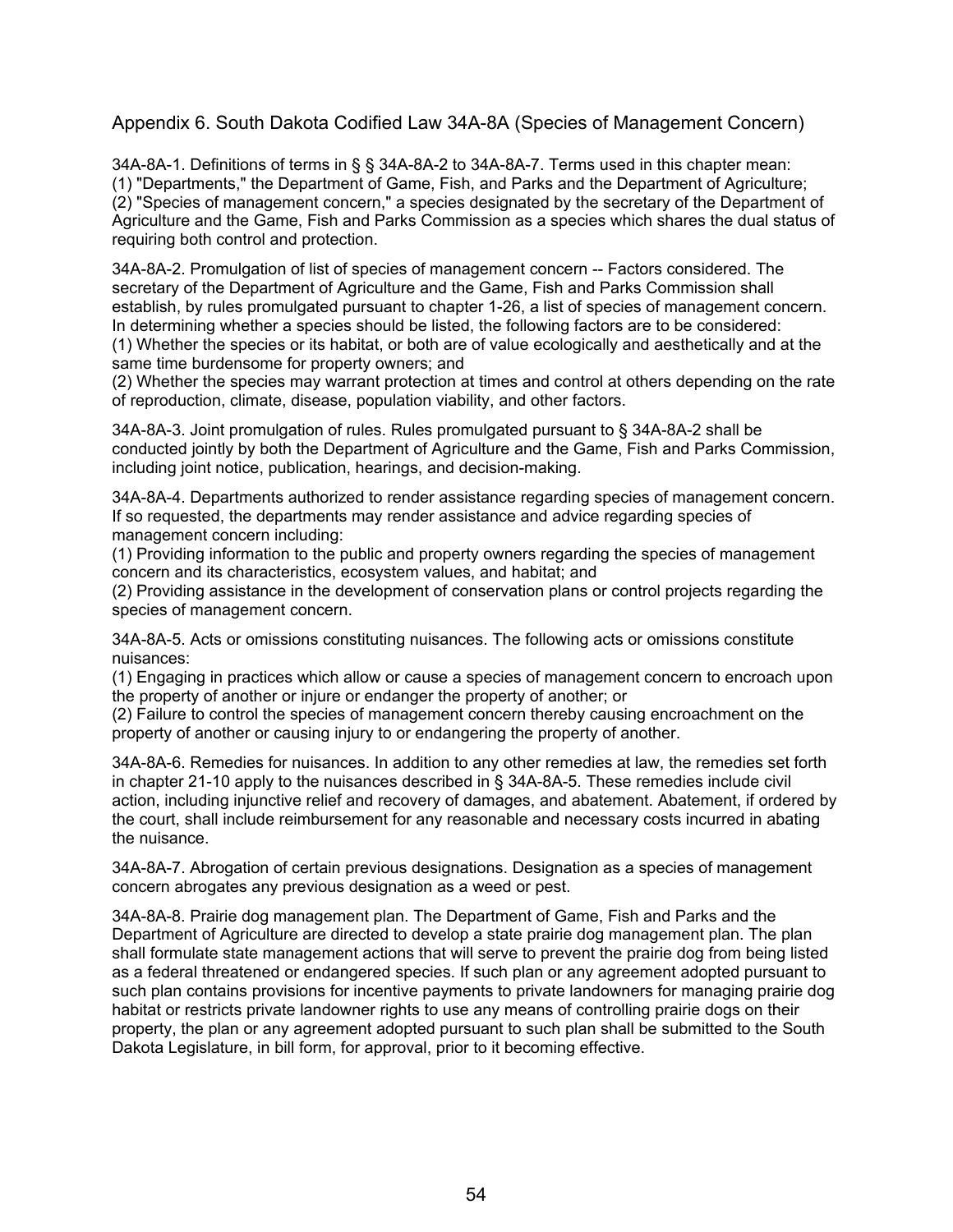Appendix 7. SDGFP Black-tailed Prairie Dog Control Program Guidelines

## **SOUTH DAKOTA BLACK-TAILED PRAIRIE DOG CONTROL PROGRAM GUIDELINES**

February 2005

#### **Purpose:**

The purpose of this document is to provide guidance for field operations on prairie dog control in South Dakota starting in 2005. This is a related document to the South Dakota Black-tailed Prairie Dog Management Plan. The Management Plan is a strategic plan, not an operational plan as this document is.

#### **Area of Coverage:**

This document covers all prairie dog control in South Dakota performed by Game, Fish & Parks personnel. GFP does not have any authority to operate on any federal or tribal lands, and therefore this document does not address control issues on those land types.

## **Field Operations:**

*Game, Fish and Parks will continue to provide direct control of prairie dogs that have encroached from adjacent public lands onto private lands, as per SDCL 34A-8A-5 (Policy appears as Appendix 1).*

Field operations are primarily focussed towards the livestock producers. Lands not in livestock production may be considered for this program, but will not receive first consideration for control work.

*Prairie dog control efforts using pre-bait and zinc phosphide bait will address landowner complaints of black-tailed prairie dogs coming off public lands onto private lands. The control will be limited to private lands where prairie dog colonies originate and encroach from the adjoining public land.*

## **Sequence of Events Upon Complaint:**

- 1. Landowner contacts GFP about prairie dog encroachment off public land onto their private land.
- 2. GFP representative visits landowner and determines if control is warranted and what control options will be used.

A. First the GFP representative first determines if the prairie dog colony originated on the public or private land. If the colony originated on the private land, no control option will be offered.

B. If it is determined that the prairie dogs are encroaching from the public lands, the GFP representative will then decide if a non-lethal option exists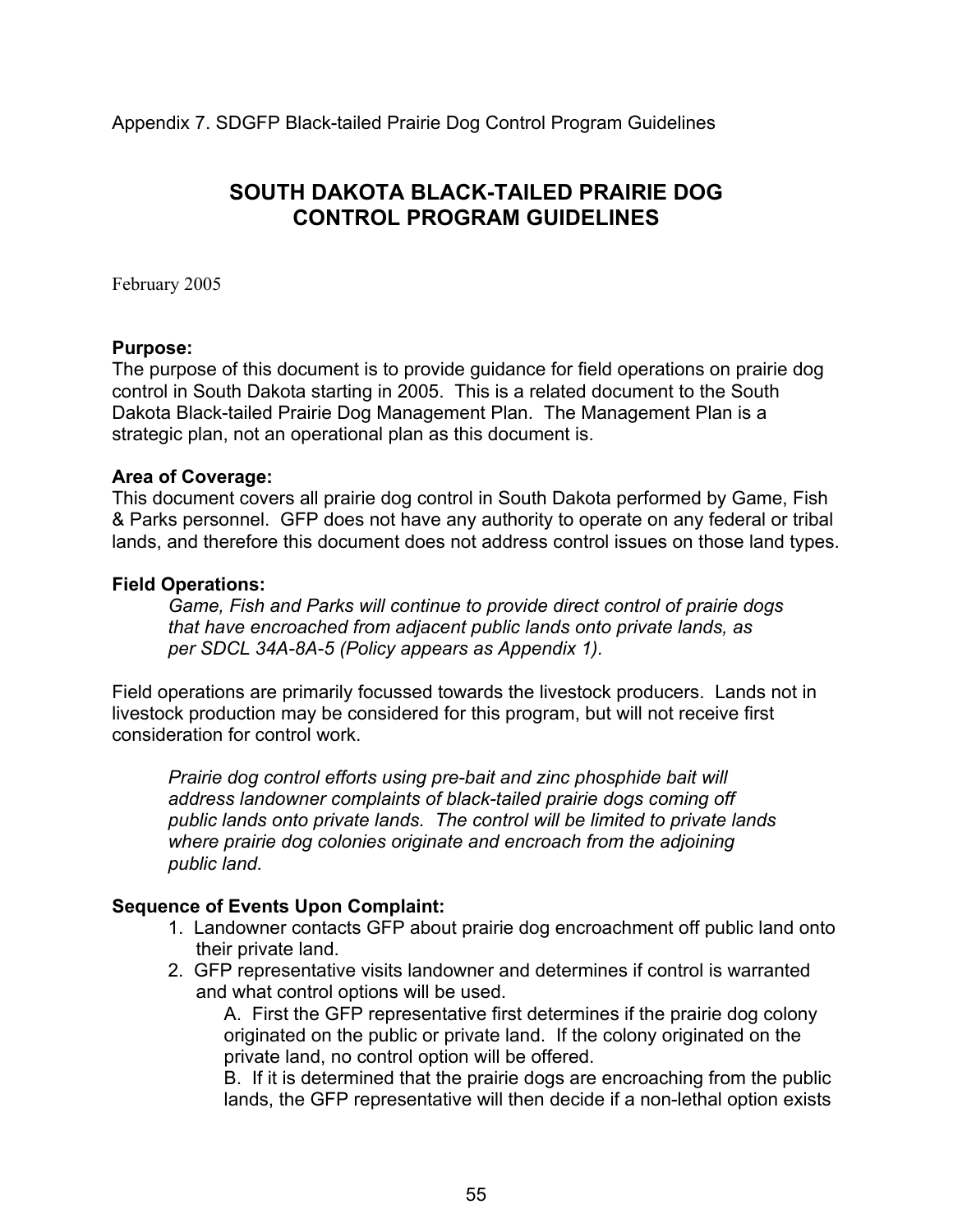to alleviate the situation and if the non-lethal option is practical, effective, and efficient. The non-lethal option will be utilized if such an option exists and will solve the complaint if practical, effective, and efficient. C. If it is determined that non-lethal control options cannot be used, the GFP representative will then use lethal control (usually zinc phosphide) and decide if GFP will provide control or if a commercial applicator will be employed to alleviate the complaint.

## GFP control:

- 1. GFP representative and landowner fill out *Agreement for Control of Prairie dogs on Private Property* ADC form (Appendix 7A).
- 2. GFP representative provides control.

## Commercial control:

- 1. GFP representative provides program description to landowner.
- 2. GFP representative and landowner fill out *Agreement for Control of Prairie dogs on Private Property* ADC form (Appendix 7A).
- 3. GFP representative estimates # of 'dogs (area and gross number).
- 4. Cost estimate derived from area of 'dog town(s) and a contract is prepared for that amount (Appendix 7B). Included in the contract are minimum performance criteria that must be met by commercial applicator to get full payment.
- 5. GFP representative contacts commercial applicator for poisoning and sign contract. Commercial applicators willing to perform prairie dog poisoning will be made available by the GFP Wildlife Damage Program Administrator (example list Appendix 7C, will be updated as needed). Choice of commercial applicators will be made by GFP Regional staff including, but not limited to, the Regional Supervisor and local GFP Extension Trappers.
- 6. Commercial applicator treats 'dogs and submits bill to GFP for work completed (25% of total contract amount – this cost approximately represents the costs for pre-bait, bait, and an additional 10% of the total contract amount).
- 7. GFP pays commercial applicator partial payment.
- 8. GFP representative visits landowner and confirms that the minimum removal criteria (e.g., % dogs killed) was met (Appendix 7D), and approves the applicator's work by signing the contract a final time.
- 9. GFP pays commercial applicator remaining balance of bill.

For any contract determined not to meet the minimum performance criteria through the fault of the commercial applicator (i.e., no other agency personnel, private individuals, or environmental influence(s) caused the minimum performance criteria to not be met), complete written and picture proof will need to be collected and copies sent to GFP Regional office and the Wildlife Damage Program Administrator in Pierre.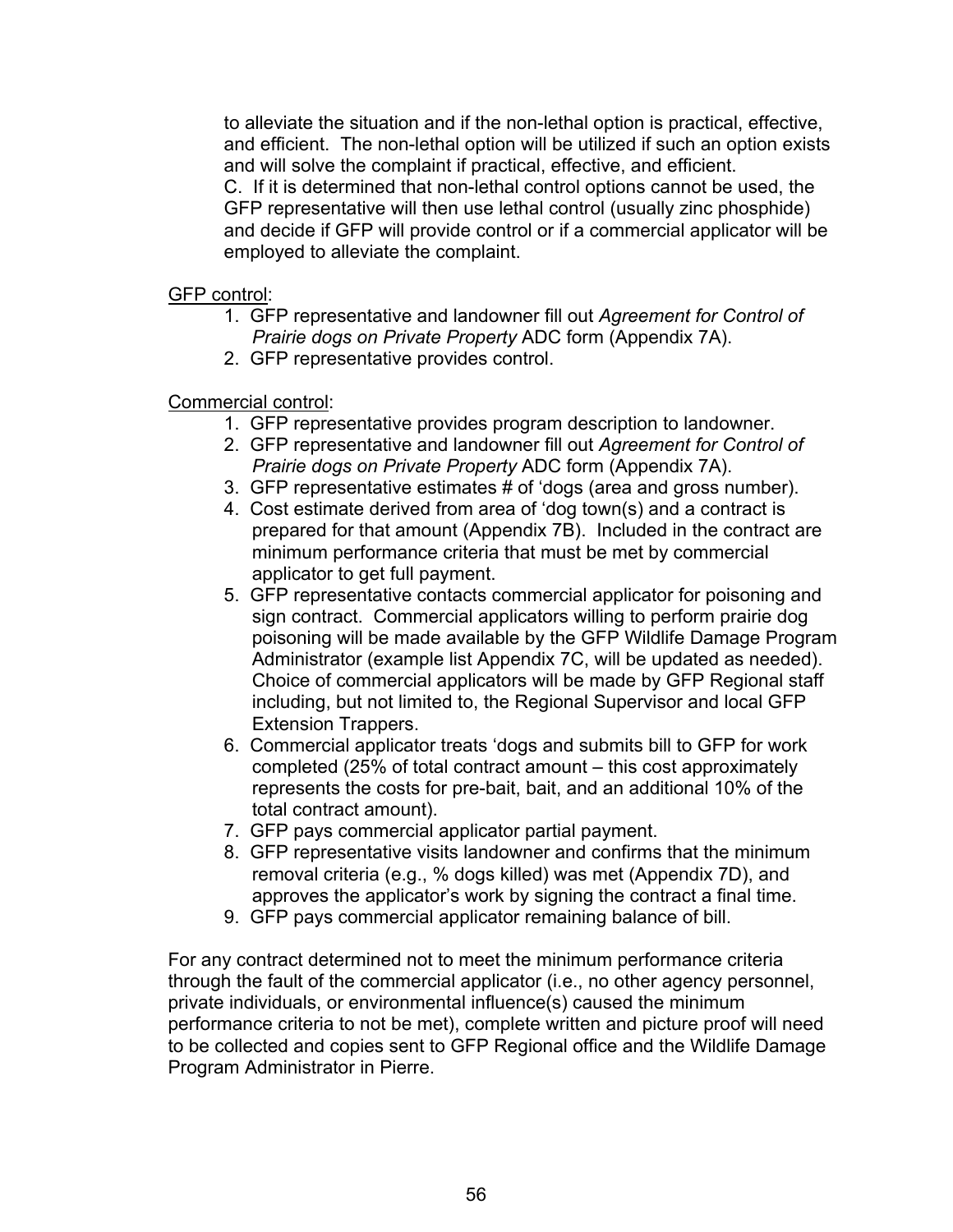A letter will be sent to the commercial applicator by the Wildlife Damage Program Administrator indicating that the contract will not be paid in full and indicating the reason for the non-payment.

For those contracts where the minimum performance criteria were not met, the landowner's property will be treated for prairie dogs in a manner and at a time deemed most appropriate as determined by GFP Extension Trappers and Regional staff, while keeping GFP Pierre staff fully informed on further control work.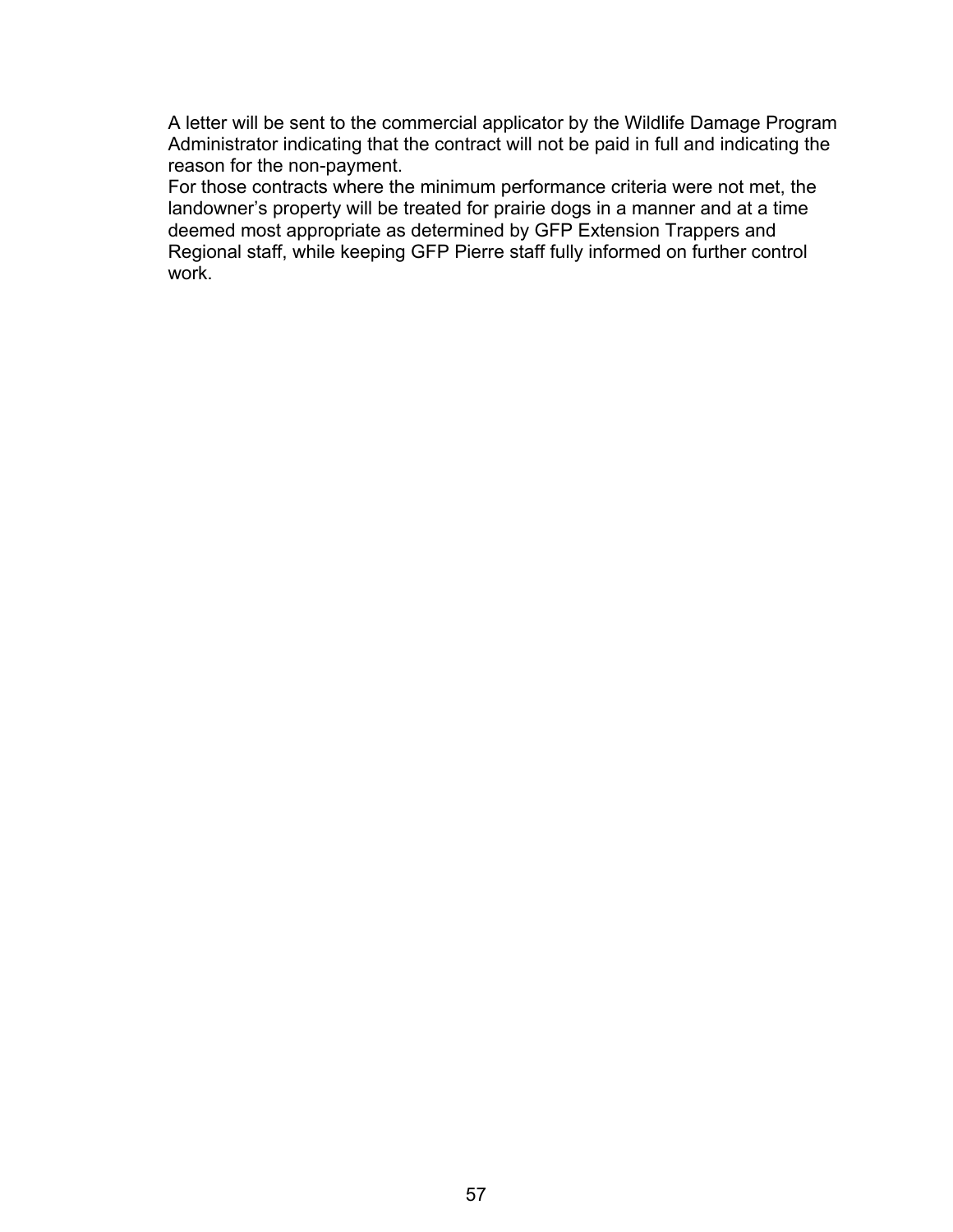|  |  | Appendix 7A |
|--|--|-------------|
|  |  |             |

# **Agreement for Control of Prairie Dogs on Private Property**

## South Dakota Department of Game, Fish, and Parks **Animal Damage Control Program**

Division of Wildlife

| SECTION 1 (LANDOWNER - check appropriate box)<br>I, the undersigned, hereby request and give my consent to the South Dakota Department of Game, Fish, and Parks<br>(SDGFP) to use, upon lands owned, leased or otherwise controlled by me, the following methods and/or devices intended<br>to control prairie dogs:                                                                                                                                                                                                                      |
|-------------------------------------------------------------------------------------------------------------------------------------------------------------------------------------------------------------------------------------------------------------------------------------------------------------------------------------------------------------------------------------------------------------------------------------------------------------------------------------------------------------------------------------------|
| ⊔<br><b>Technical Assistance:</b> Private lands with prairie dog towns of 160 acres or larger in size qualify for technical assistance<br>from SDGFP. This will include: 1) at least one SDGFP employee to provide technical assistance and flagging of the prairie<br>dog town during pre-baiting and zinc phosphide baiting operations as weather, grass conditions, and work loads permit; 2)<br>four-wheel ATVs (if available); and 3) mountable bait dispensers (if available).<br>For Technical Assistance:                         |
| 1. Landowner will purchase the pre-bait and zinc phosphide bait, and have on location. These may be purchased<br>from the South Dakota Department of Agriculture or the local County Weed and Pest board.<br>2. Landowner will provide persons to operate ATVs for pre-baiting and certified applicators for the baiting operations,<br>and will be available within the agreed time frame to facilitate coordination of the project.<br>3. Landowner is responsible for future maintenance of the prairie dog town to acceptable levels. |
| <b>Direct Control by GFP:</b> Using zinc phosphide treated bait, the Department of Game, Fish, and Parks will provide direct<br>control at no cost to the landowner, when prairie dogs encroach on their private land from adjacent public lands.                                                                                                                                                                                                                                                                                         |
| $\Box$<br>Direct Control by a Commercial Applicator: Using zinc phosphide treated bait, the Commercial Applicator will provide<br>direct control at no cost to the landowner, when prairie dogs encroach on their private land from adjacent public lands. This<br>option requires a minimum control performance of a 90% population reduction.                                                                                                                                                                                           |
|                                                                                                                                                                                                                                                                                                                                                                                                                                                                                                                                           |
| SECTION 2 (LANDOWNER - please print and sign)<br>In consideration of these understandings, I, the undersigned landowner, agree to take reasonable precautions to prevent<br>injury to livestock and other domestic and wild animals other than those listed in Section 1; to assume responsibility for<br>any injury to my property, or to property under my control, not due to the negligence of the South Dakota Department of<br>Game, Fish, and Parks; and to warn persons I authorize to enter upon such lands of the hazards.      |
| I, the undersigned, will inform the Extension Trapper, by written notice, of any change in land ownership or leased land,<br>and agree to the location of control and the amount of acres listed below.                                                                                                                                                                                                                                                                                                                                   |
| Location of prairie dog town (s): ____________________<br>No. of acres to control:                                                                                                                                                                                                                                                                                                                                                                                                                                                        |
| <b>OUTH DAK</b><br>Landowner ID: Phone: ( )                                                                                                                                                                                                                                                                                                                                                                                                                                                                                               |
| Name:<br>First<br>County:<br>$\overline{Last}$                                                                                                                                                                                                                                                                                                                                                                                                                                                                                            |
| Address:<br>Street<br>City<br>Zip<br><b>State</b>                                                                                                                                                                                                                                                                                                                                                                                                                                                                                         |
| Date:<br>Signature:                                                                                                                                                                                                                                                                                                                                                                                                                                                                                                                       |

**This agreement may be revoked by any party by a 30-day written notice.**

REGION'S COPY – white COOPERATOR'S COPY – yellow GFP REPRESENTATIVE'S COPY – pink Rev. 2/2005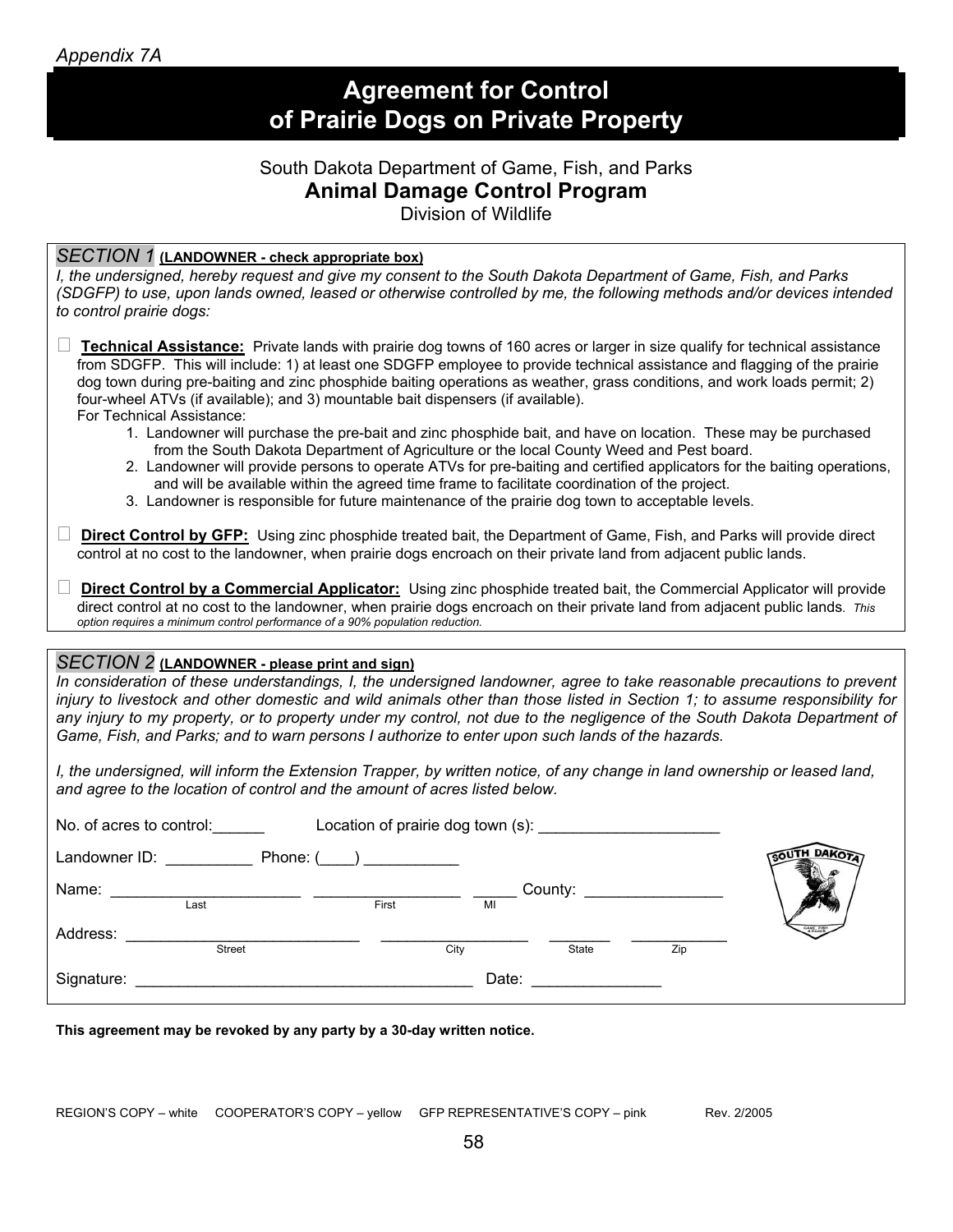## STATE OF SOUTH DAKOTA SERVICES CONTRACT/AGREEMENT DEPARTMENT OF GAME, FISH & PARKS

 $\mathcal{L}_\text{max}$ 

(CONTRACTOR) (STATE)

Department of Game, Fish & Parks 523 East Capitol Phone Pierre, South Dakota 57501

It is agreed that all work done will be in accordance with the standards established by the State of South Dakota.

1. CONTRACTOR will bill the STATE at the following rates for services and equipment performed at the private property (properties) described as:

for services to be performed:

and shall commence on the date of the STATE signature of this Contract and will end no later than 6 months after the STATE signature.

 $\mathcal{L}_\mathcal{L} = \{ \mathcal{L}_\mathcal{L} = \{ \mathcal{L}_\mathcal{L} = \{ \mathcal{L}_\mathcal{L} = \{ \mathcal{L}_\mathcal{L} = \{ \mathcal{L}_\mathcal{L} = \{ \mathcal{L}_\mathcal{L} = \{ \mathcal{L}_\mathcal{L} = \{ \mathcal{L}_\mathcal{L} = \{ \mathcal{L}_\mathcal{L} = \{ \mathcal{L}_\mathcal{L} = \{ \mathcal{L}_\mathcal{L} = \{ \mathcal{L}_\mathcal{L} = \{ \mathcal{L}_\mathcal{L} = \{ \mathcal{L}_\mathcal{$ 

 $\mathcal{L}_\mathcal{L} = \{ \mathcal{L}_\mathcal{L} = \{ \mathcal{L}_\mathcal{L} = \{ \mathcal{L}_\mathcal{L} = \{ \mathcal{L}_\mathcal{L} = \{ \mathcal{L}_\mathcal{L} = \{ \mathcal{L}_\mathcal{L} = \{ \mathcal{L}_\mathcal{L} = \{ \mathcal{L}_\mathcal{L} = \{ \mathcal{L}_\mathcal{L} = \{ \mathcal{L}_\mathcal{L} = \{ \mathcal{L}_\mathcal{L} = \{ \mathcal{L}_\mathcal{L} = \{ \mathcal{L}_\mathcal{L} = \{ \mathcal{L}_\mathcal{$ 

WITNESSETH: The CONTRACTOR agrees to utilize appropriate equipment and abide by all South Dakota moving vehicle and labor laws. The CONTRACTOR must furnish a copy of their current and valid South Dakota Commercial Pesticide Applicators License. The CONTRACTOR shall provide any persons required to assist the CONTRACTOR to fulfill the terms of the Contract. All contract work will be under the control of the STATE in all aspects.

| The full contract amount is \$             | in total expenditures during the term of this Contract. Will the                                               |
|--------------------------------------------|----------------------------------------------------------------------------------------------------------------|
|                                            | CONTRACTOR use state supplies or facilities? YES $\Box$ NO $\Box$ . If yes, specify the conditions under which |
| state supplies or facilities will be used: |                                                                                                                |
| The full contract amount is determined by: |                                                                                                                |
| $\Box$ Acres to be Treated:                | * Charge per Acre:                                                                                             |

□ Mounds to be Treated: \_\_\_\_\_\_\_\_ \* Charge per Active Mound: \_\_\_\_\_\_\_\_

□ Pounds of Pesticide Applied: \_\_\_\_\_\_\_ \* Charge per Pound of Pesticide: \_\_\_\_\_\_\_

□ Hours to Complete Work: \* Charge per Hour:

STATE agrees to a **partial payment** to the CONTRACTOR after pesticide application, at 25% of the total contract amount. STATE agrees to a **remainder payment** to the CONTRACTOR after pesticide application and upon minimum removal success of at least 90% of the prairie dogs in area(s) described by Contract, as determined by STATE representative, at 75% of the total contract amount.

All pesticide applications conducted under this Contract will take place only on areas as directed by the local Extension Trapper(s) or the Regional Game Manager. Any animals collected as a result of actions conducted under this agreement shall remain the property of the STATE, unless otherwise agreed to by the **STATE** 

The CONTRACTOR, at all times during the term of this Contract, shall obtain and maintain in force insurance coverage of the types and with the limits as follows:

2. **Commercial Liability Insurance:** The CONTRACTOR shall maintain occurrence based commercial general liability insurance or equivalent form with a limit of not less than \$ 500,000 for each occurrence. If such insurance contains a general aggregate limit, it shall apply separately to this Contract or be no less than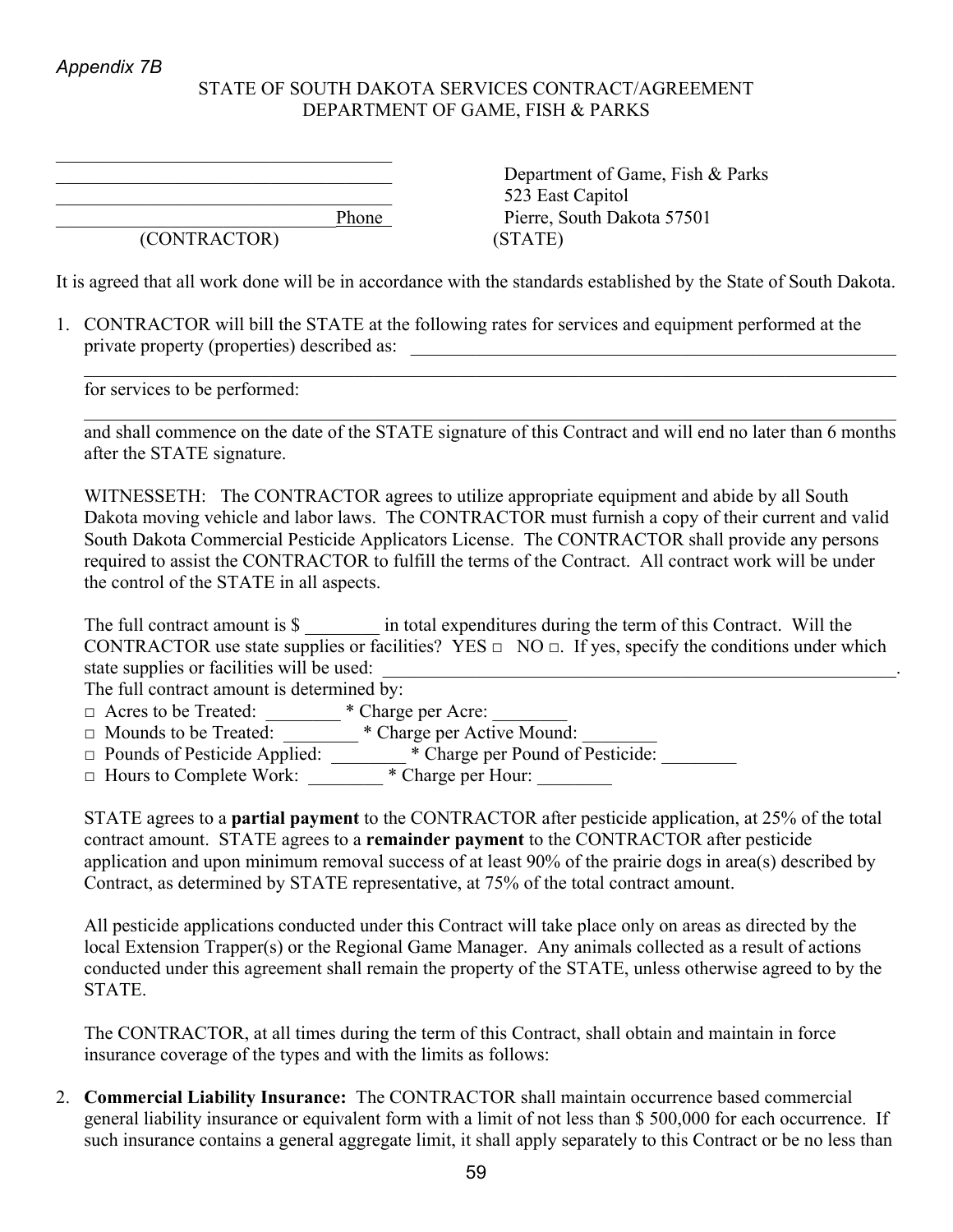two times the occurrence limit.

**Business Automobile Liability Insurance:** The CONTRACTOR shall maintain automobile liability insurance or equivalent form with a limit of not less than \$ 300,000 for each accident. Such insurance shall include coverage for owned, hired, and non-owned vehicles.

**Workers' Compensation Insurance:** The CONTRACTOR shall procure and maintain Workers' Compensation and employer's liability insurance as required by South Dakota law.

**Certificates of Insurance:** Before beginning work under this contract, the CONTRACTOR shall furnish the STATE with properly executed Certificates of Insurance which shall clearly evidence all insurance required in this Contract and provide that such insurance shall not be canceled, except on 30 days' prior written notice to the STATE. CONTRACTOR shall furnish copies of insurance policies if requested by the STATE.

CONTRACTOR agrees to report to the STATE any event encountered in the course of performance of this Contract which results in injury to the person or property of third parties, or which may otherwise subject consultant or the State to liability. CONTRACTOR shall report any such event to the STATE immediately upon discovery. CONTRACTOR'S obligation under this section shall only be to report the occurrence of any event to the STATE and make any other report provided for by their duties or applicable law. CONTRACTOR'S obligation to report shall not require disclosure of any information subject to privilege or confidentiality under law (e.g. attorney/client communications). Reporting to the STATE under this section shall not excuse or satisfy any obligation of CONTRACTOR to report any event to law enforcement or other entities under the requirements of any applicable law.

- 3. The State of South Dakota requires that all CONTRACTORS, vendors, and supplies, employing fifteen or more persons, doing business with any State agency, department, or institution, place on file with the STATE a statement of Affirmative Action that said CONTRACTOR does not discriminate in its employment practices with regard to race, religion, age, sex, national origin or disability. CONTRACTOR employs fifteen or more persons: YES  $\Box$  NO  $\Box$ . (If yes, statement of Affirmative Action is to be attached to this Contract).
- 4. CONTRACTOR agrees to hold harmless and indemnify the State of South Dakota, its officers, agents and employees, from and against any and all actions, suits, damages, liability or other proceedings which may arise as the result of performing services hereunder. This section does not require CONTRACTOR to be responsible for or defend against claims or damages arising solely from errors or omissions of the STATE, its officers, agents or employees.

This Contract is nonexclusive in character, and the STATE shall retain the right to contract for the same or similar services with other persons or entities as it may see fit in its sole and uncontrolled discretion.

5. CONTRACTOR may not use subcontractors to perform the services described herein without the express prior written consent of the STATE. The CONTRACTOR will include provisions in its subcontracts requiring its subcontractors to comply with the applicable provisions of this Contract, to indemnify the STATE, and to provide insurance coverage for the benefit of the STATE in a manner consistent with this Contract. The CONTRACTOR will cause its subcontractors, agents, and employees to comply with applicable federal, state and local laws, regulations, ordinances, guidelines, permits and requirements and will adopt such review and inspection procedures as are necessary to assure such compliance.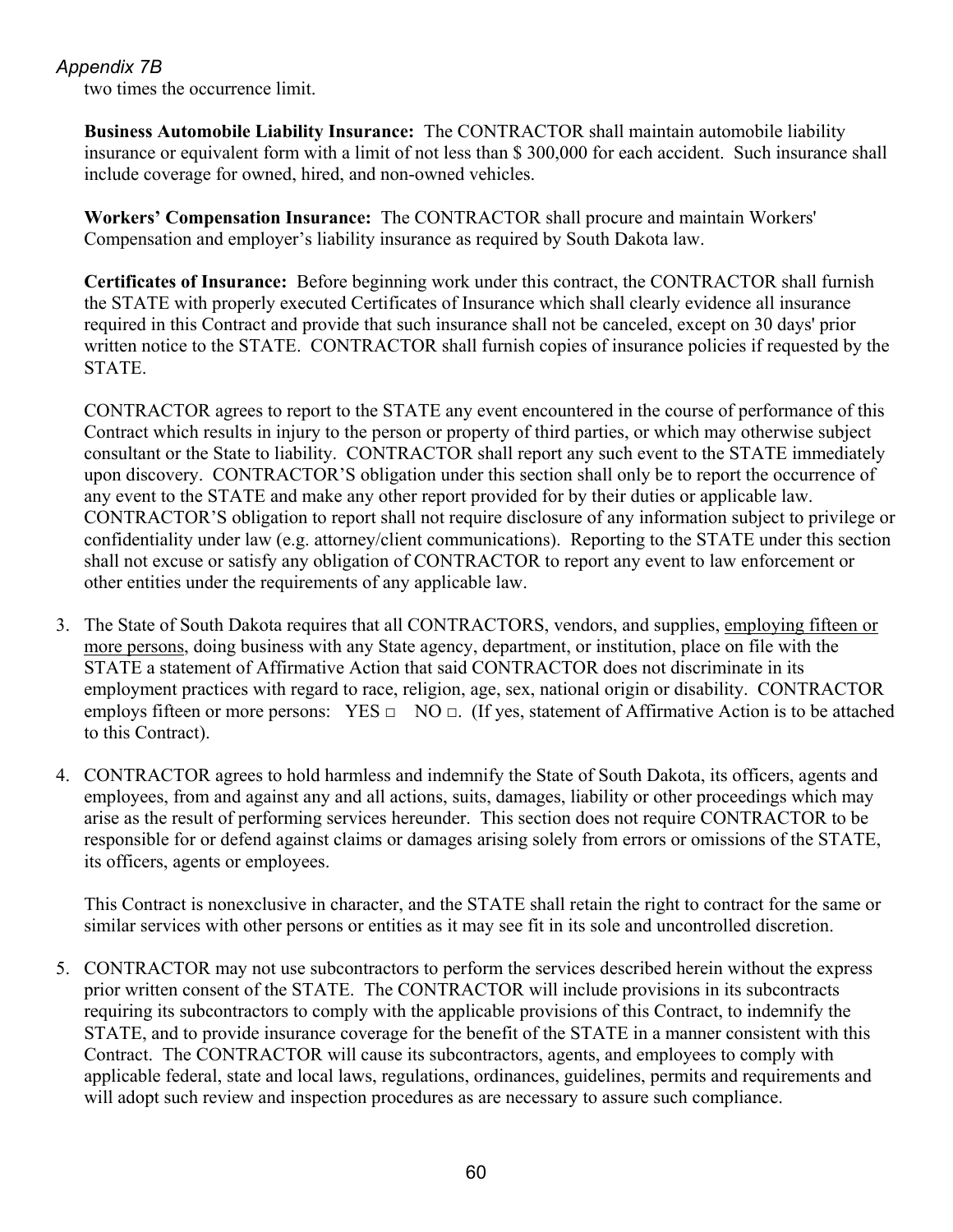- 6. While performing services hereunder, CONTRACTOR is an independent contractor and not an officer, agent, or employee of the State of South Dakota.
- 7. CONTRACTOR will comply with all federal, state, and local laws, regulations, ordinances, guidelines, permits and requirements applicable to providing services pursuant to this contract, and will be solely responsible for obtaining current information on such requirements. The CONTRACTOR and any assisting persons must comply with all pesticide label restrictions, and will not disperse pesticide using broadcast applicators or other implements that do not place the pesticide according to label restrictions.
- 8. This Contract shall be governed by and construed in accordance with the laws of the State of South Dakota. Any lawsuit pertaining to or affecting this contract shall be venued in Circuit Court, Sixth Judicial Circuit, Hughes County, South Dakota.
- 9. This Contract can be terminated upon thirty (30) days written notice by either party. In the event the CONTRACTOR breaches any of the terms or conditions hereof, this Contract may be terminated by the STATE at any time with or without notice. If termination for such a default is effective by the STATE, any payments due to CONTRACTOR at the time of termination may be adjusted to cover any additional costs to the STATE because of CONTRACTOR'S default. Upon termination the STATE may take over the work and may award another party a contract to complete the work under this Contract. If after the STATE terminates for a default by a CONTRACTOR it is determined that CONTRACTOR was not at fault, then the CONTRACTOR shall be paid for eligible service rendered and expenses incurred up to the date of termination.
- 10. This Contract may not be assigned without express prior written consent of the STATE. The Contract may not be amended except in writing, which writing shall be expressly identified as a part hereof, and be signed by an authorized representative of each of the parties hereto.
- 11. This Contract depends upon the continued availability of appropriated funds and expenditure authority from the Legislature for this purpose. If for any reason the Legislature fails to appropriate funds or grant expenditure authority, or funds become unavailable by operation of law or federal funds reductions, this Contract will be terminated by the STATE. Termination for this reason is not a default by the STATE nor does it give rise to a claim against the STATE.
- 12. In the event that any court of competent jurisdiction shall hold any provision of this Contract unenforceable or invalid, such holdings shall not invalidate or render unenforceable any other provision hereof.
- 13. All other prior discussions, communications and representations concerning the subject matter of this Contract are superseded by the terms of this Contract, and except as specifically provided herein, this Contract constitutes the entire agreement with respect to the subject matter hereof.
- 14. Any notice of other communications required under this Contract shall be in writing and sent to the address set forth above. Notices shall be given by and to Art Smith, Wildlife Damage Management Program Administrator on behalf of the STATE, and by  $\Box$ , on behalf of the CONTRACTOR, or such authorized designees as either party may from time to time designate in writing. Notices or communications to or between the parties shall be deemed to have been delivered when mailed by first class mail, provided that notice of default or termination shall be sent by registered or certified mail, or, if personally delivered, when received by such party.
- 15. The STATE agrees to make payment(s) to the CONTRACTOR upon satisfactory completion of the projects and receipt of billing for project(s) on a normal monthly billing cycle. The CONTRACTOR is eligible for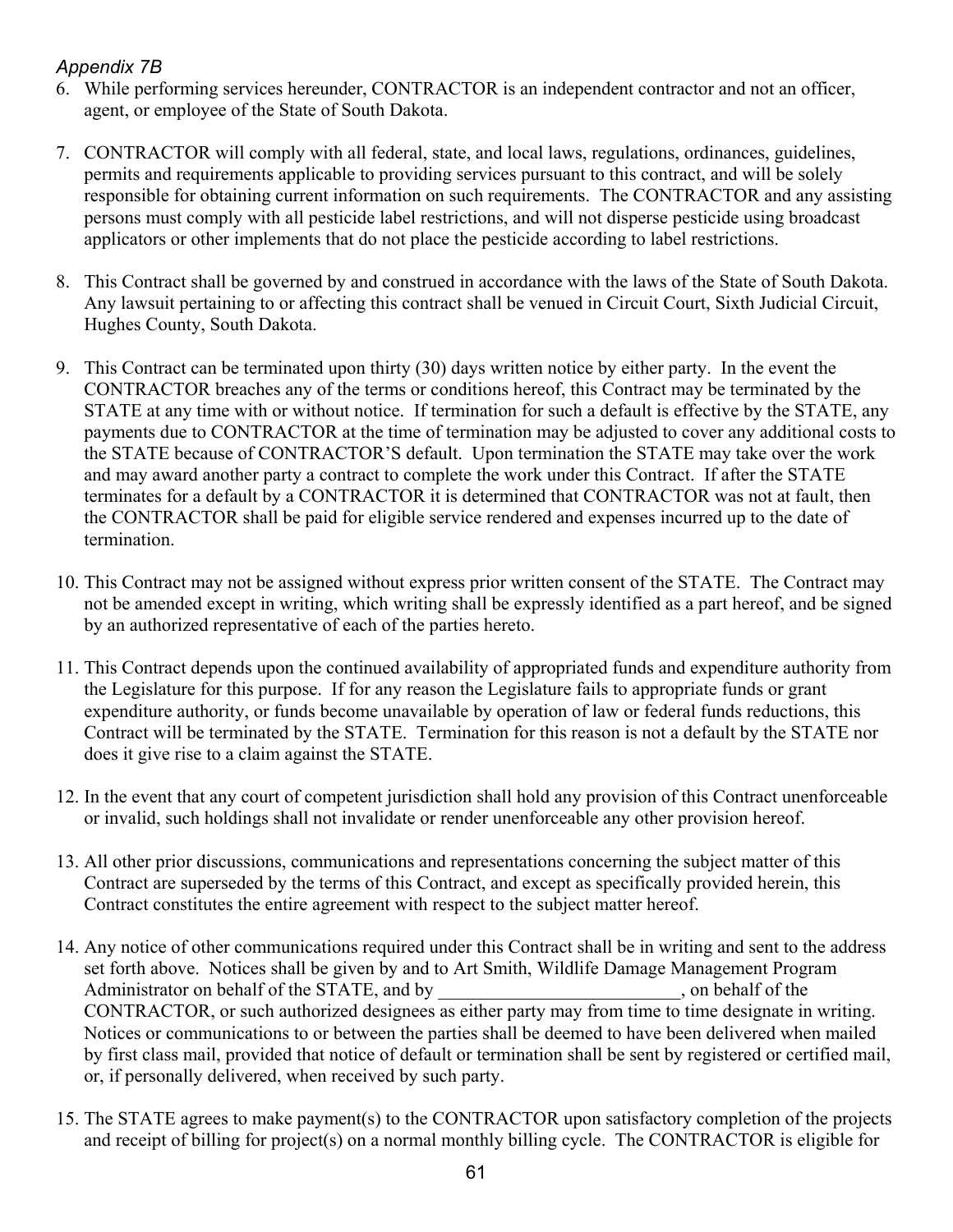the 75% remainder payment by meeting the minimum removal criteria, where the minimum removal criteria was determined by:

 $\mathcal{L}_\mathcal{L} = \{ \mathcal{L}_\mathcal{L} = \{ \mathcal{L}_\mathcal{L} = \{ \mathcal{L}_\mathcal{L} = \{ \mathcal{L}_\mathcal{L} = \{ \mathcal{L}_\mathcal{L} = \{ \mathcal{L}_\mathcal{L} = \{ \mathcal{L}_\mathcal{L} = \{ \mathcal{L}_\mathcal{L} = \{ \mathcal{L}_\mathcal{L} = \{ \mathcal{L}_\mathcal{L} = \{ \mathcal{L}_\mathcal{L} = \{ \mathcal{L}_\mathcal{L} = \{ \mathcal{L}_\mathcal{L} = \{ \mathcal{L}_\mathcal{$ 

Description of area where prairie dog counts are taken:

Pre-poisoning estimate of prairie dogs: Post-poisoning estimate of prairie dogs: Kill Percentage:\_\_\_\_\_\_\_\_\_\_\_\_\_\_\_\_\_\_\_\_ . The minimum removal criteria WAS met as indicated by the signature of STATE representative:  $\overline{\phantom{a}}$ The minimum removal criteria WAS NOT met as indicated by the signature of STATE representative: , In witness hereto and with authority to do so, the parties signify their agreement by affixing their respective signatures hereto.  $\mathcal{L}_\text{max}$  , and the contribution of the contribution of the contribution of the contribution of the contribution of the contribution of the contribution of the contribution of the contribution of the contribution of t (Applicator) (Director of Wildlife) Date\_\_\_\_\_\_\_\_\_\_\_\_\_\_\_\_\_\_\_\_\_\_\_\_\_\_\_\_\_ Date\_\_\_\_\_\_\_\_\_\_\_\_\_\_\_\_\_\_\_\_\_\_\_\_\_\_\_ CONTRACTOR Social Security Number or Employer ID: STATE coding: Center \_\_\_\_\_\_\_\_\_\_\_\_\_\_\_ Account: \_\_\_\_\_\_\_\_\_\_\_ Project: \_\_\_\_\_\_\_\_\_\_\_\_\_\_ REVEIWED BY:  $\frac{1}{2}$  ,  $\frac{1}{2}$  ,  $\frac{1}{2}$  ,  $\frac{1}{2}$  ,  $\frac{1}{2}$  ,  $\frac{1}{2}$  ,  $\frac{1}{2}$  ,  $\frac{1}{2}$  ,  $\frac{1}{2}$  ,  $\frac{1}{2}$  ,  $\frac{1}{2}$  ,  $\frac{1}{2}$  ,  $\frac{1}{2}$  ,  $\frac{1}{2}$  ,  $\frac{1}{2}$  ,  $\frac{1}{2}$  ,  $\frac{1}{2}$  ,  $\frac{1}{2}$  ,  $\frac{1$ Field Manager (Signature)  $\mathcal{L}_\text{max}$  , where  $\mathcal{L}_\text{max}$  , we have the set of  $\mathcal{L}_\text{max}$ Phone number

Form effective date - 06/30/2004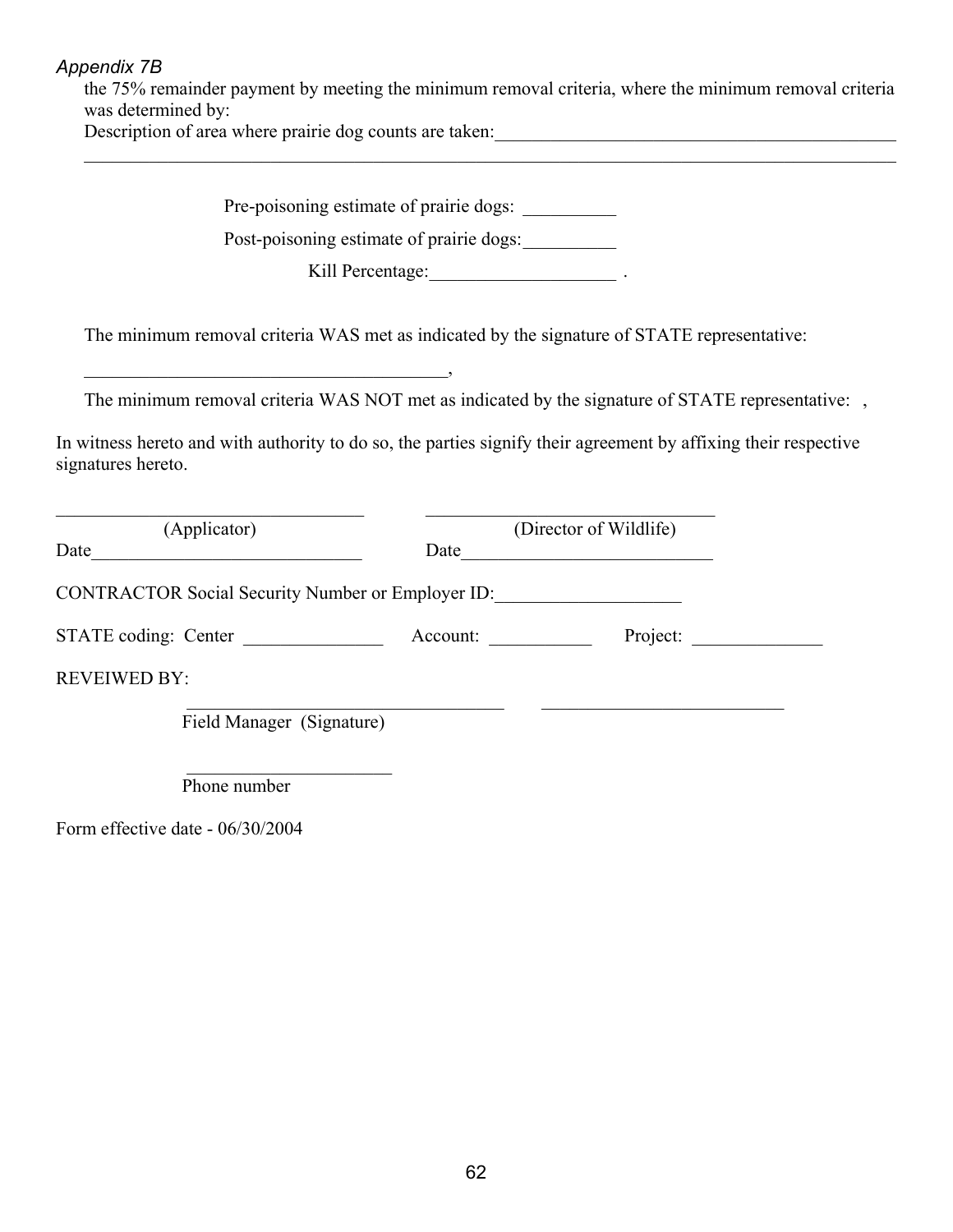| $\sim$<br>lastname | firstname company | name                                            | address                                    | city                 |     | st zip            | work<br>phone     | home<br>phone                      | charge for work                                                                                                                                   | area of work                                                          |
|--------------------|-------------------|-------------------------------------------------|--------------------------------------------|----------------------|-----|-------------------|-------------------|------------------------------------|---------------------------------------------------------------------------------------------------------------------------------------------------|-----------------------------------------------------------------------|
| Bauer              | Winfred           | Butte<br>County Weed 79<br>& Pest<br>Department | 19335 SD Hwy Vale                          |                      |     | SD 57788          | 456-2971          | 456-1313                           | \$5/acre                                                                                                                                          | Butte                                                                 |
| Beug               | Kenneth           | Black Hills PO BOX 231<br>Pest<br>Control       |                                            | Sturgis              |     | SD 57785          | 347-0092          |                                    | \$5.50 to \$8.00<br>depending on<br>area/size                                                                                                     | west central & north west<br>SD                                       |
| Canham             | Andrew            | Vegetation Pl<br>Management                     | Mid Dakota 35920 Canham Miller             |                      |     | SD 57362          | 530-8089          | 853-3287                           | \$8/acre                                                                                                                                          | statewide                                                             |
| Cook               | Leroy             | H & C<br>Prairie Dog<br>Controllers             | PO Box 1074 Mission                        |                      |     | SD 57555-<br>1074 |                   | 856-2732 747-2646                  | \$8/acre                                                                                                                                          | west river                                                            |
| Deckert            | Don               |                                                 | D & L Sales HC 54 Box 3 Porcupine          |                      |     | SD 57772          | 288-1919          |                                    | \$1/active hole with<br>pills; \$0.50/hole<br>with zinc. Towns hit<br>twice.                                                                      | statewide                                                             |
| Griffin            | M (Walt)          | Custer Co.<br>Weed/Pest<br>Dept.                | 1022 Canal                                 | Custer               | SD. | 57730-<br>2402    | 673-5680          |                                    | \$6/acre                                                                                                                                          | Custer                                                                |
| Guffey             | Scott             | $Co.$ Weed $\&$ 79<br>Pest                      | Pennington 3607 S. Hwy Rapid City SD 57701 |                      |     |                   | 394-5320          |                                    | \$8/acre; contact only Pennington<br>after first checking<br>with commercial<br>applicators, do not<br>want to compete with<br>private enterprise |                                                                       |
| Hauck              | David             |                                                 | $HC1$ Box $60$                             | Martin               |     | SD 57551          | 685-2048          |                                    | nothing given                                                                                                                                     | Bennett, Shannon, w. Todd,<br>Jackson, e. Fall River, s.<br>Penington |
| Hitchcock          | Wes               | Wild Wes's<br>Pest<br>Control                   | HC 13 Box<br>410                           | Sparks               | ΝE  | 69220             | 842-5665          | (402)<br>$376 - 1743$              | \$5/acre and up                                                                                                                                   | statewide                                                             |
| Hockenbary Larry   |                   | Larry's<br>Pest<br>Control                      | 708 W B                                    | Valentine            | ΝE  | 69201             | (402)<br>376-3274 | (402)<br>376-4550<br>(cell)        | \$5/acre >100 acres of statewide<br>town, $$6/acre$ <100<br>acres of town                                                                         |                                                                       |
| Jagim              | Nathan            | Meade Co.<br>Weed & Pest St.                    | 1425 Sherman Sturgis                       |                      |     | SD 57785          | 490-1964          |                                    | \$9/acre                                                                                                                                          | Meade                                                                 |
| Kanable Sr James   |                   |                                                 | 267 1st st.<br>NE, Box 46                  | Mound City SD 57646- |     | 0046              | 955-3351          | jekanable ??<br>@valleyte<br>1.net |                                                                                                                                                   | Corson, Dewey, Walworth,<br>??                                        |
| Lamb               | Duane &<br>Tracy  | Lamb Pest<br>Control                            | PO Box 87                                  | Kilgore              |     | NE 69216-<br>0087 | (402)<br>966-2148 | (402)<br>376-5606                  | $$5/acre >100 acres$ ,<br>376-6678; \$6/acre <100 acres                                                                                           | statewide                                                             |
| Larson             | George            | Dinosaur<br>Exterminato<br>r                    | PO Box 956                                 | Waqner               | SD  | 57380-<br>0956    | 384-3208          |                                    | $$0.75/active hole -$<br>90% kill guarantee                                                                                                       | statewide                                                             |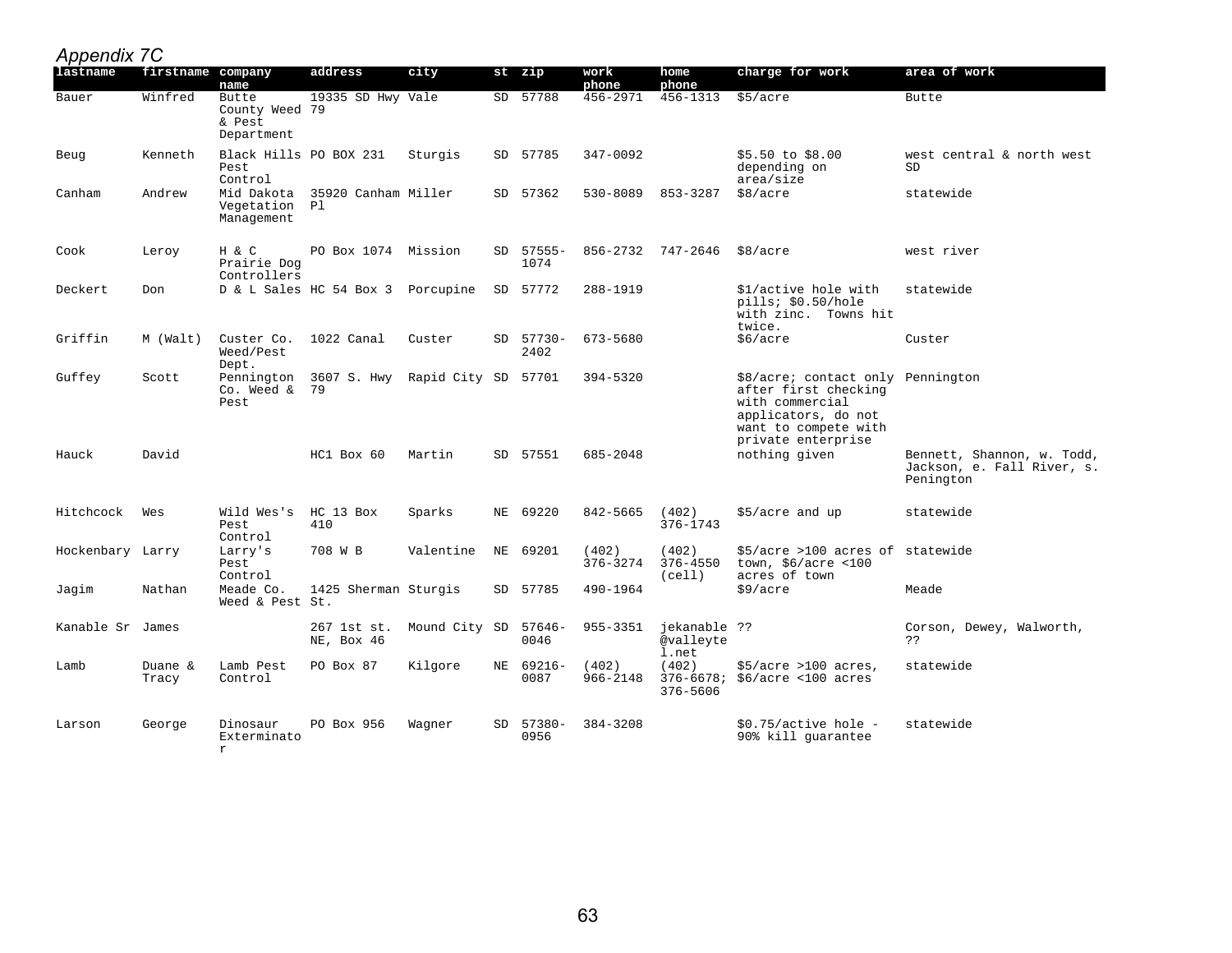| lastname | firstname company | name                                   | address                          | city      |     | st zip            | work<br>phone      | home<br>phone      | charge for work                                                                                                                | area of work                                                                                                    |
|----------|-------------------|----------------------------------------|----------------------------------|-----------|-----|-------------------|--------------------|--------------------|--------------------------------------------------------------------------------------------------------------------------------|-----------------------------------------------------------------------------------------------------------------|
| Link     | John              | Lyman Co.<br>Spraying<br>Service       | PO Box 526                       | Presho    | SD. | $57568 -$<br>0526 | 895-2618           |                    | \$7/acre+ bait or<br>\$25/hour +bait                                                                                           | Haakon, Mellette, Lyman,<br>Stanley, Jones, Jackson                                                             |
| Maize    | Ray               |                                        | PO Box 108                       | Philip    | SD. | 57567-<br>0108    | 859-2657           | 859-3412           | going rate                                                                                                                     | area close to Haakon                                                                                            |
| Miller   | Fred              |                                        | 36643 244 St Kimball             |           |     | SD 57355          | 778-6658           |                    | depends on density of Brule, Aurora<br>the town- can walk<br>but cannot use 4-<br>wheeler because only<br>has 1 arm that works |                                                                                                                 |
| Pascoe   | Nicholas          |                                        | PO Box 487                       | Pierre    |     | SD 57501          | 222-2167<br>(cell) | 852-3531           | \$15/acre                                                                                                                      | statewide                                                                                                       |
| Pazour   | Kenneth           | Hyde Co<br>Weed                        | PO Box 101                       | Highmore  |     | SD 57345-<br>0101 | 852-2515           | 852-3197           | \$35/acre plus poison<br>oats                                                                                                  | Hyde                                                                                                            |
| Peterson | Jim               | Ag Vantage<br>Pest &<br>Predator       | PO Box 14                        | Kilgore   | NE  | 69216-<br>1800    | (402)<br>996-2066  |                    | \$12-15/acre, willing<br>to negotiate                                                                                          | statewide                                                                                                       |
| Schomp   | Judd              | Mid Dakota<br>Vegetation<br>Manatement | 35271 238th<br>St                | Pukwana   | SD  | 57370             | 870-0566           | 870-0695           | \$8/acre                                                                                                                       | statewide                                                                                                       |
| Shoun    | <b>Bobby</b>      |                                        | 20963 Oxford New<br>P1           | Underwood |     | SD 57761          | 985-5937           |                    |                                                                                                                                | \$8.75 Meade, Pennington, maybe<br>others                                                                       |
| Stangle  | Leo               | Gopher<br>Choker                       | PO Box 24                        | Scenic    |     | SD 57780-<br>0024 | 993-3137           |                    | \$6/acre or \$4/acre if statewide<br>materials furnished.<br>Amount of acres will<br>affect price.                             |                                                                                                                 |
| Stangle  | David             |                                        | 20941 Ash<br>Creek Rd            | Philip    |     | SD 57567          | 859-3581           |                    | \$6/acre                                                                                                                       | e. Pennington, Haakon,<br>Shannon, Jackson, e.<br>Meade, Bennett, Jones,<br>Stanley, Mellette, Ziebach          |
| Stangle  | Frank             | Sonny<br>Stangle                       | 22300 Hwy 34 Milesville SD 57553 |           |     |                   | 544-3285           |                    | $$6/acre$ or $$9/lb$ of                                                                                                        | e. Pennington, e. Meade,<br>poison incl. pre-bait Haakon, Ziebach, Stanley,<br>Jackson, Jones, Hughes,<br>Sully |
| Webster  | Duane             |                                        | PO Box 323                       | Hermosa   | SD. | 57744-<br>0323    | $255 - 4213$       | 391-4734<br>(cell) | \$7-10/acre depending<br>on number of dogs,<br>also mileage from<br>Hermosa                                                    | Custer, Fall River, or<br>where needed                                                                          |
| Wicks    | Tom               |                                        | PO Box 303                       | Faith     | SD. | 57626-<br>0303    | 645-9403           |                    | $$7.50 - 8/acre$<br>depending on gas<br>price                                                                                  | statewide                                                                                                       |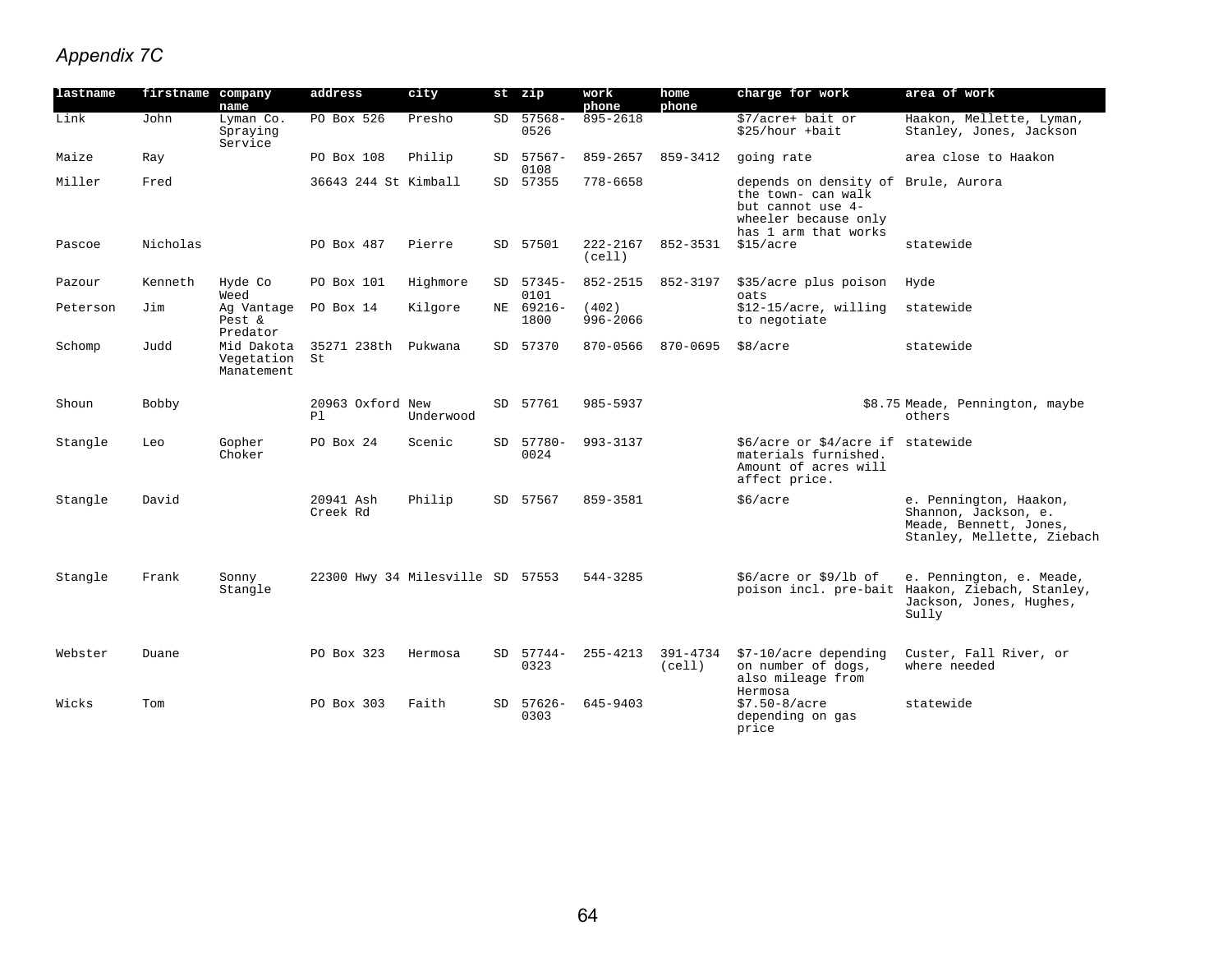## **Minimum Removal Criteria**

The killing technique to be used for this program is zinc phosphide. However, other poisons exist and their use over the zinc phosphide will be determined by the GFP trapper under any guidance provided by the Regional Supervisor and/or Game Manager.

The Minimum Removal Criteria is determined by the percentage of prairie dogs killed, which is set at 90% for this program. To determine the percentage of prairie dogs killed, 2 separate visits by GFP representatives must be made to the treatment site; before poisoning and soon after poisoning.

#### **Visit 1:**

Pre-poisoning, the total number of prairie dogs in a specific area must be estimated. This is to be done by first selecting a definable area (quarter field, paced-out rectangle, area between 2 roads, etc.). After the area has been selected, the observer sits and counts the total number of prairie dogs in that area. This count should only take one-half hour, and the total number of prairie dogs observed and a short description of the definable area should be entered on the final page of the commercial applicator's contract.

This visit can be done when the Agreement for Control of Prairie Dogs on Private Property form (Appendix B) is filled out with the landowner.

#### **Visit 2:**

Post-poisoning, the total number of surviving prairie dogs must be estimated. This visit should be done within 2 days of the poisoning for a couple of reasons. First, there is less time for prairie dogs to immigrate into the area from any nearby colonies. Also, the sooner the  $2<sup>nd</sup>$  visit is done, the sooner the commercial applicator can get full payment if the 90% kill rate was met or exceeded. This visit should also be done as close to the same time during the day and under the same weather conditions as the  $1<sup>st</sup>$  visit. The GFP representative should go to the same area and sit at the same point as the  $1<sup>st</sup>$ visit and count the total number of prairie dogs in the defined area. This count should also only take one-half hour, or less if the representative is certain all animals have been counted.

The kill percentage is then calculated by:

(total dogs pre-poison) – (remaining dogs post-poison)

------------------------------------------------------------------------------ X 100

(total dogs pre-poison)

The post-poison count and kill percentage should be entered on the final page of the commercial applicator's contract.

If this number is equal to or greater than 90.0, the Minimum Removal Criteria has been met.

If the kill percentage is less than 90.0, the Minimum Removal Criteria has not been met. *If this is the case, pictures must be taken and attached to the commercial*

*applicator's contract (Appendix C). The GFP Regional Supervisor and WDM Program Administrator also must be notified immediately that the minimum performance criteria was not met for the specific contract.*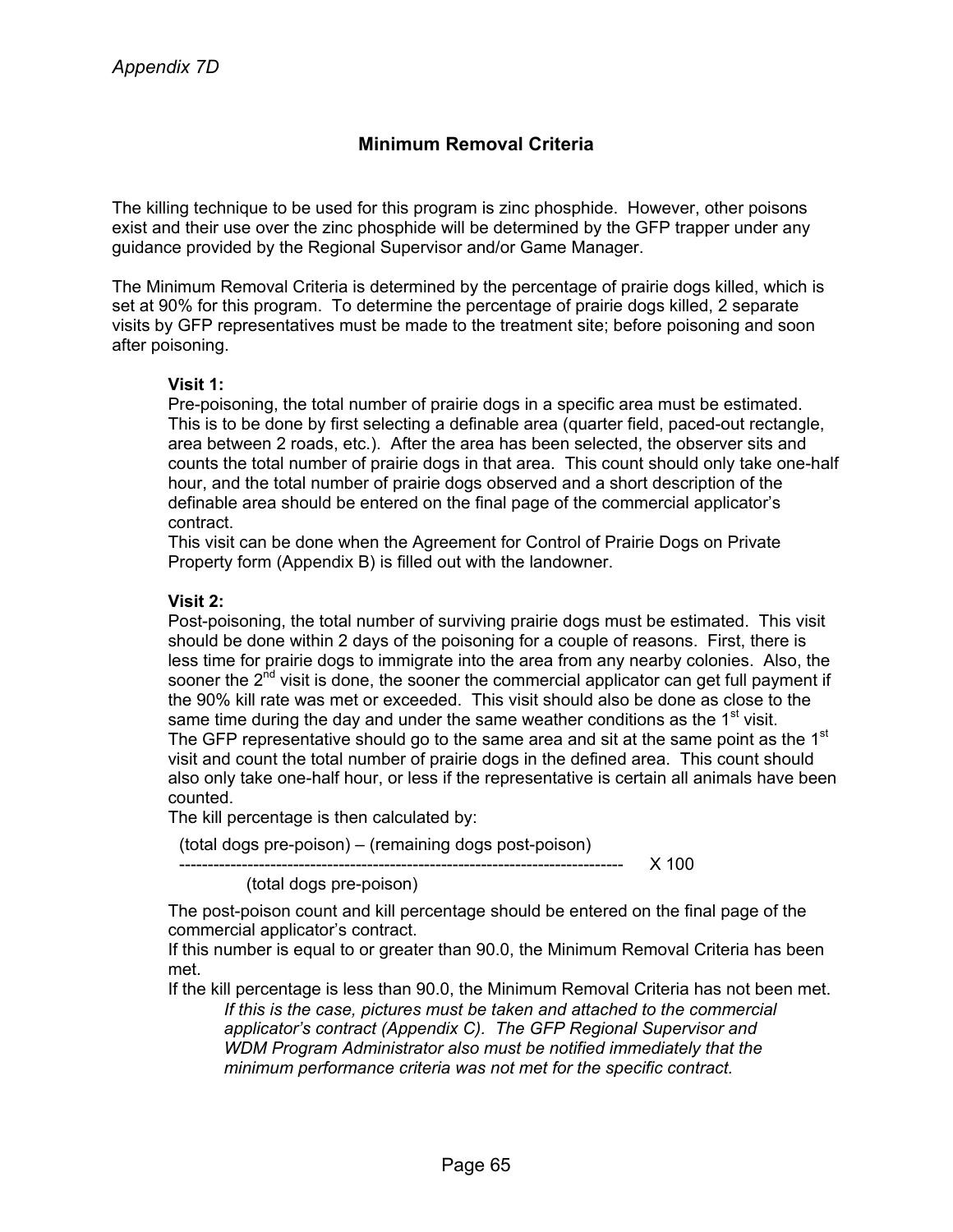Appendix 8. Ground rules and general agreements of South Dakota Prairie Dog Working Group

## GROUND RULES

- 1. Press releases will be agreed upon by the group.
- 2. There will be no individual or individual group statements.
- 3. There will be respect for individual and individual group opinions.
- 4. The group will operate from a consensus model with a "set aside" for serious conflict issues.
- 5. The emphasis is on the work group itself and staff will serve primarily as resources.
- 6. It is understood that our mission is to provide input and recommendations and that our results go to the Secretaries of the Departments of Game, Fish and Parks and Agriculture and ultimately the Governor for the final say.
- 7. The Facilitator, Donna Fjelstad, is in charge.

## GENERAL AGREEMENTS:

- 1. The individuals present will constitute the core group of the "Statewide Prairie Dog Working Group."
- 2. Focus will be on ALL prairie dogs in the state regardless of residence.
- 3. There will be continuation of invitation and information to the tribes.
- 4. Others may be included for dissemination of information or as they are invited and choose to participate in the sharing of information. Those groups include: Tribes (Standing Rock, Cheyenne River, Lower Brule, Crow Creek, Rosebud and Pine Ridge), US Fish and Wildlife Service, USDA Forest Service, USDI Bureau of Indian Affairs, USDI Bureau of Land Management, USDI Park Service, USDI Bureau of Reclamation, South Dakota School & Public Lands.
- 5. While the next meeting needs to be held in Pierre, there is a need for discussion and consideration of other locations including somewhere near prairie dog habitat.
- 6. A time (thirty minutes) should be allowed for public comment prior to each PDWG meeting.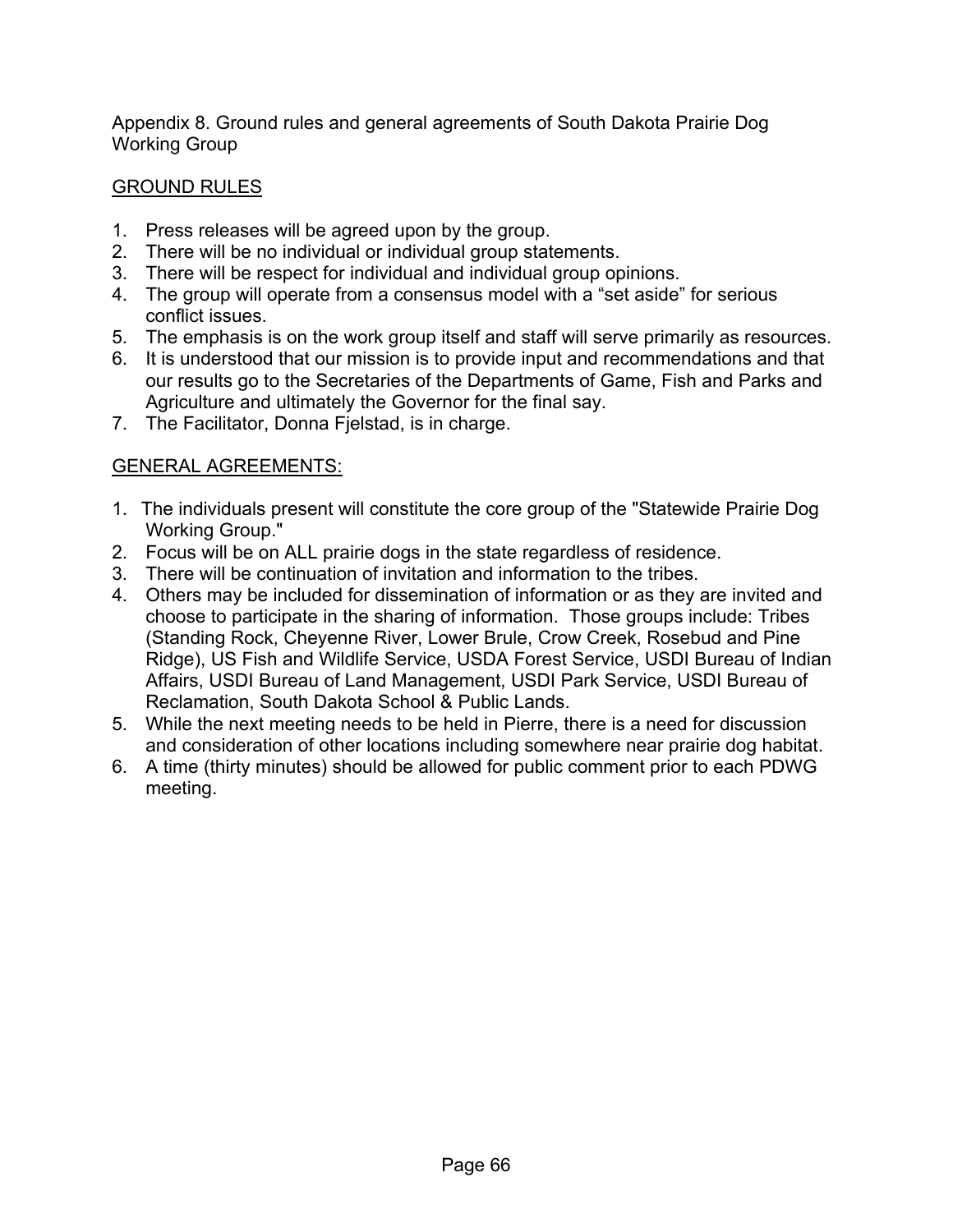## Appendix 9. Membership of South Dakota Prairie Dog Working Group

Leonard Benson Pioneer Coop Grazing District HC 56 Box 65A Oral SD 57766

Don Fletcher SD Weed and Pest Commission PO Box 631 32998 244<sup>th</sup> St Reliance SD 57569

Janet Parker Varmint Hunters Assn. PO Box 759 Pierre SD 57501

Bob Paulson The Nature Conservancy 8100 Sheridan Lake Rd Rapid City SD 57702

Chris Hesla SD Wildlife Federation Box 7075 Pierre SD 57501

Dan Hubbard SD Chapter, Wildlife Society 47913 US Hwy 14 White SD 57276

Skee Rasmussen SD Grassland Coalition HC 76 Box 33 Belvidere SD 57521

Dave Schmidt USDA NRCS Federal Bldg  $200$  4<sup>th</sup> St SW Huron SD 57350